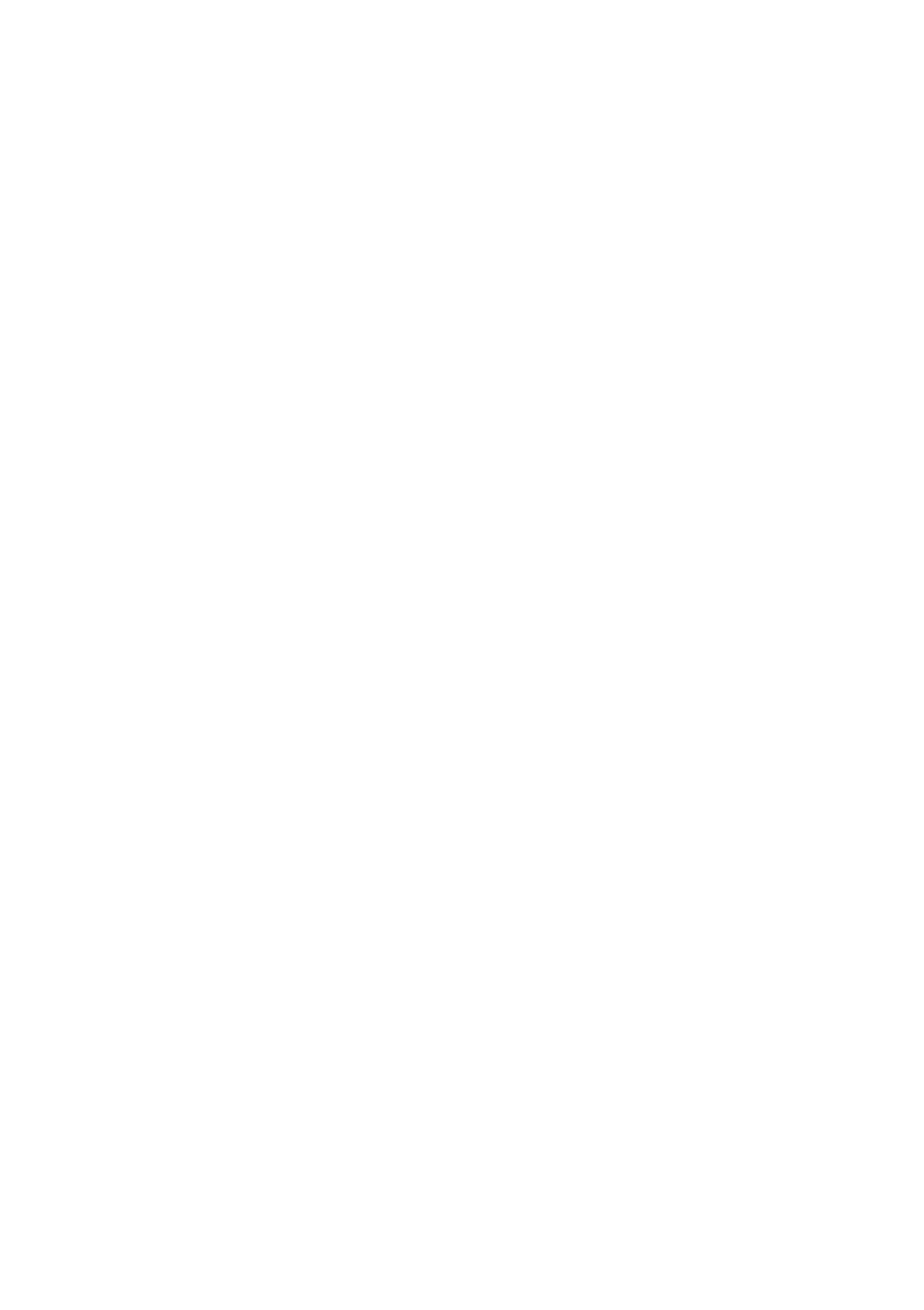# turkey's accession to the eu: democracy, human rights and the kurds

by kerim yıldız and mark muller

kurdish human rights project bar human rights committee of england and wales eu turkey civic commission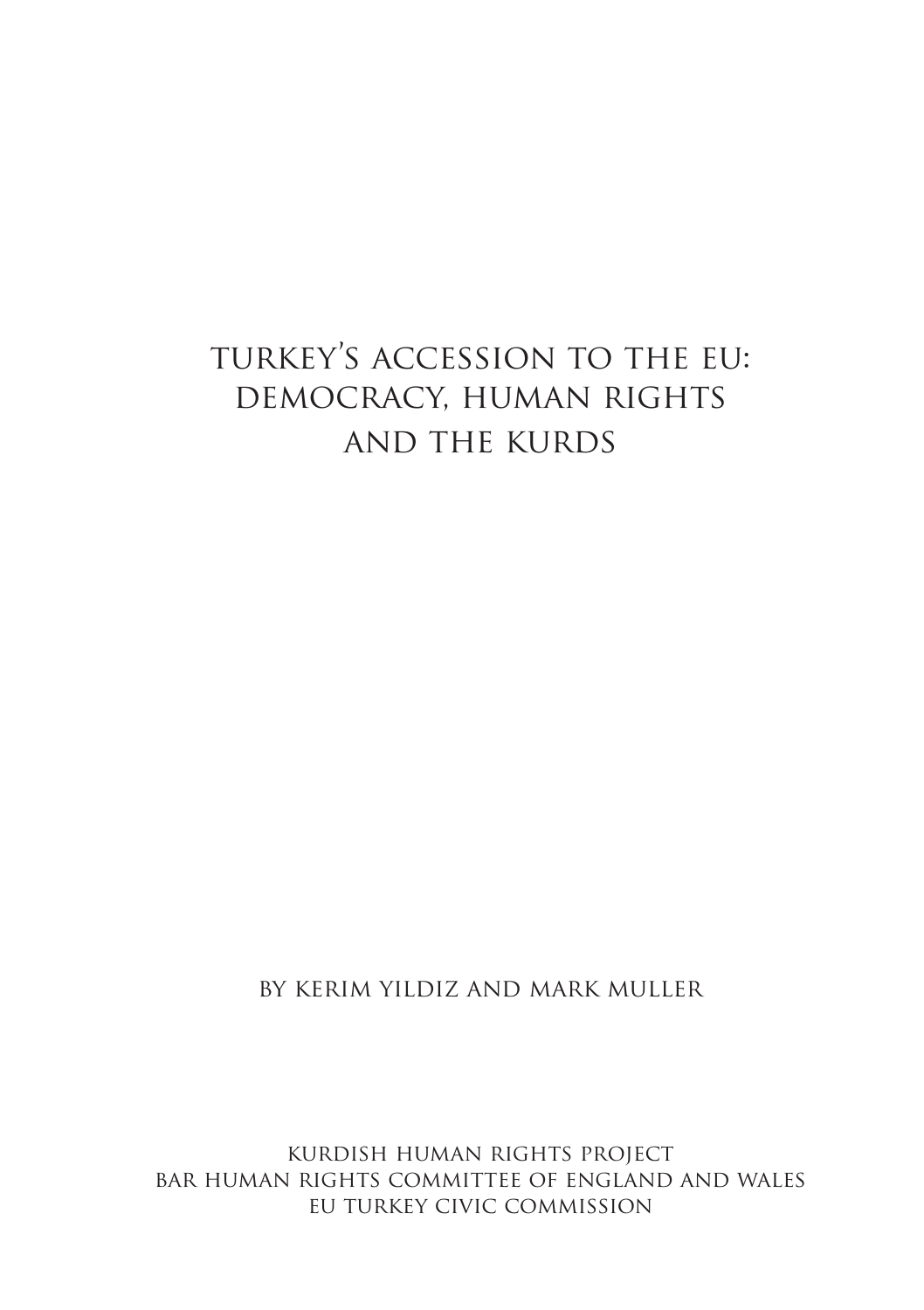### Acknowledgements

This report was written by Kerim Yıldız, Executive Director of KHRP and Mark Muller, Chairman of BHRC with the assistance of Claire Brigham and Joanna Hunt.

KHRP gratefully acknowledges the financial support of:

The Sigrid Rausing Trust (UK), Netherlands Ministry of Foreign Affairs (Netherlands), European Action Council for Peace in the Balkans (Netherlands), Finnish Ministry for Foreign Affairs (Finland), Oak Foundation (USA), Bishop's Subcommission for Misereor (Germany), ACAT Suisse- Action des Chrétiens pour I'Abolition de la Torture (Switzerland), Oakdale Trust (UK), Rowan Charitable Trust (UK), Stiching Cizera Botan (Netherlands), The Bromley Trust (UK), and UN Voluntary Fund for Torture (Switzerland).

| Layout & Design: | Torske & Sterling Legal Marketing www.torske.co.uk |
|------------------|----------------------------------------------------|
| Keywords:        | Turkey, the EU, accession, the Kurds, human rights |
|                  | Printed in Great Britain                           |
|                  | <i>July</i> 2006<br>Published by KHRP (London)     |
|                  | ISBN 19001750991                                   |
|                  | All rights reserved                                |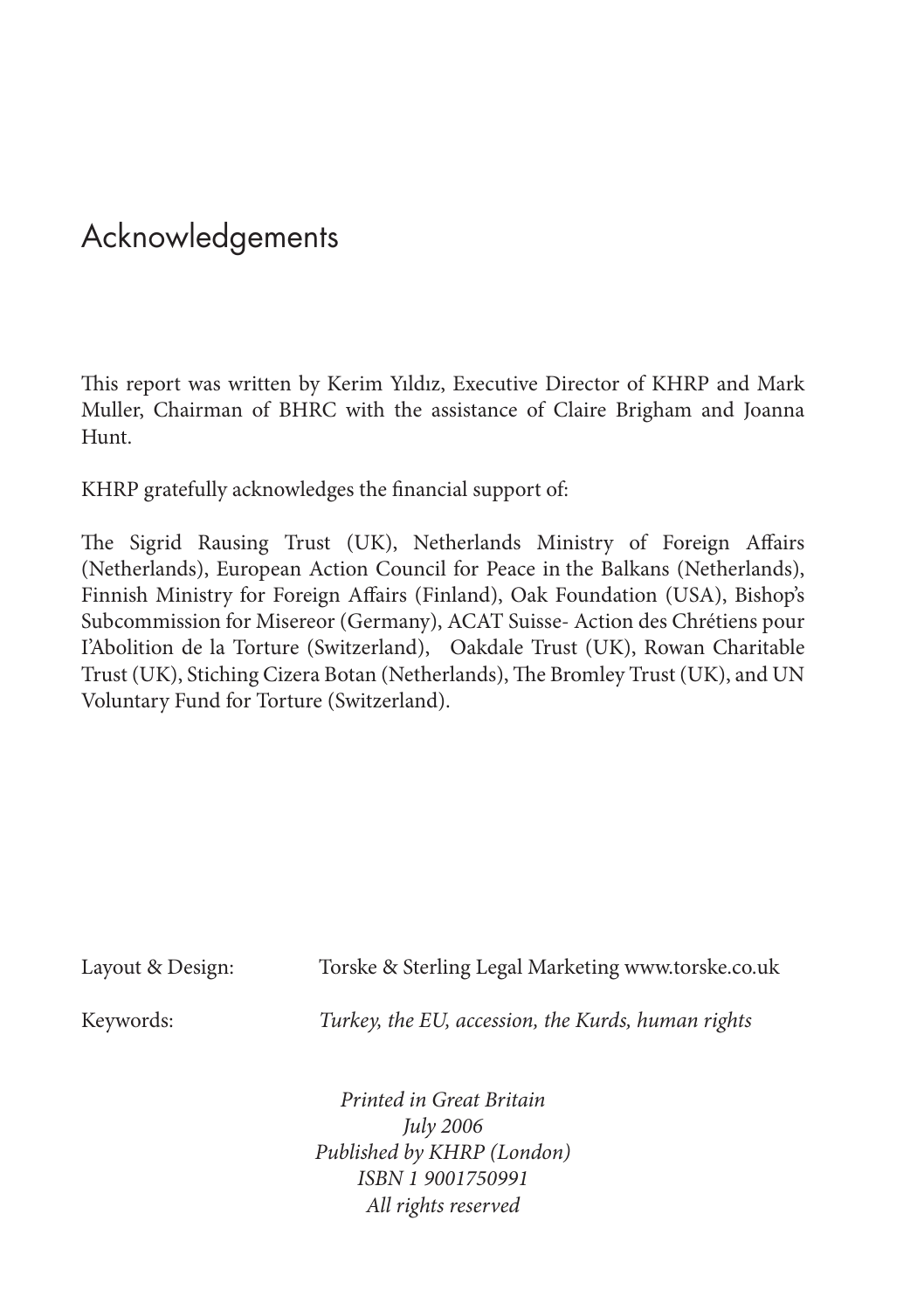

**Kurdish Human Rights Project** 11 Guilford Street London WC1N 1DH, United Kingdom Tel: +44 (0)20 7405-3835 Fax: +44 (0)20 7404-9088 khrp@khrp.org www.khrp.org

Kurdish Human Rights Project (KHRP) is an independent, non-political, non-governmental human rights organisation founded and based in London, England. KHRP is a registered charity and is committed to the promotion and protection of the human rights of all persons living within the Kurdish regions, irrespective of race, religion, sex, political persuasion or other belief or opinion. Its supporters include both Kurdish and non-Kurdish

people.



#### **Bar Human Rights Committee of England and Wales BHRC**

Garden Court Chambers 57-60 Lincoln's Inn Fields London, WC2A 3LS, UK Tel 020 7993 7755 Fax 020 7993 7700 bhrc@compuserve.com www.barhumanrights.org.uk

The Bar Human Rights Committee is the international human rights arm of the Bar of England and Wales. It is an independent body primarily concerned with the protection of the rights of advocates and judges around the world. It is also concerned with defending the rule of law and internationally recognised legal standards relating to the right to a fair trial. The remit of the Bar Human Rights Committee extends to all countries of the world, apart from its own jurisdiction of England & Wales.



EU Turkey Civic Commision Menneskerettighetenes plass 1 5007 Bergen Norway Tel: +47 55 21 09 50 Fax: +47 55 21 09 59 info@eutcc.org www.eutcc.org

EUTCC was established in order to monitor and conduct regular audits of the European Commission's performance in ensuring Turkey's full compliance with the accession criteria as defined within the meaning of the accession agreements. It was founded by KHRP, BHRC, the Rafto Foundation and medico international.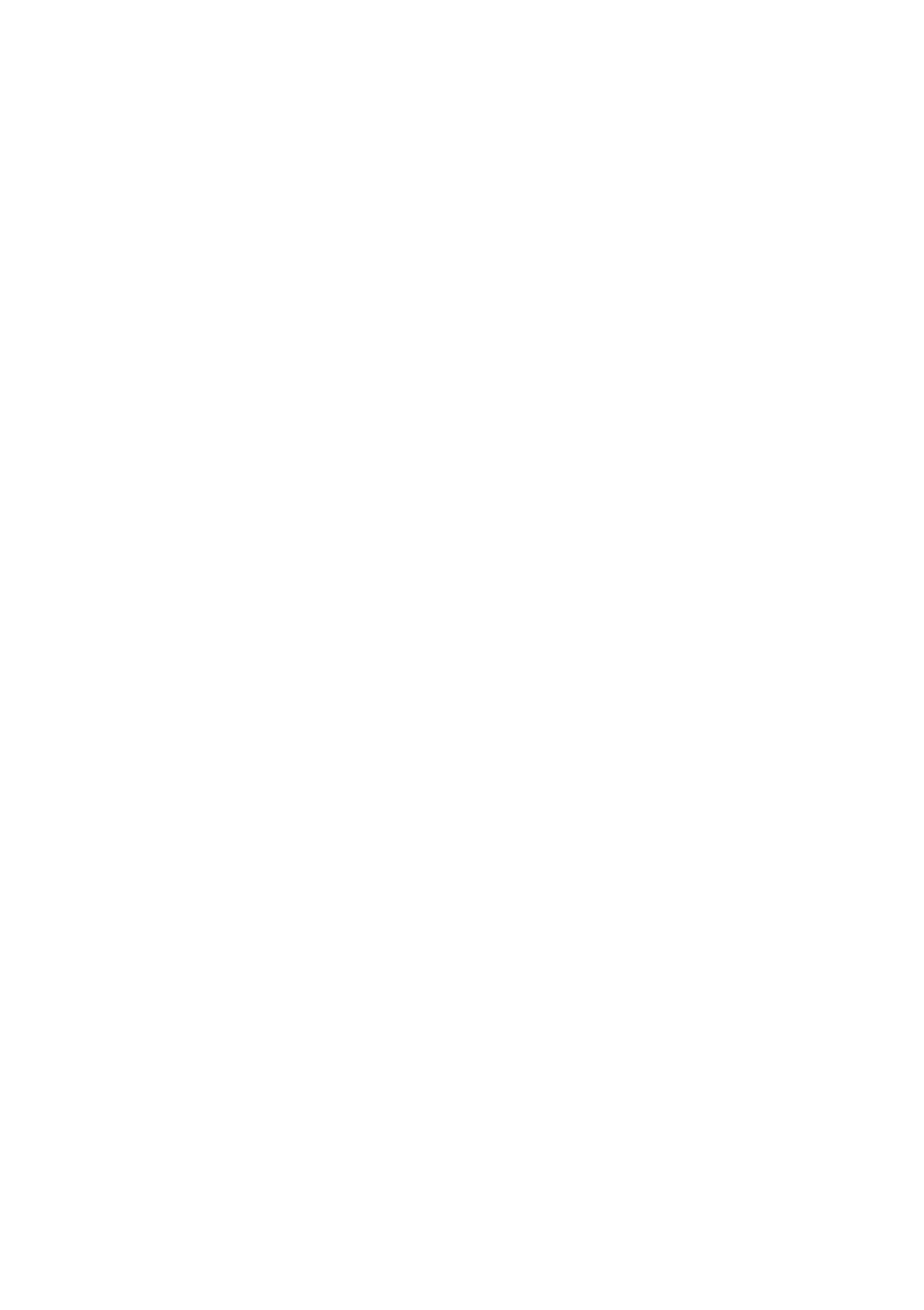### **Contents**

| List of Abbreviations                                                  | 9  |
|------------------------------------------------------------------------|----|
| Introduction                                                           | 11 |
| Part One: Turkey's Route to Accession                                  | 17 |
| The Decision of the Council of the EU                                  | 18 |
| The Draft Negotiating Framework for Turkey                             | 19 |
| The Next Stage                                                         | 20 |
| Background to Turkey's EU bid                                          | 21 |
| The Kurds                                                              | 23 |
| The EU-Turkey Civic Commission                                         | 25 |
| The EUTCC's Concerns in the Accession Process                          | 26 |
| Part Two: Accession and Human Rights                                   | 29 |
| Fulfilment of the Copenhagen Criteria?                                 | 29 |
| The Human Rights Situation post-17 December 2004                       | 31 |
| The New Penal Code                                                     | 33 |
| The EU, Human Rights and the Future of the<br><b>Accession Process</b> | 35 |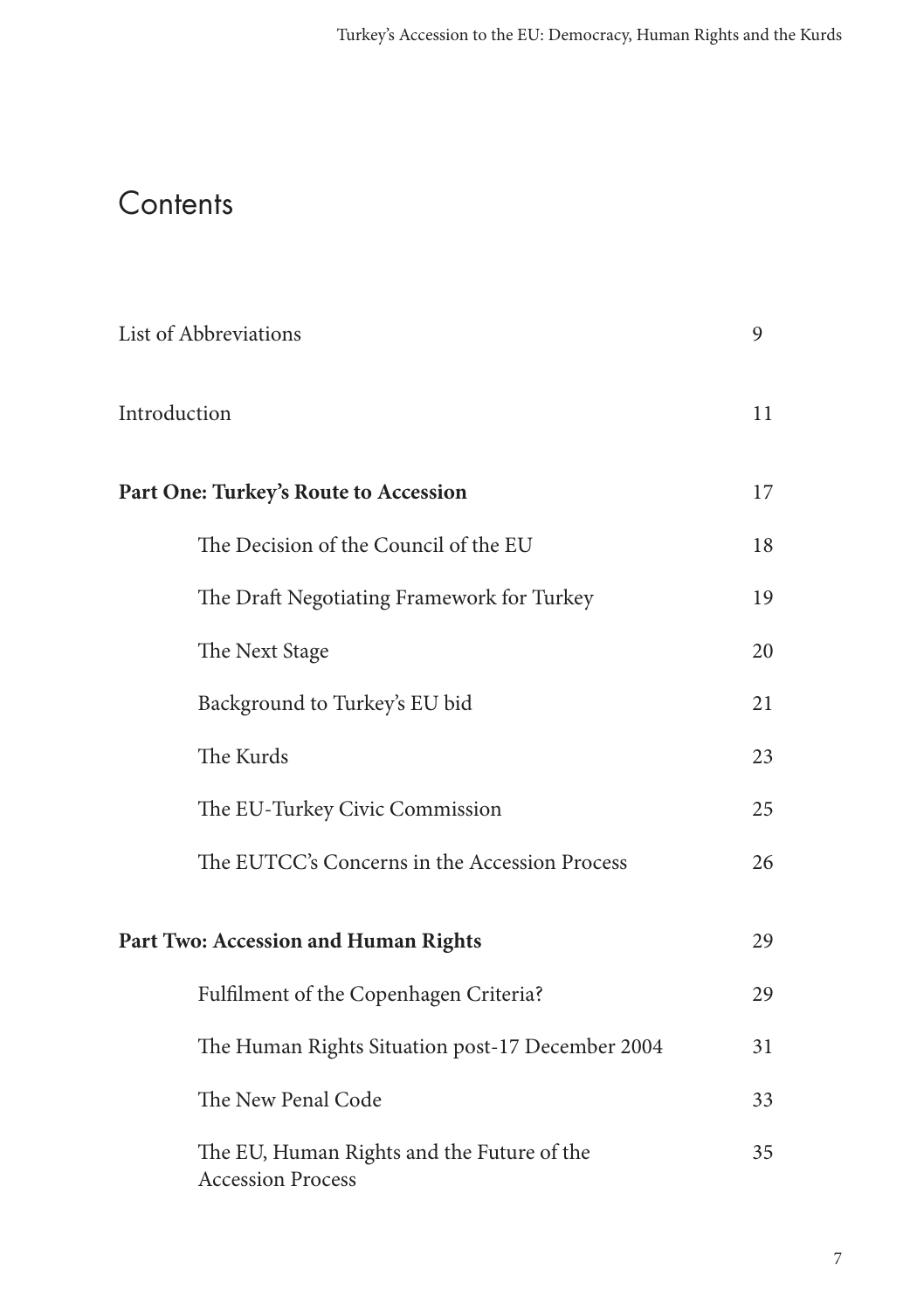| Part Three: Accession and the Kurds            |    |
|------------------------------------------------|----|
| The Kurdish Question                           | 39 |
| The Need for a New Approach                    | 40 |
| Conflict in the Kurdish Regions                | 44 |
| Prospects for Political Dialogue               | 47 |
| Part Four: Beyond 3 October 2005               |    |
| Part Five: Final Resolutions of the Conference |    |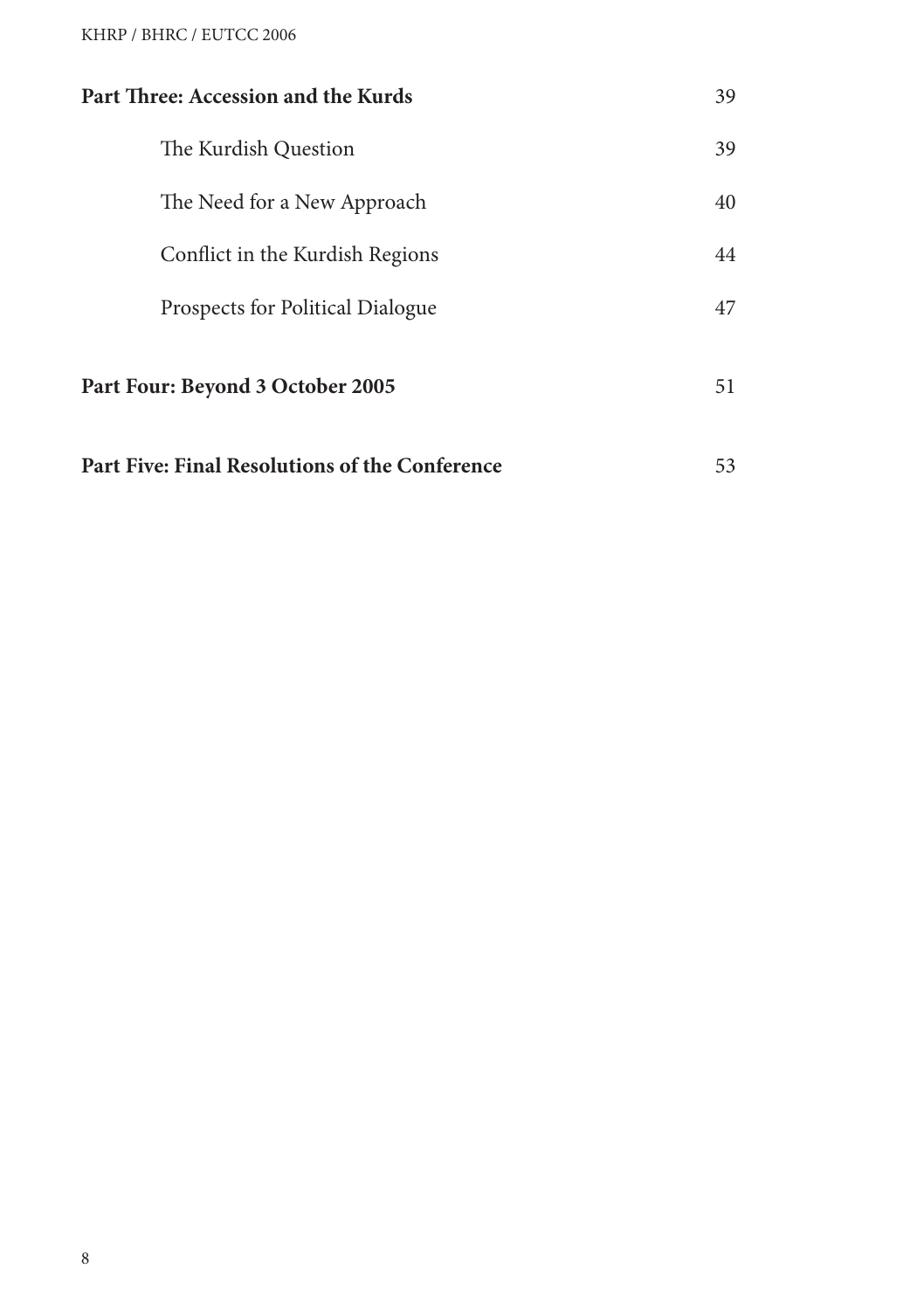# List of Abbreviations

| <b>ANC</b>   | <b>African National Congress</b>                     |
|--------------|------------------------------------------------------|
| <b>BHRC</b>  | Bar Human Rights Committee                           |
| CoR          | Committee of the Regions                             |
| <b>DEHAP</b> | Democratic People Party                              |
| <b>DEP</b>   | Democracy Party                                      |
| <b>DGM</b>   | <b>State Security Courts</b>                         |
| <b>ECtHR</b> | European Court of Human Rights                       |
| <b>ECHR</b>  | European Convention on Human Rights                  |
| <b>EEC</b>   | European Economic Community                          |
| EU           | European Union                                       |
| Göç-Der      | Migrants' Social Solidarity and Culture Association  |
| <b>HADEP</b> | People's Democracy Party                             |
| HPG          | Peoples' Defence Force                               |
| <b>HRFT</b>  | Human Rights Foundation of Turkey                    |
| <b>IDP</b>   | <b>Internally Displaced Persons</b>                  |
| <b>IHD</b>   | Human Rights Association of Turkey                   |
| <b>KDP</b>   | Kurdistan Democratic party                           |
| <b>KDPI</b>  | Kurdish Democratic Party of Iran                     |
| <b>KHRP</b>  | Kurdish Human Rights Project                         |
| Kongra-Gel   | Kurdistan People's Congress                          |
| <b>MEP</b>   | Member of the European Parliament                    |
| NGO          | Non-governmental organisation                        |
| <b>PACE</b>  | Parliamentary Assembly of the Council of Europe      |
| <b>PKK</b>   | Kurdistan Workers' Party                             |
| <b>PUK</b>   | Patriotic Union of Kurdistan                         |
| RTÜK         | Radio and Television Supreme Council                 |
| SI           | Socialist International                              |
| <b>TEU</b>   | Treaty of the European Union                         |
| <b>TRC</b>   | Truth and Reconciliation Commission                  |
| <b>TRT</b>   | Turkish National Radio and Television                |
| YAKAY-DER    | Association for People who have Lost their Relatives |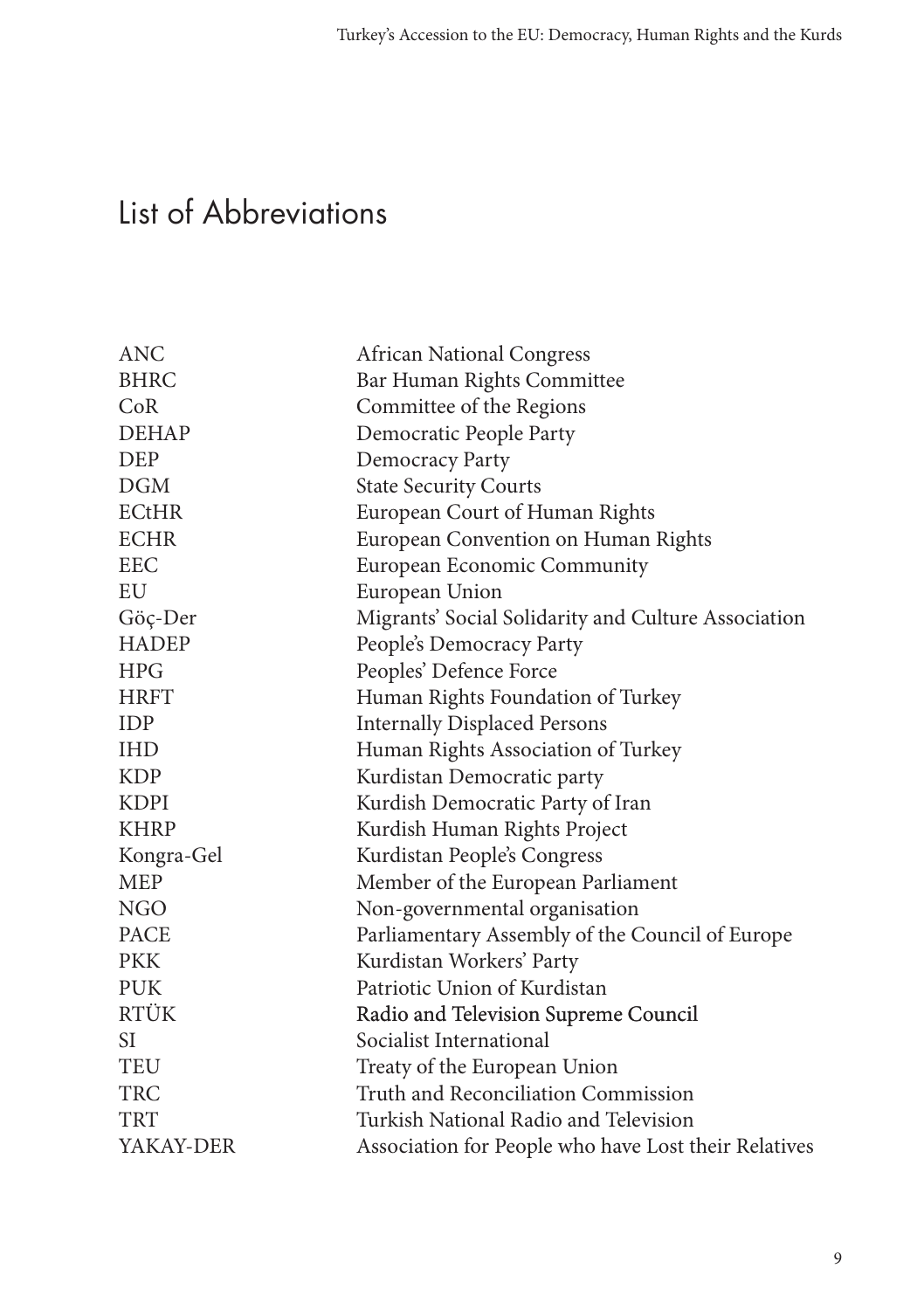KHRP / BHRC / EUTCC 2006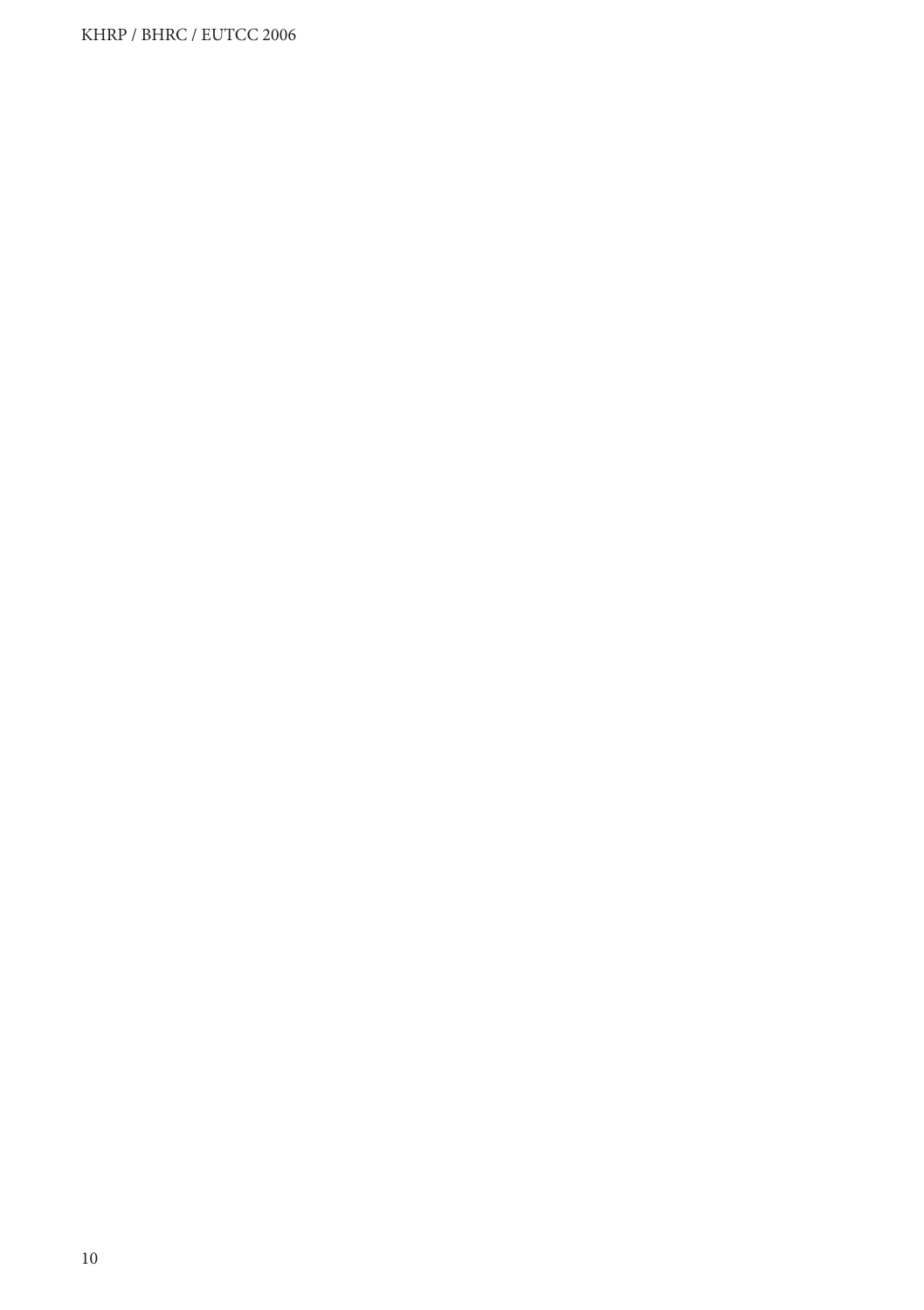## Introduction

This publication is an extended version of the presentation given by Kerim Yıldız and Mark Muller at the second International Conference on Turkey, the Kurds and the EU convened at the European Parliament in Brussels from 19 to 20 September 2005. This event was hosted by the EU-Turkey Civic Commission (EUTCC), and its founder members; the Kurdish Human Rights Project, the Rafto Foundation, medico international and the Bar Human Rights Committee of England and Wales.

The EUTCC was established in November 2004 as the outcome of the first international conference on 'The EU, Turkey and the Kurds', held in the European Parliament in Brussels on 22 – 23 November 2004. The aim of the EUTCC is to promote the accession of Turkey as a member of the EU, in order to guarantee respect for human and minority rights and a peaceful, democratic and longterm solution to the Kurdish situation. To this end, the EUTCC will monitor and conduct regular audits of the European Commission's performance in ensuring Turkey's full compliance with the accession criteria, as defined within the meaning of the accession agreements. It will also make recommendations of measures that could advance and protect human rights; act as a point of contact and exchange information with the institutions of the EU and other governmental and nongovernmental organisations; and raise public awareness of issues affecting the EUTCC's work or mandate.

On 3rd October 2005, European and Turkish leaders welcomed the opening of official European Union accession talks, confirming that Turkey will now begin the process of becoming a full EU member. It is hoped that this process will have the eventual outcome of Turkey attaining the status of a valid and thriving democracy, with respect for human and minority rights and the rule of law.

Turkish membership of the EU will dramatically change the lives of Turks, Kurds and Europeans, and offers the most favourable opportunity for decades to reach a muchneeded negotiated solution to the Kurdish question. It is vital that the institutions of the EU diligently fulfil their obligations to scrutinise Turkey's progress on meeting agreed standards in the accession process, in order that Turkish accession retains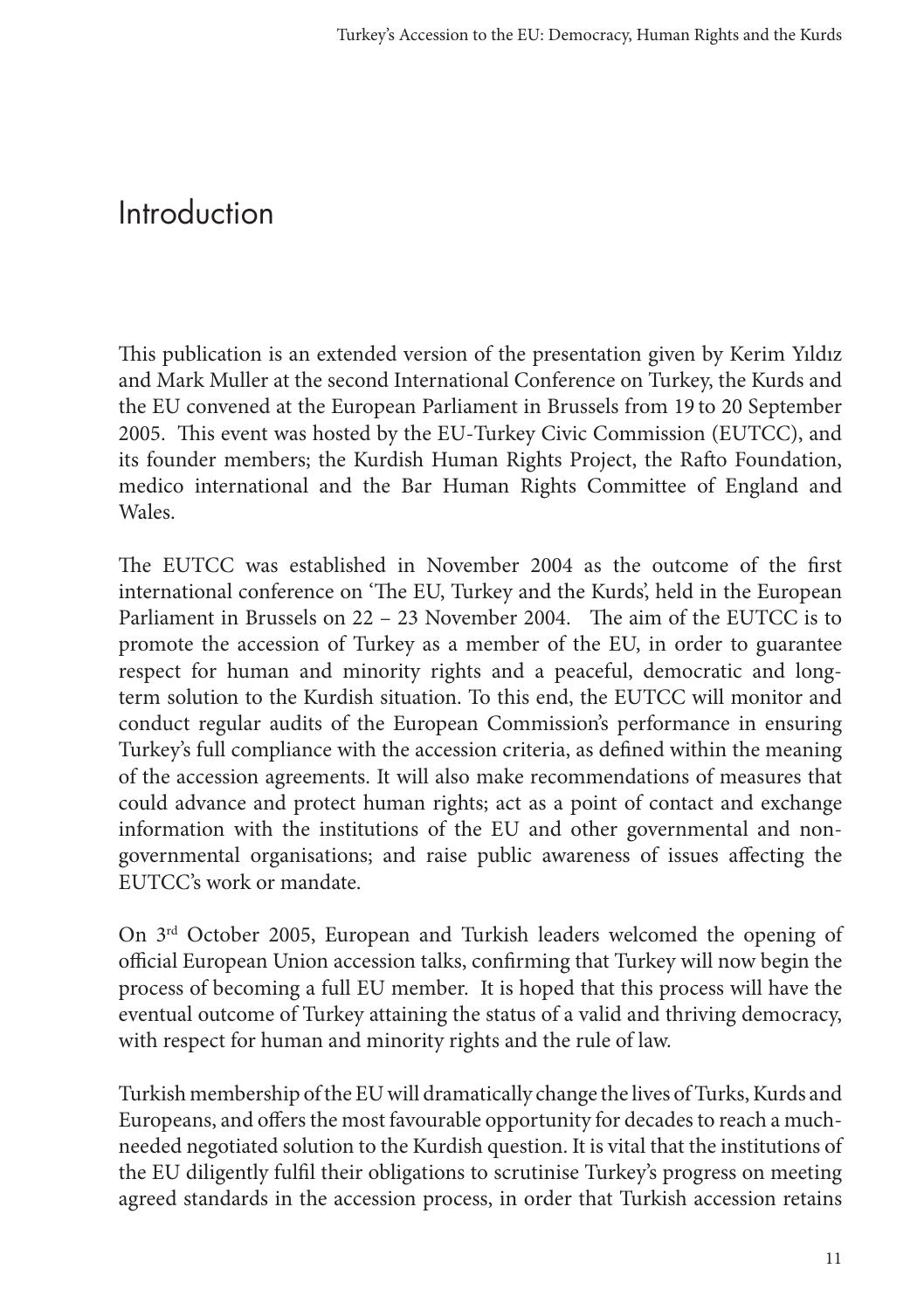credibility and fulfils its potential as a force for democratisation in Turkey.

Initially at least, it has looked as if the hopes that have been pinned on the accession process might be realised. The wealth of EU-inspired reforms embarked upon by the current AKP government appeared groundbreaking, and indeed many important changes ensued. We give credit to Turkey for the EU-inspired improvements in her human rights record; though maintain concerns over her record on compliance with the accession criteria.

In the months that have followed the EUTCC's second international conference in September 2005, and the opening of accession negotiations, the momentum of reform in Turkey has dissipated with human rights groups in the country now reporting high instances of human rights violations. We are concerned that the Turkish Government is becoming complacent towards its own reform process, and fear that with the opening of accession talks, Turkey now sees EU membership as a foregone conclusion. These developments have made it difficult for observers to keep faith in the validity of Turkey's commitment to advancing democratic principles.

The restrictions on **free expression** in Turkey continue to cause major concerns, with writers, journalists and publishers regularly appearing before Turkish courts during 2006 answering charges under the amended Turkish Penal Code (TCK). In the first week of June 2006 alone, courts in Istanbul heard 6 cases involving the freedom of expression. Turkish prosecutors have frequently used article 301 in particular to pursue criminal proceedings against writers for non-violent expressions of political opinion. Introduced in June 2005 to replace article 159, it makes it an offence to denigrate the Turkish identity, the Republic or the organs or institutions of the state. In line with the jurisprudence of the European Court of Human Rights on article 10 of the European Convention, paragraph 301(4) explicitly states that expressions of thought intended to criticise will not constitute a crime.

Two prominent cases which attracted international condemnation in 2006 were the prosecutions of the writer Orhan Pamuk and Professor Baskın Oran and Professor İbrahim Özden Kaboğlu, members of the Turkish Human Rights Advisory Board<sup>1</sup>. These two eminent academics were charged under article 301 for a report commissioned by the Prime Minister's own office in which they argued that "Turk" is an identity of only one ethnic group and that Turkey also includes other ethnic groups such as "Kurd" or "Arab". This was considered to be sufficient "denigration" of the Turkish state to warrant criminal proceedings under article 301.

<sup>1</sup> See 'Suppressing Academic Debate: The Turkish Penal Code', a KHRP Trial Observation Report, June 2006 and 'Turkey on Trial: The Prosecutions of Orhan Pamuk and Others Trial Observation Report' July 2006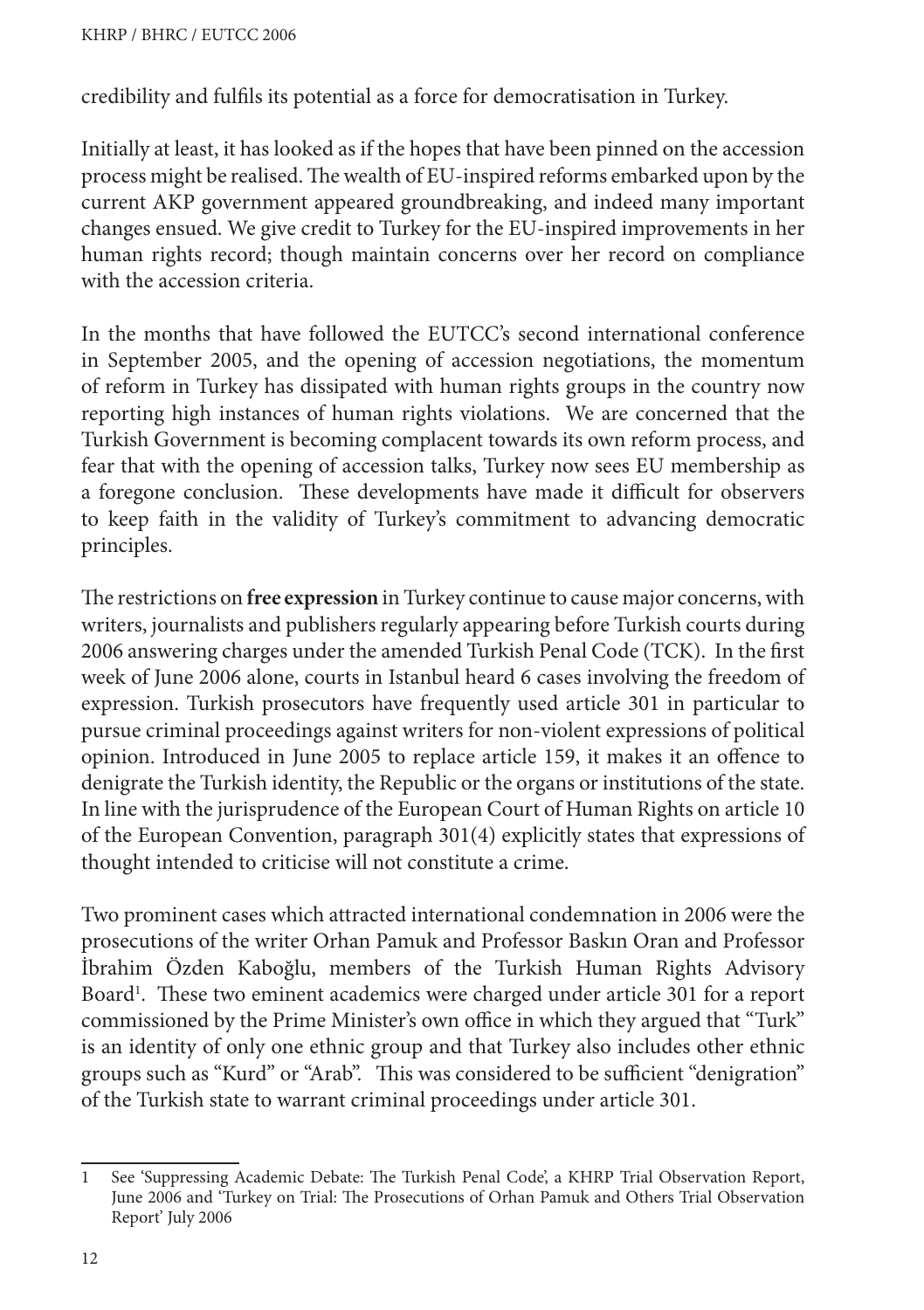The prosecutions were eventually dropped in both these cases but they highlight the arbitrariness of article 301 and the lack of legal certainty that surrounds it. The wording of article 301 is too vague, the difference between "denigration" and "criticism" being impossibly finite so as to safeguard legitimate free expression. Whether the fault lies with the drafters of the TCK or with the restrictive interpretation that the judiciary is currently giving to its provisions is difficult to ascertain. What is clear is that the lack of certainty of the terms of article 301 will lead to further criminal prosecutions of those seeking to add to political debate in Turkey. The onus is therefore on the Turkish Government to either amend the wording of article 301 or repeal the article all together.

We fear that the new anti-terrorism legislation which was passed by the Turkish parliament at the end of June 2006 will become another tool by which expressions of dissent can be stifled, with its controversial article 6 designating even the carrying of a banner, wearing an emblem or even chanting a slogan that pertains to a terrorist organisation as a terrorist offence. Turkey needs to strike a better balance between its security concerns and the need to protect fundamental rights and freedoms. This legislation will lead to further spurious prosecutions of those who peacefully protest on Kurdish issues in Turkey and contravenes Turkey's obligations under article 10 and 11 of the European Convention on Human Rights. It represents a further obstacle to Turkey's reform process and its ability to meet the Copenhagen Criteria, which will remain elusive if Turkey continues to renege on the progress it has made by enacting draconian pieces of legislation such as this.

The new anti-terror law will also directly impinge on Turkey's commitment to eradicate **torture.** Section 16 of the *State Security Courts Act* bolsters the protection of detainees from incommunicado detention by allowing detainees immediate access to a lawyer upon arrest. Provisions in the anti-terror law destroy this guarantee, by delaying a detainee's access to legal representation within 24 hours of arrest.2 As most incidents of torture or ill treatment occur in the first 24 hours of detention,<sup>3</sup> this amendment invites the practice of torture. Tighter legal measures are needed if Turkey is to stamp out this heinous activity as instances of torture in Turkey continue to be widespread in the south-east region.<sup>4</sup> In June 2006 alone, 34 preparatory investigations were launched against police officers in Diyarbakir alleging torture of children and adults during and after the disturbances in the city

<sup>2</sup> Article 9(b)

<sup>3 &</sup>quot;Turkey: First Steps Toward Independent Monitoring of Police Stations and Gendarmeries" Human Rights Watch Briefing Paper (No.1), March 6 2006. See also KHRP's forthcoming publication "Indiscriminate Use of Force: Violence in South-east Turkey – Fact-Finding Mission Report" June 2006

<sup>4</sup> US State Department Country Report on Human Rights Practices in Turkey, released by the Bureau of Democracy, Human Rights, and Labor March 2006, http://www.state.gov/g/drl/rls/ hrrpt/2005/61680.htm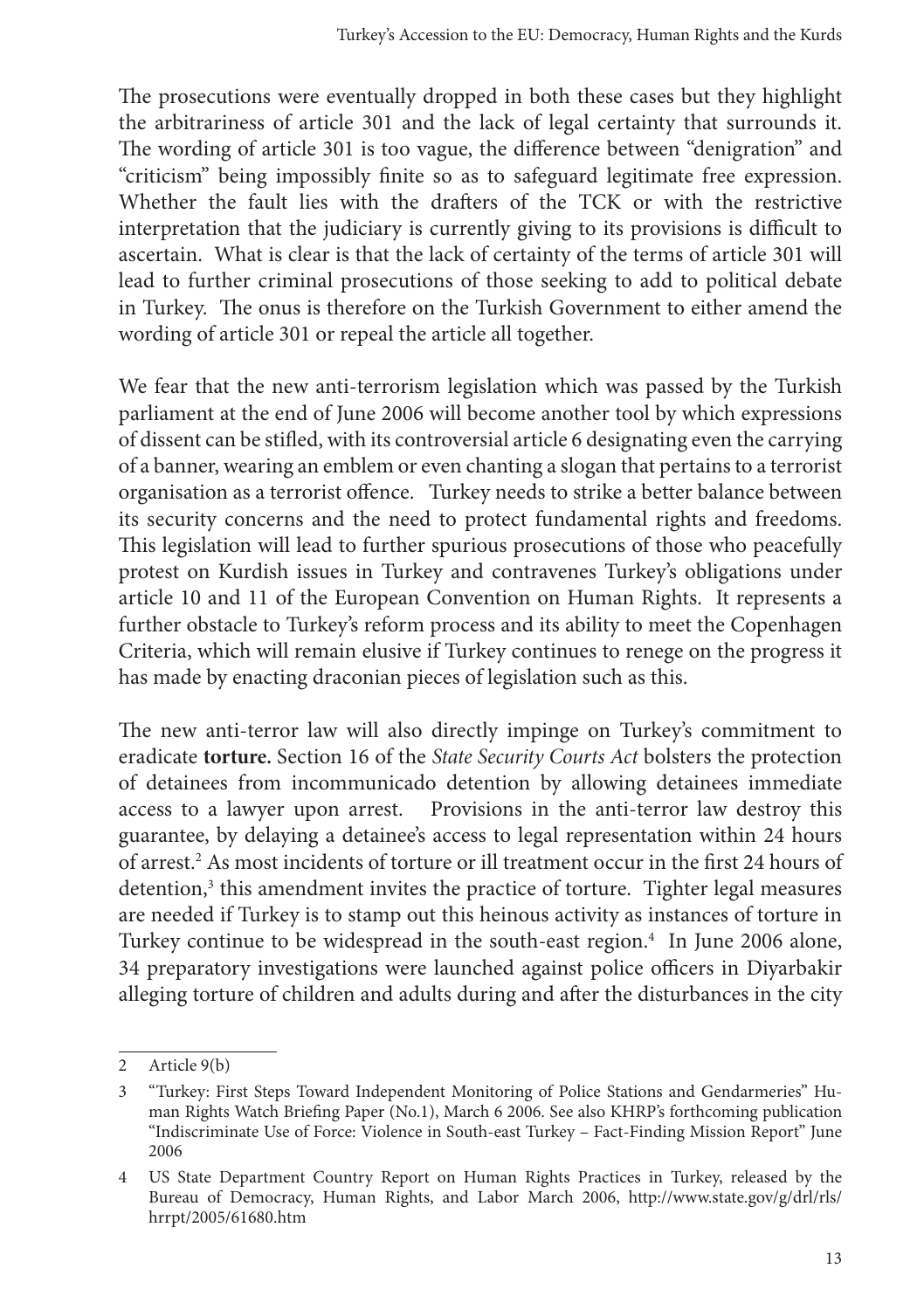at the end of March 2006.5

Turkey also needs to show greater robustness in its prosecutions of the perpetrators of torture if it is to end the culture of impunity that purveys amongst security personnel. Encouragingly, during 2005, courts investigated numerous allegations of torture by state security forces. There were 232 convictions out of the 531 cases that actually went to full verdict. Meanwhile a staggering 1005 were acquitted. Of the convictions, only 37 carried jail sentences, and the rest received fines or other reprimands.

Crucial legal reforms have to to take place if Turkey is going to make good on its commitment to **democracy** and the **rule of law.** Turkey's electoral law undermines its stated goal of attaining true democratic status as its threshold rule $^6$  dictates that political parties have to attain 10% of the national vote to enter parliament. This high entry level discriminates against the Kurds as their political parties have a strong regional support but can not achieve the requisite 10% nationally. The Kurds as a minority group, therefore, do not and cannot have any political representation in parliament which can represent their interests and put forward their agenda.<sup>7</sup> Pro-Kurdish parties and their members are still subject to routine harassment by police and criminal prosecution with the seeming intent of frustrating their campaigning activities. In June 2006, Ahmet Türk, the man who was regarded as the future leader of the pro-Kurdish Democratic Society Party (DTP), was arrested on the eve of the party conference for claiming that Öcalan was purposefully being kept in solitary confinement.

If Turkey is to adhere to the rule of law, the independence of the judiciary has to be respected. Article 140<sup>8</sup> of the Constitution must be addressed as it ties the administrative functions of the judiciary to the Ministry of Justice creating a direct link between the judiciary and the executive. Prosecutors, too have to be able to perform their duties free from harassment and civil and penal liability. In the recent trial in May 2006 of three former military agents accused of bombing a bookshop in the Şemdinli district of Van in Turkey, the Ministry of Justice authorized Ministry inspectors to investigate the prosecutor in this case for possible misconduct. Following their recommendation that he be sanctioned, the Higher Council decided to dismiss him from his position as a prosecutor and a lawyer, thereby allowing political motivations to influence the conduct of a criminal trial.

<sup>5</sup> Source: http://www.flash-bulletin.de/

<sup>6</sup> Electoral Law of June 1983 (Law No. 2839)

<sup>7</sup> There are over 100 Kurdish MPs in the Turkish Parliament. However, as Kurdish parties are prohibited, they were not elected on the basis of their Kurdish identity and so can not be relied upon to represent the Kurdish interest as they will have competing loyalty to their own political party.

<sup>8</sup> Paragraph 6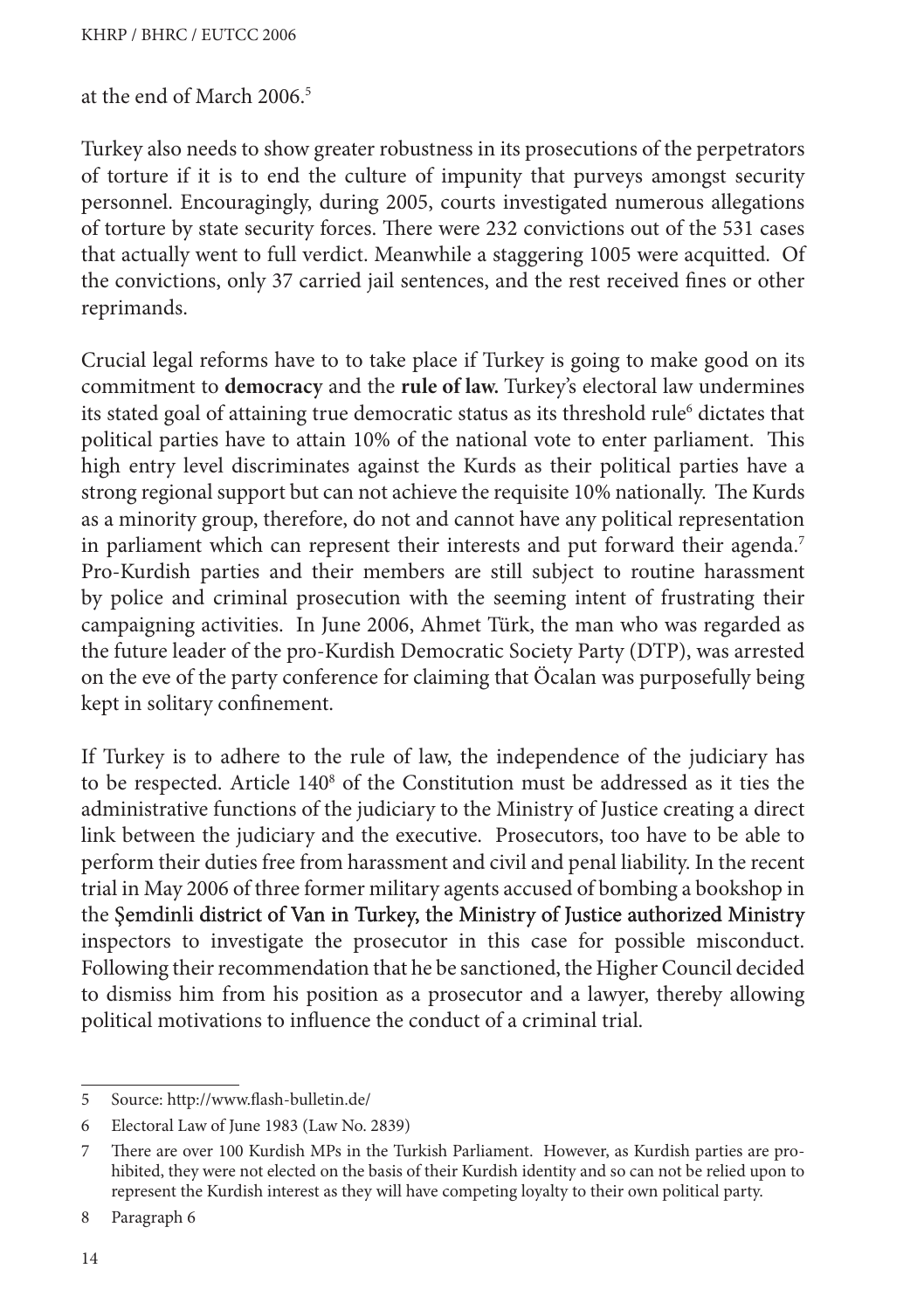The volatility of the **security situation is the south-east** remains a major impediment to Turkey meeting the standards of the Copenhagen Criteria. Violent clashes between the PKK and the state security forces are still frequent and there has been a notable resurgence in hostilities, with the deployment of 240,000 Turkish forces at the border with Iraq.<sup>9</sup> In May 2006, the International Crisis Group named Turkey as one of the ten conflict situations in the world that had deteriorated significantly during that month.

The hard-line attitude that police and security forces continue to adopt towards unarmed civilians during pro-Kurdish protests in the south-east is only serving to harden the anti-Turkish sentiment amongst the Kurds. There have been a number of violent clashes between police and civilians in 2006, with reports of police firing on civilians, including children. A fact finding mission sent by KHRP to the southeast region in April 2006<sup>10</sup> found that the rule of law was clearly put aside during the security forces' handling of the violence that sparked following the funerals of PKK guerrillas at the end of March 2006. Police used indiscriminate and disproportionate force, clearly condoned by their superiors, chillingly reminiscent to many of the Police and security forces behaviour under the state of emergency during the 1990s.

We commend the Turkish government for enacting the *Law on Compensation for Damage Arising from Terror and Combating Terror* (Law No. 5233) which offers Internally Displaced Persons (IDPs) in the south-east the possibility of full compensation for material losses incurred within the context of the conflict. However, the system is flawed. The compensation scheme will not offer redress to those who left their homes of their own "free will" or compensate for losses sustained before 1987. The documentation requirements for receiving compensation are burdensome, requiring the production of deeds to property which are impossible for many IDPs to lay claim to. The scheme has also been criticised for awarding sums of money that are below what is recommended by the European Court of Human Rights. The return and resettlement of Turkey's estimated three million IDPs is a project that is, perhaps, too great a financial and logistical burden for Turkey to bear alone. Urgent support and assistance is required from the international community so that these individuals receive adequate redress and reparation.

In spite of this unease, we continue to support the accession process in Turkey. We are convinced that accession, with its attendant enforceable standards on human and minority rights, remains by far the best hope for mainstreaming Kurdish

<sup>9</sup> In April 2006, Turkish news agencies reported that the Turkish military was preparing a massive military operation against the PKK

<sup>10</sup> See KHRP's forthcoming publication - Indiscriminate Use of Force: Violence in South-east Turkey – Fact-Finding Mission Report June 2006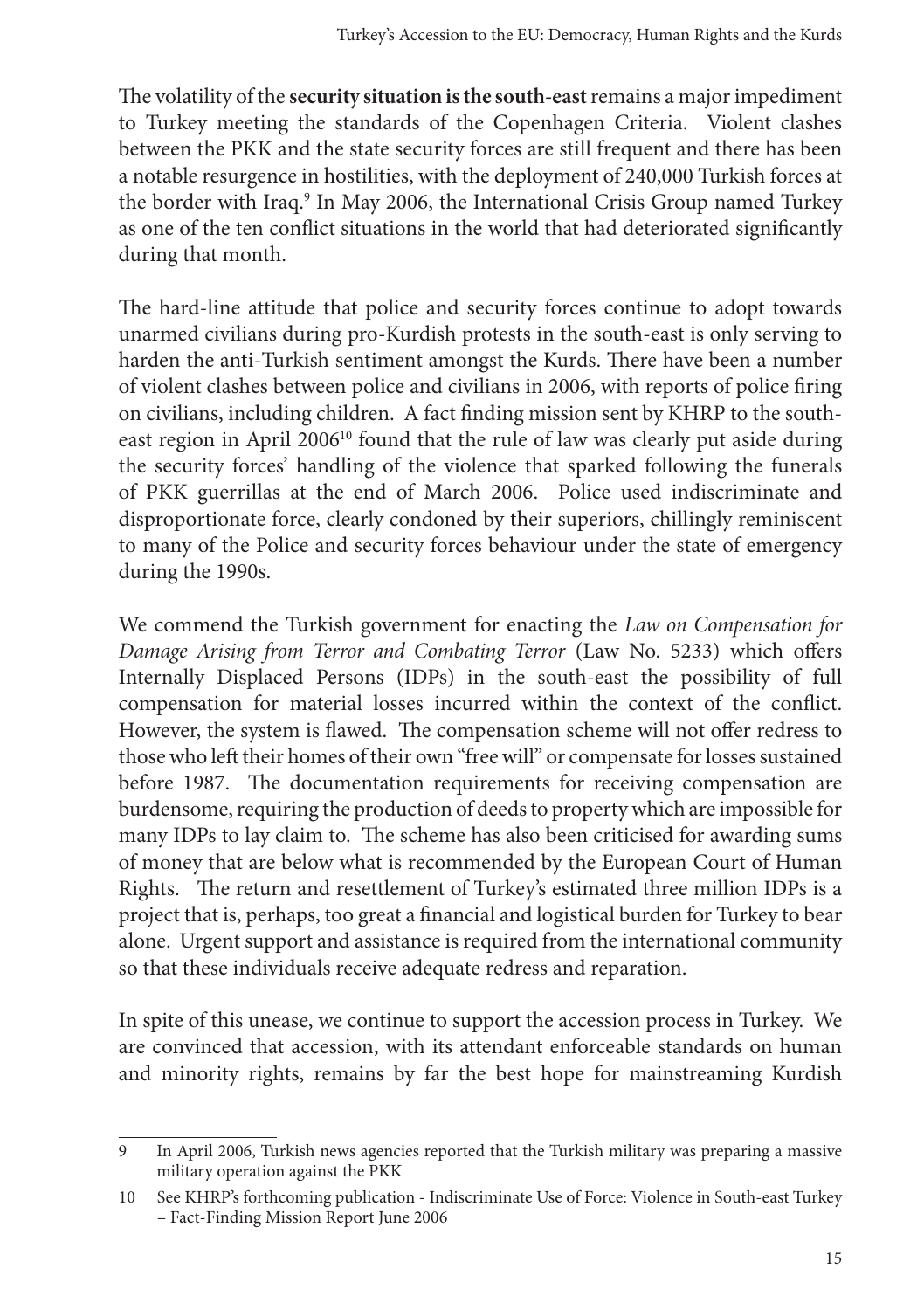concerns and bringing human rights reform and the Kurdish issue to the fore of political debate in Brussels and beyond. This anticipation is based on the belief that, during the future course of Turkey's accession bid, the EU will ensure that the prospect of EU membership remains a powerful incentive for change in Turkey by adopting a more robust approach to ensuring Turkish compliance with accession standards than has so far been exhibited.

The Turkish administration must begin to open a dialogue with democratic Kurdish representatives with a view to bringing about a peaceful end to the conflict and the EU should stress that this is a pre-requisite to EU membership. The EU Enlargement Commissioner Olli Rehn has recently been quoted as stating that EU membership talks could be suspended because of Turkey's reticence to move forward with its relations with Cyprus.<sup>11</sup> The EU must take an equally firm approach with Turkey as regards the conflict in the Kurdish region and make it clear that negotiations are dependent on its resolution.

We are cautiously optimistic about the comments made in the European Parliament's Draft Report on Turkey's progress towards Accession released in June 2006 that there is an urgent need to implement the legislation already in force and to seek a democratic solution to the Kurdish issue.12 The recognition on the EU level that the problem in the south-east has political and economic dimensions is an encouraging sign that perhaps the EU now understands the extent and the depth of the Kurdish issue in Turkey. We would urge the EU to continue in this vein, to use its considerable influence to press Turkey to pursue its legislative reform process with more vigour and to assist to provide a democratic platform for the Kurds and the Turkish administration so that they may find a democratic solution to the Kurdish question.

<sup>11 &</sup>quot;Rehn Says EU could Stop Talks with Turkey" 29 June 2006, Reuters

<sup>12 2006/2118 (</sup>INI) Committee on Foreign Affairs Rapporteur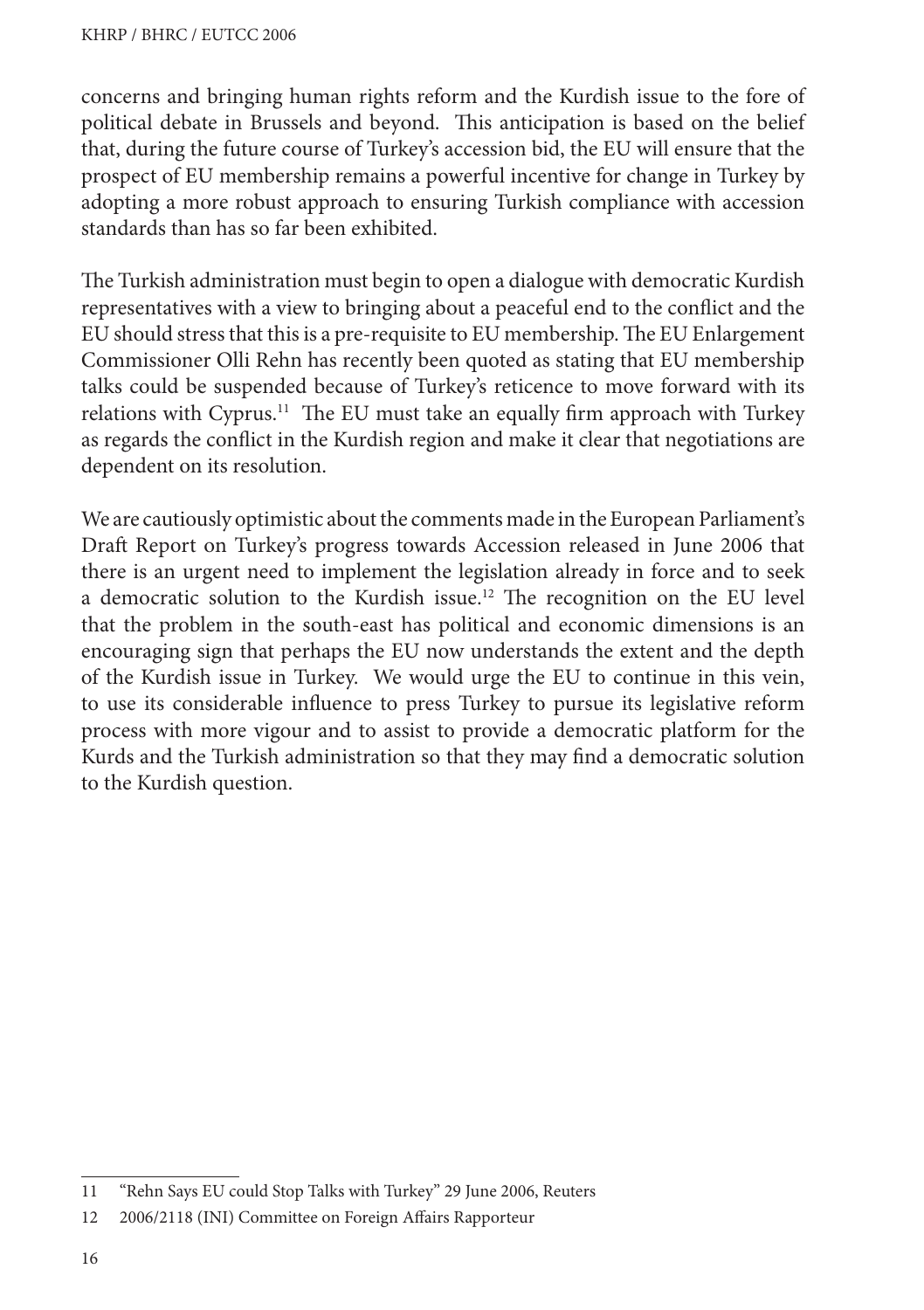## Part One: Turkey's Route to Accession

The EU granted Turkey candidature in 1999,<sup>13</sup> and in 2002 the Council of the EU ('the Council') agreed that accession negotiations would commence 'without delay' if, following a Commission report on Turkey's fulfilment of the Copenhagen Criteria and a subsequent recommendation by the Commission on the appropriateness of opening negotiations, EU leaders at the Council decided that Turkey met the required standards.<sup>14</sup>

On 6 October 2004 the Commission issued its recommendation as anticipated, concluding that Turkey 'sufficiently' fulfilled the criteria necessary to open accession negotiations.15 Certain conditions were imposed, including that Turkey should first be obliged to bring into force six specified pieces of legislation.<sup>16</sup> On 17 December 2004, EU leaders largely endorsed the Commission's recommendation that Turkey was ready to begin accession negotiations at the Brussels meeting of the Council, and envisaged that talks would commence on 3 October 2005.17 By 1 June 2005 Turkey had enacted each of the six pieces of legislation which were set out in the Council's decision of 17 December 2004 as pre-requisites to the opening of formal accession talks.

On 29 June 2005 the Commission issued its draft 'Negotiating Framework for Turkey',18 a document which outlines the guiding principles and procedures for accession negotiations. The Framework must be accepted by all 25 current member

<sup>13</sup> Helsinki European Council 10 - 11 December 1999, Conclusions of the Presidency

<sup>14</sup> Copenhagen European Council 12 - 13 December 2002, Conclusions of the Presidency

<sup>15</sup> European Commission, 'Communication from the Commission to the Council and the European Parliament: Recommendation of the European Commission on Turkey's progress towards accession', 6 October 2004, COM(2004) 656, final, p3

<sup>16</sup> These include: the Law on Associations, the new Penal Code, the Law on Intermediate Courts of Appeal, the Code of Criminal Procedure, the legislation establishing the judicial police and the legislation on the execution of punishments and measures. European Commission, 'Communication from the Commission to the Council and the European Parliament: Recommendation of the European Commission on Turkey's progress towards accession', 6 October 2004, COM(2004) 656, final, p9

<sup>17</sup> Brussels European Council 16-17 December 2004, Conclusions Of The Presidency

<sup>18</sup> European Commission, 'Negotiating Framework for Turkey (Draft)', 29 June 2005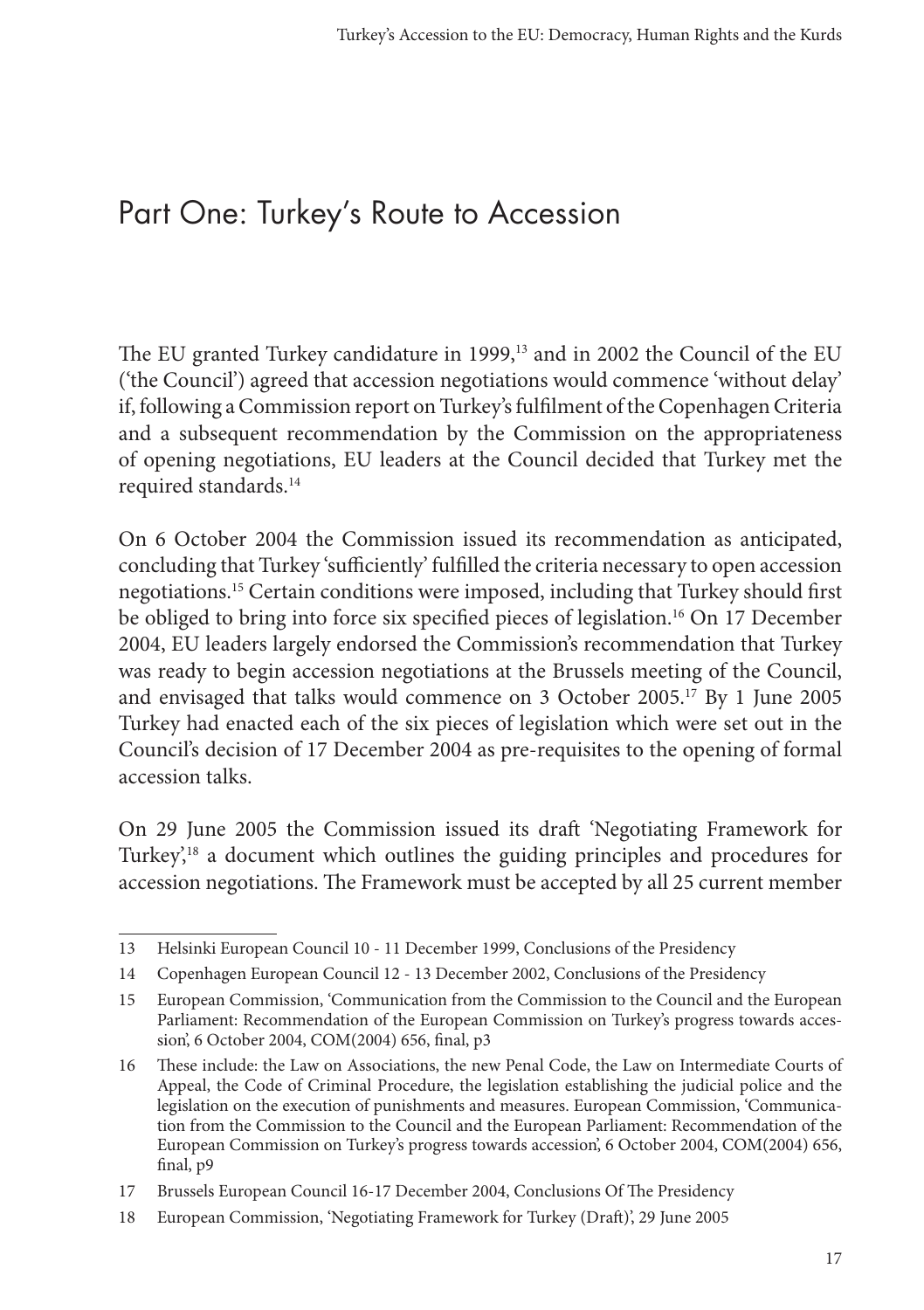states before Turkey can commence formal accession negotiations, currently still projected for 3 October 2005.

Turkey signed an EU protocol on 29 July 2005 which extends the existing Ankara-EU Customs Union – an agreement that came into force on 31 December 1995 pursuant to the 1963 EU-Turkey Association Agreement – to the 10 newest EU member states incorporated into the Union on 1 May 2004. The 17 December 2004 Council decision had mandated that Turkey must achieve this expansion of the Customs Union prior to the opening of formal accession talks.19

#### **The decision of the Council of the EU**

The decision by the Council on 17 December 2004 to open accession talks with Turkey was formally based upon fulfilment of the criteria for EU membership as determined at the Copenhagen meeting of the Council in 199320 (the 'Copenhagen Criteria'). These are minimum standards which all states must fulfil before they can become recognised as official EU negotiating partners. The political elements of the Copenhagen Criteria require that candidate countries must have achieved:

> 'The stability of institutions guaranteeing democracy, the rule of law, human rights and respect for and protection of minorities.'

At the Helsinki European Council of 1999, it was stated that Turkey was a candidate for EU membership on the basis of the same criteria as other candidate states.<sup>21</sup>

The Commission's regular report on Turkey's progress towards accession, $^{22}$  submitted on 6 October 2004, examined in detail Turkey's fulfilment of the political elements of the Copenhagen Criteria. Despite citing substantial reservations on human and minority rights reforms, the Commission cast a broadly positive light on Turkey's progress and subsequently concluded in its recommendation that 'Turkey *sufficiently* fulfils the political criteria' and that accession negotiations should accordingly be opened.23 The Conclusions of the Copenhagen European Council had set out in December 2002 that the December 2004 decision would be based upon whether or

<sup>19</sup> Brussels European Council 16-17 December 2004, Conclusions Of The Presidency

<sup>20</sup> Copenhagen European Council 21-22 June 1993, Conclusions Of The Presidency

<sup>21</sup> Helsinki European Council 10 - 11 December 1999, Conclusions Of The Presidency

<sup>22</sup> European Commission, '2004 Regular Report on Turkey's Progress Towards Accession', COM (2004) 656 final, 6 October 2004

<sup>23</sup> European Commission, 'Communication from the Commission to the Council and the European Parliament: Recommendation of the European Commission on Turkey's progress towards accession', 6 October 2004, COM(2004) 656, final, p9 [emphasis added]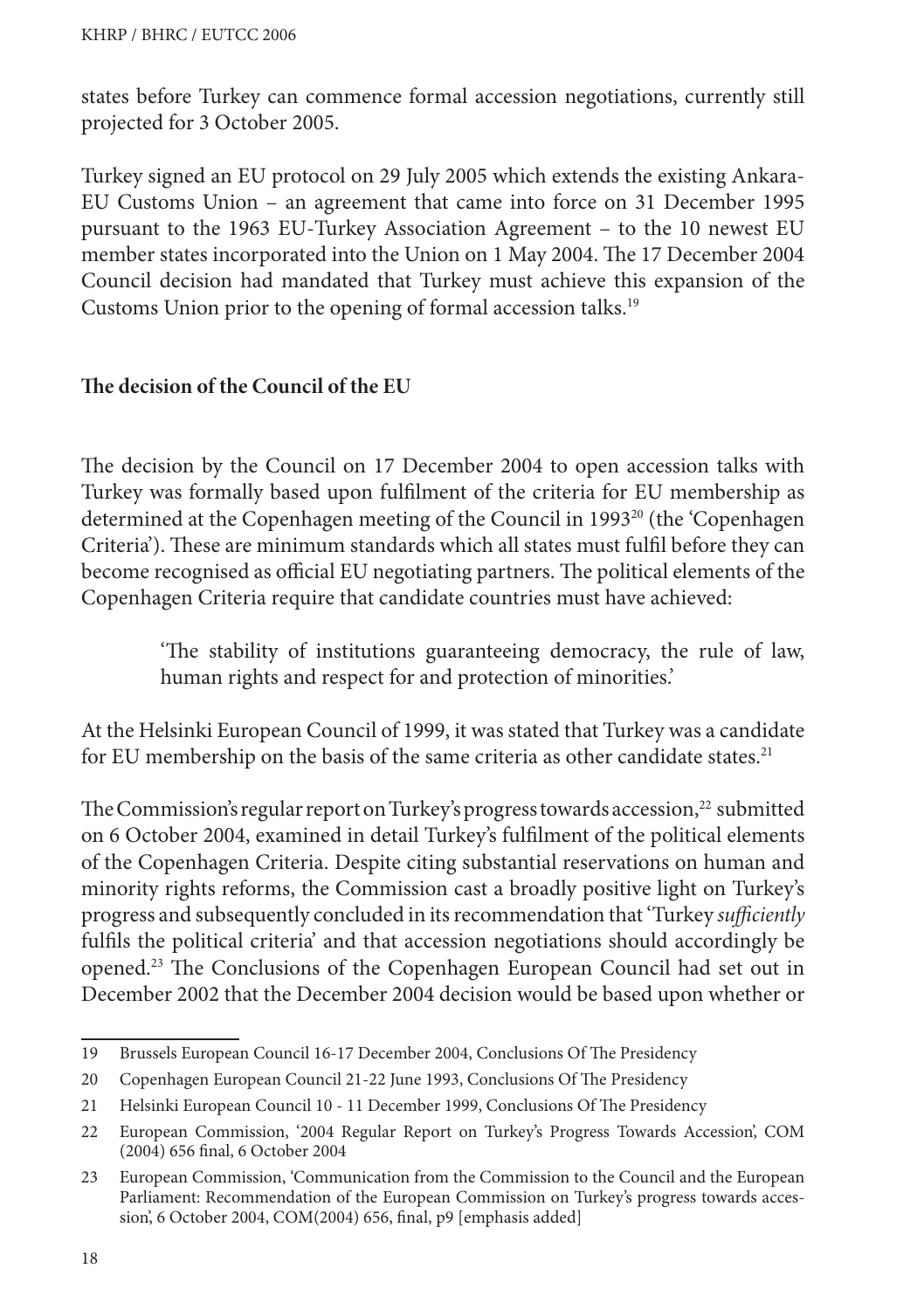not 'Turkey *fulfils* the Copenhagen political criteria',24 and therefore the Commission recommendation represented an apparent lessening of EU requirements on Turkish compliance with the Copenhagen Criteria.

The Commission's recommendation in turn informed the 17 December 2004 decision by the Council, which followed the Commission's line that the Copenhagen Criteria were 'sufficiently' fulfilled and that entry talks could begin.25 The Council, in its December 2004 decision,<sup>26</sup> goes on to invite the Commission to continue to monitor Turkey's progress in political reforms.

Additional provisions in the Council decision which are less common to the accession process as experienced by other states allow for 'long transition periods, derogations, specific arrangements or permanent safeguards', and although it is stated that the 'shared objective of the negotiations is accession', the negotiation process is defined as open-ended, 'the outcome of which cannot be guaranteed beforehand.' Furthermore, an unprecedented, explicit provision allows that accession talks may be suspended by a qualified majority in the Council in the event of 'a serious and persistent breach…of liberty, democracy, respect for human rights and fundamental freedoms.' The possibility of accession negotiations collapsing appears to be openly recognised:

> 'While taking account of all Copenhagen criteria, if Turkey is not in a position to assume in full all the obligations of membership it must be ensured that Turkey is fully anchored in the European structures through the strongest possible bond.'

### **The Draft Negotiating Framework for Turkey**

The Draft Negotiating Framework for Turkey,<sup>27</sup> prepared by the European Commission at the behest of the Council in its 17 December decision, was drawn up in accordance with the Council decision and largely reinforces its findings on the opening of accession negotiations.

In terms of the future of accession negotiations, the Framework mandates that their advancement will be measured 'in particular' against a series of requirements which

<sup>24</sup> Copenhagen European Council 12 - 13 December 2002, Conclusions of the Presidency [emphasis added]

<sup>25</sup> Brussels European Council 16-17 December 2004, Conclusions Of The Presidency

<sup>26</sup> Ibid.

<sup>27</sup> European Commission, 'Negotiating Framework for Turkey (Draft)', 29 June 2005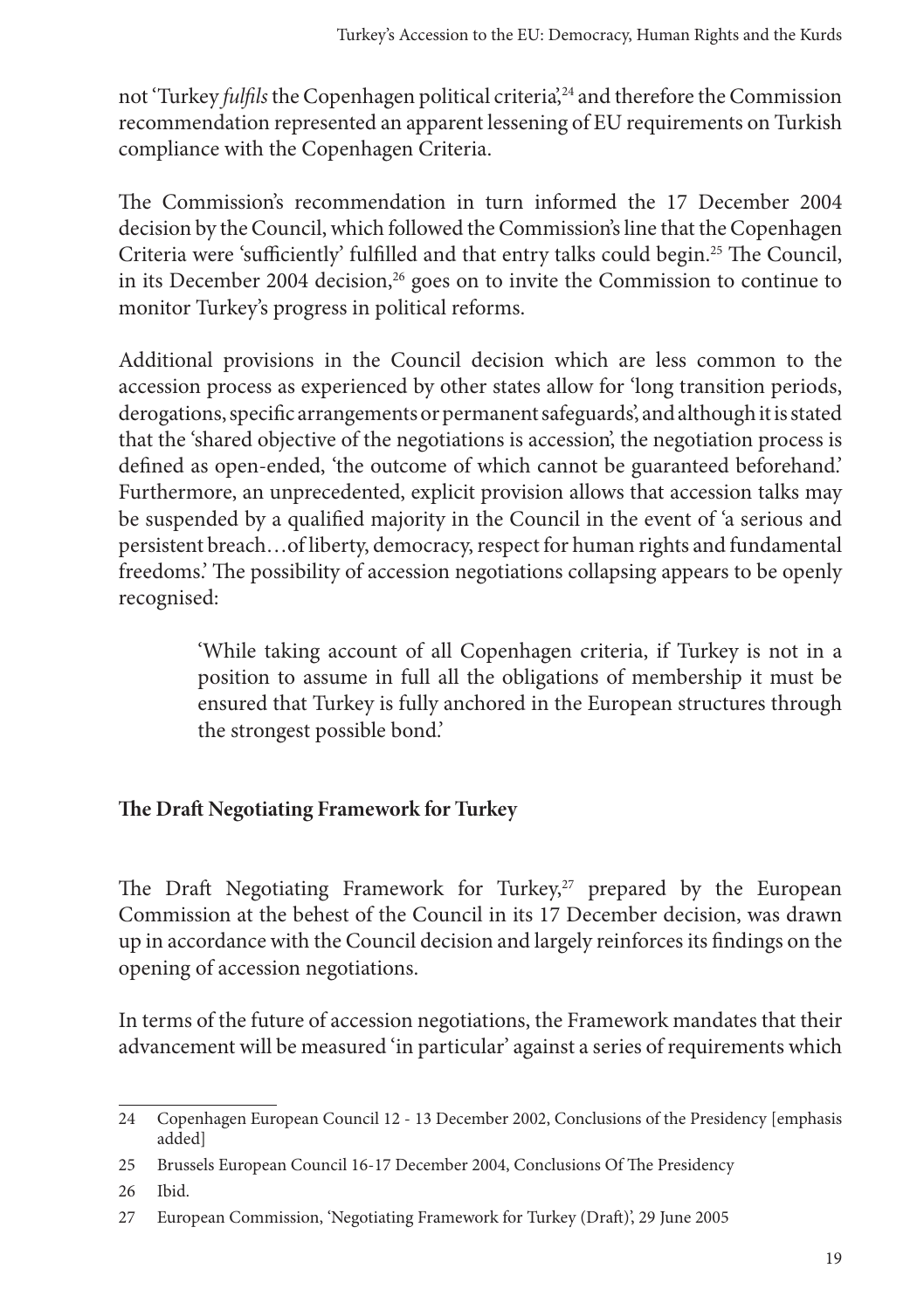include the political elements of the Copenhagen Criteria. The Commission will continue to monitor Turkey's progress and report on this regularly to the Council, and these reports will provide the basis of the Union's final decision as to whether the conditions for the conclusion of negotiations are met. Importantly, the Framework explicitly states that the Commission must confirm that Turkey has fulfilled the aforementioned series of requirements (to include the Copenhagen Criteria) before a positive decision on accession will be taken. The human rights 'break clause' is also restated.

Accession negotiations are set to proceed in the usual way through intergovernmental conferences between the EU and Turkey, in which Turkey's current legislation and administrative structures are comprehensively 'screened' against each chapter of the *acquis communautaire*: that is, the body of economic, social, administrative and environmental legislation that all member states of the EU must implement. It is stated in the Framework that the *acquis* includes 'the content, principles and political objectives of the Treaties on which the Union is founded', thus Turkey will have to abide by the provision that

> 'The Union is founded on the principles of liberty, democracy, respect for human rights and fundamental freedoms, and the rule of law.<sup>28</sup>

The Framework confirms that to allow for the financial aspects of accession to be fully considered, negotiations will not be concluded until after the Financial Framework for the period from 2014 has been established. This means, in short, that Turkey will almost certainly not accede to the EU before 2014.

#### **The next stage**

Beginning in December 2005, the Commission will embark again on its monitoring duties, annually reporting on the way in which political reforms are consolidated and broadened on the basis of a revised accession partnership.

Following the screening process, Turkey's position on the chapters of the *acquis* will be drawn up and negotiations will commence to determine the terms under which Turkey will adopt, implement and enforce the *acquis*, including the granting of any transitional arrangements whereby possibilities exist for phasing in compliance with certain rules. The Council, acting on Commission proposals, will draw up benchmarks for the provisional closure of each chapter. The results of the negotiations are incorporated into accession treaties to be ratified both by Turkey

<sup>28</sup> Article 6, Treaty of the European Union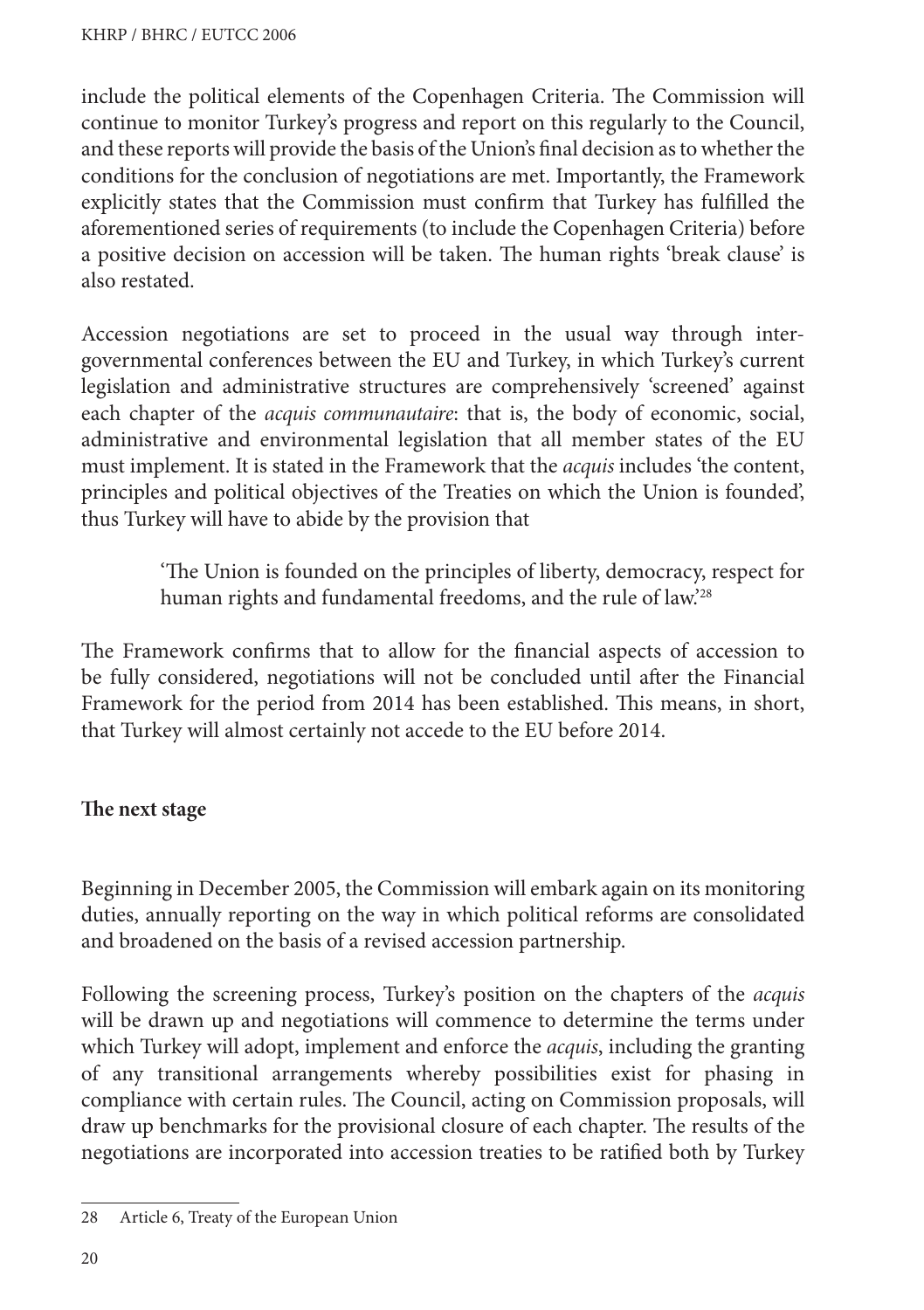and by the other member states, and it is likely that at this stage debates will occur within EU countries over the desirability of enlargement and any pertinent issues. Provided that the accession treaties are ratified by all existing member states,<sup>29</sup> Turkey would then become a full EU member herself, obliged to comply with EU legislation and rules.

#### **Background to Turkey's EU bid**

The decision to open accession talks with Turkey was ostensibly based on her fulfilment of the objective, EU-defined Copenhagen Criteria. On paper, the most significant impediment to Turkish accession prior to 2002 has been her poor human rights record and hence her inability to meet the political elements of the Copenhagen Criteria; for years, Turkey has lagged behind Europe in meeting even the most basic human rights standards. Turkey's accession bid is, though, also influenced by the complex backdrop of issues relating to European politics, international security and economic affairs against which it is progressing.

Turkey's forthcoming accession is strongly welcomed in some parts, including by Britain and the US, as potentially creating a 'bridge' between Europe and the wider Muslim world. In today's climate of alienation, such a move has the potential to endow the EU with a strategic reach into the heart of the Middle East, and to establish an example of a progressive, secular state with a majority Muslim population within the European fold. Building closer relations with moderate Islam is regarded as important in breaking down barriers and ultimately combating terrorist attacks carried out by extremists in the name of Islam. It is further hoped among the pro-Turkish elements in the leadership of the EU that the process of entry negotiation will provide clear incentives for further reform in Turkey, and that her course towards accession will have a 'civilising' influence on government behaviour.

Key EU member states such as the UK continue to champion Turkish membership, but the pendulum is now swinging decisively in other parts of Europe towards the substitution of full accession for a 'privileged partnership'. This is in part attributable to concerns that Turkey's size and underdevelopment will potentially generate strain on EU budgets. Moreover, the presence of a large, underdeveloped state with a predominantly Muslim population within the borders of Europe is generating substantial disquiet. The dictates of electoral politics within the EU and the current predominance of anti-immigrant, anti-Muslim feeling suggests that European

<sup>29</sup> Some member states, notably France, will hold referendums on whether or not their respective accession treaties with Turkey will be signed. If one or more accession treaties are not signed on the basis of such a referendum(s), Turkey will not be able to accede to the EU.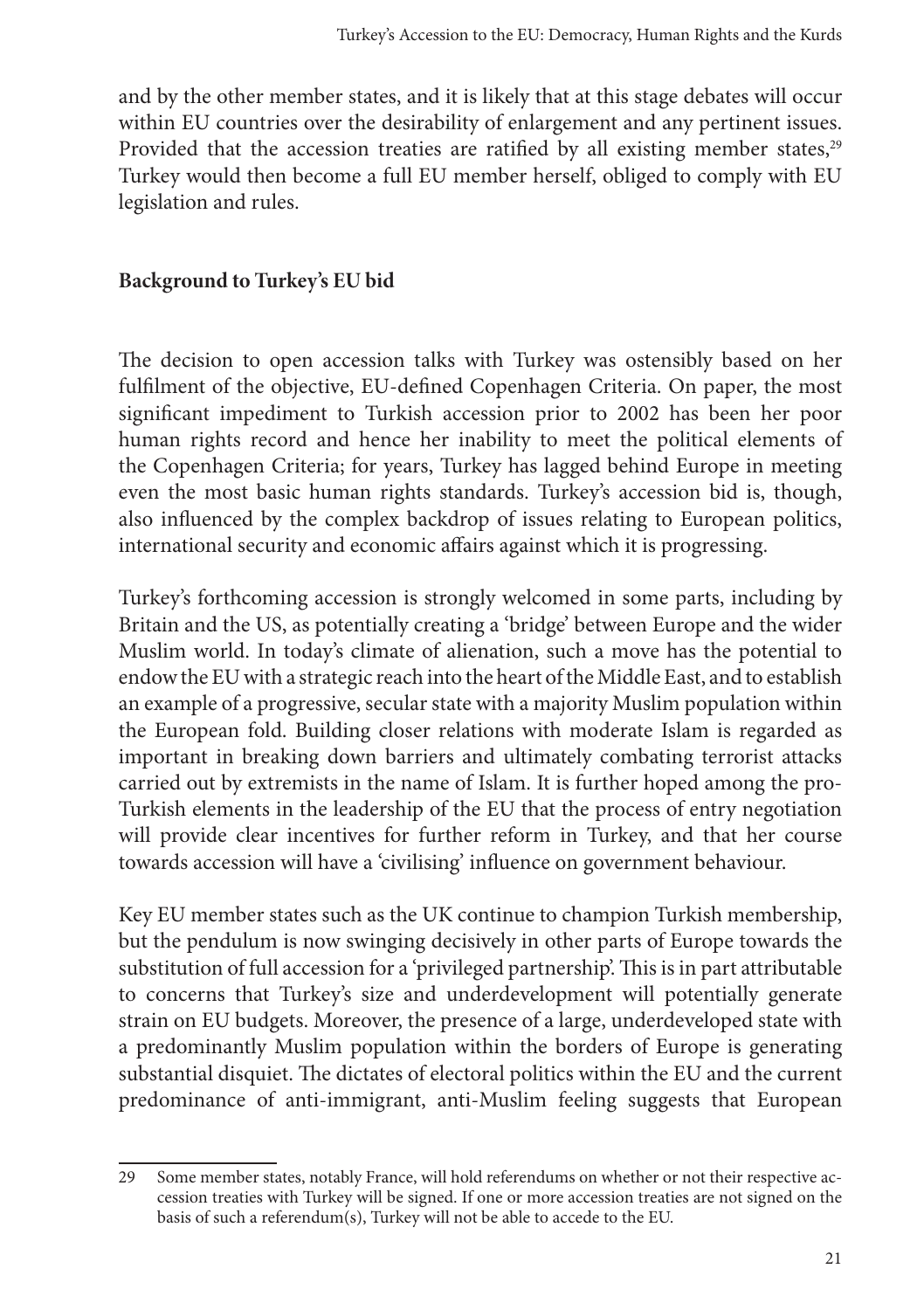governments may move to allay public fears that Turkish membership would alter the cultural makeup and geographic reach of the EU and 'flood' it with immigrant labour.30

Public opposition to Turkish accession is seen as a significant factor in the recent 'no' votes in the French and Dutch referenda on the EU constitution, and the ensuing political crisis in Brussels has done little to assist Turkey's EU bid. The EU's Enlargement Commissioner, Olli Rehn, has vehemently insisted that full accession remains the endgame of negotiations with Turkey, but the probability of France's pro-accession President Jacques Chirac being replaced by Nicholas Sarkozy and the recent successes of the Christian Democrats in Germany portend the probable demise of French and German support for Turkey joining the EU.<sup>31</sup>

Should the anti-Turkey camp ultimately win through and the accession programme remains unfulfilled or replaced with a lesser agreement, this could undo the current and potential positive changes in Turkey sparked by the promise of EU membership. Prime Minister Recep Tayyip Erdoğan has successfully forged a delicate balance between diverse interests in favour of the pro-EU reform process, which may be endangered if talks over full accession break down. There is the potential that a backlash would ensue with a regression to a reactionary and repressive system of government, the possible strengthening of political Islam and/or renewed military intervention in civilian government.

At the same time, the November 2004 international conference in Brussels documented concern over the agenda of those in favour of accession: specifically that the desire to integrate Turkey into Europe may be overwhelming objective analysis of whether or not she meets the required standards in areas including human and minority rights. Enlargement Commissioner Olli Rehn, who expresses determination that accession talks will open on 3 October as planned, referred to enlargement in July 2005 as the 'first and foremost security policy in our era which has been described, right or wrong, as the clash of civilisations.<sup>32</sup>

The role of political factors in EU decision-making is by no means controversial in itself; the EU is a political body and a range of strategic concerns necessarily shape its actions. When accession negotiations formally commence on 3 October 2005, however, the EUTCC hopes that they will proceed in accordance with EU-

<sup>30</sup> It is worth recalling here that similar hysterical fears of 'mass influxes' of labour migrants from the ten new member states joining the EU in May 2004 proved unfounded.

<sup>31</sup> BBC, 'French cloud Turkey's EU dreams', 31 May 2005, http://news.bbc.co.uk/1/hi/world/europe/4595697.stm

<sup>32</sup> Olli Rehn, European Commissioner Responsible for Enlargement, 'EU Enlargement Under Stress – The Policy of Consolidation, Conditionality and Communication', Institute for European Policy, Berlin, 12 July 2005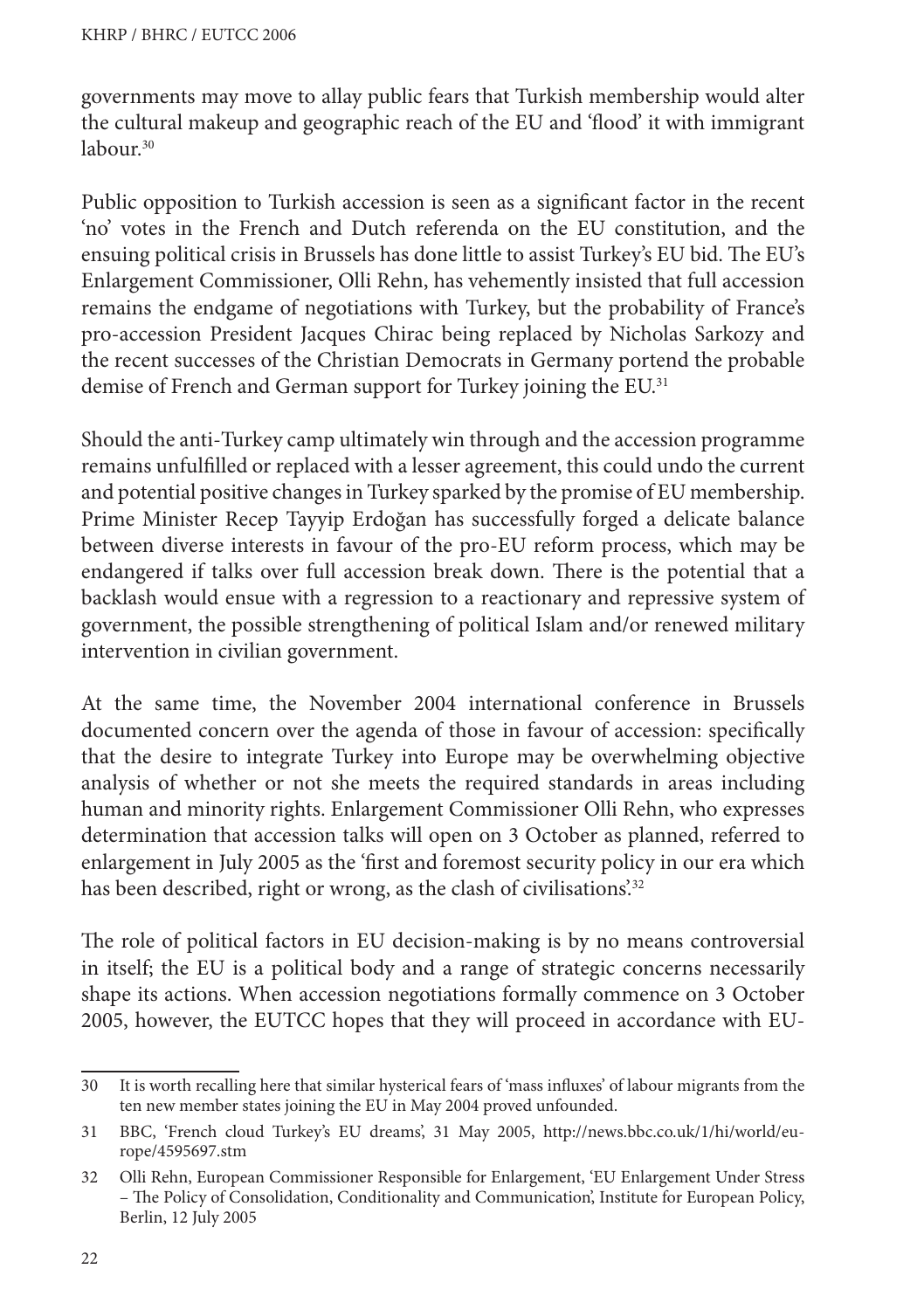prescribed standards on the development in Turkey of a genuine commitment to human rights and the achievement of an enduring solution to the Kurdish issue.

#### **The Kurds**

The Kurds in Turkey comprise over 15 million of Turkey's population of 70 million, potentially making up over 3 per cent of the inhabitants of the EU and thus representing a significant population group. Kurds have been, on the whole, supportive of Turkey entering the EU. For them, accession presents the possibility of an end to decades of repression and abuse at the hands of the Turkish state, and offers an unprecedented chance to ensure that their identity is acknowledged and respected. Importantly, the prospect of EU accession was reasonably presumed to bring into focus the Kurdish question itself and to demand EU facilitation of enhanced dialogue on its resolution.

The 'carrot' of EU accession, notwithstanding the serious human rights problems which remain, has proved capable of inspiring dramatic change in Turkey where other incentives have failed. The professed centrality of human and minority rights to the accession process affords the Kurds valuable opportunities to press for their rights and to ensure that improving the human rights situation in the Kurdish regions is at the heart of Turkey's EU membership bid.

The European Commission is tasked with playing a central role in monitoring reform under the first pillar of the three pillar approach to accession set out in the Commission Resolution of October 2004,<sup>33</sup> and according to the draft Negotiating Framework it will closely monitor and report to the Council on Turkey's fulfilment of her human rights commitments. Reports by the Commission, including on Turkey's compliance with the Copenhagen Criteria, will determine the conclusion of negotiations and Turkey's progression to membership.<sup>34</sup> The representation of Kurdish rights and interests to the Commission as it carries out these duties would go towards ensuring that the plight of the Kurds is closely incorporated into the human and minority rights elements of accession negotiations, and so impose obligations on Turkey to recognise and abide by her obligations to the Kurdish people.

The human rights 'break clause', mentioned earlier, could also prove an important rallying point for the Kurds. A "serious and persistent breach" of human rights

<sup>33</sup> European Commission, 'Communication from the Commission to the Council and the European Parliament: Recommendation of the European Commission on Turkey's progress towards accession', 6 October 2004, COM(2004) 656, final, p9

<sup>34</sup> Ibid.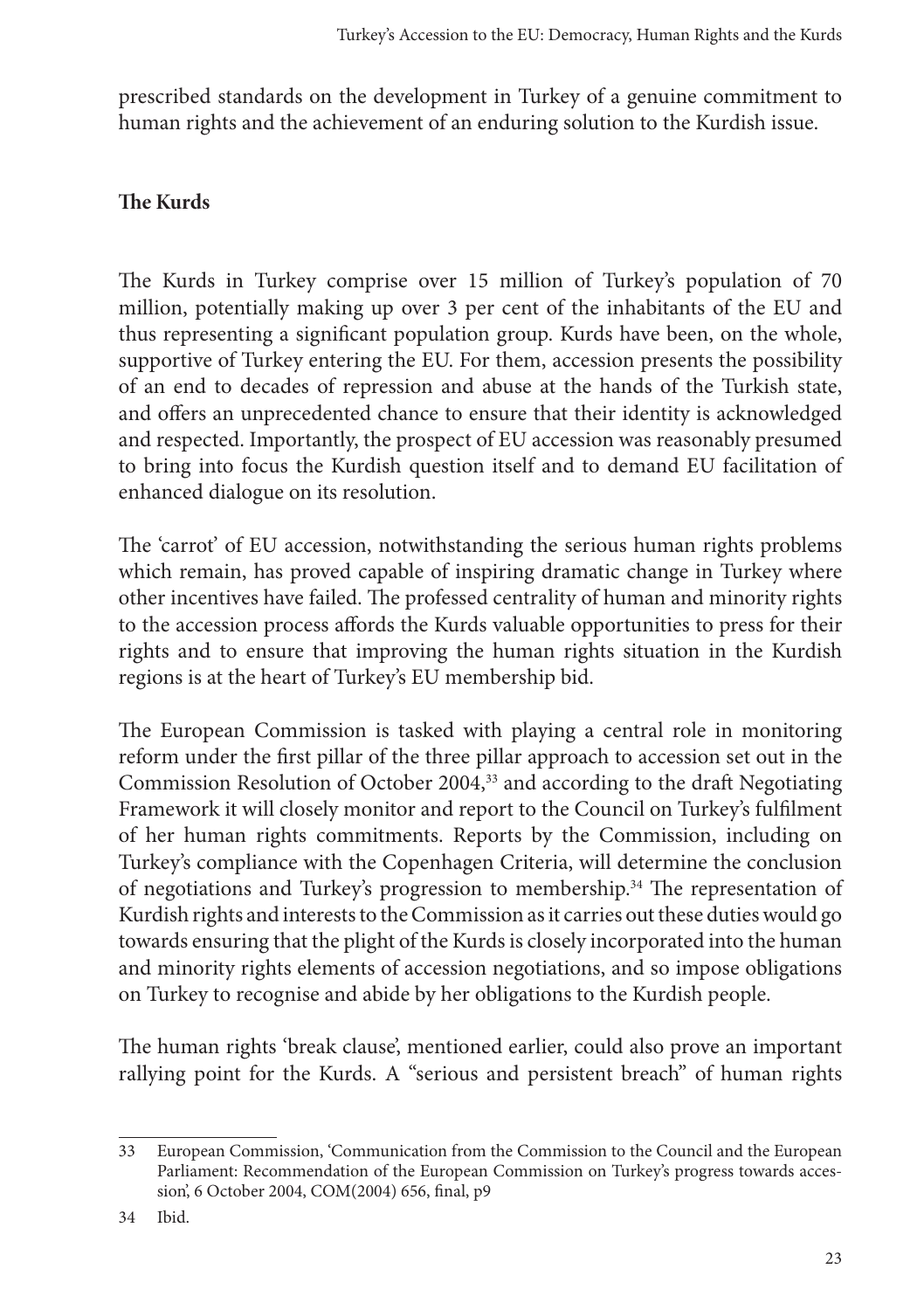can lead the Commission, on its own initiative or on the request of one third of the member states, to recommend the suspension of negotiations.<sup>35</sup> This offers a significant point of departure for Kurds to argue forcefully that accession negotiations should be suspended if there are no substantial improvements in respect for Kurdish cultural and linguistic rights, if the resurgence of the armed conflict in the Kurdish regions continues to generate human rights violations, or if Turkey maintains her unwillingness to move towards democratically resolving the Kurdish issue and / or instituting a constitutional resettlement.

More broadly, accession heralds new possibilities to press for human rights, to mainstream Kurdish concerns and to draw attention in Brussels and elsewhere to the need for political dialogue between Turkey and the Kurds. This observation is, though, qualified by the fact that the situation of the Kurds received rather scant consideration in the run-up to the Council decision of December 17 2004, with political debate and media outlets focusing instead on immigration concerns, Turkey's economic underdevelopment and, to a lesser extent, the broader human rights picture. Where the Kurds were mentioned, this was virtually exclusively in relation to Turkey's non-recognition of cultural and linguistic rights; virtually nothing has been made of the resurgence of armed conflict and Turkey's unwillingness to countenance a political solution to the Kurdish issue.

Full EU membership will impose checks on the behaviour of the Turkish state. From inside the EU, Turkey can be brought under the sway of liberal democratic ideals, and transgressions of acceptable behaviour can be controlled through political influence and legal action.

Perhaps most importantly for the Kurds, the accession process appeared to promise EU facilitation of a politically negotiated solution to the Kurdish situation *per se*. The EU has a clear responsibility to address the Kurdish question, in view both of the continuing defiance of the political elements of the Copenhagen Criteria which Turkey's treatment of the Kurds engenders, and Europe's role in creating the Turkish-Kurdish conflict in the wake of the dissolution of the Ottoman Empire. Kurds have invested much hope in seeing the establishment of dialogue between Kurdish representatives and the Turkish state set in motion by the EU, and other regional bodies including the Council of Europe have endorsed the need to establish a mechanism to foster communication between the Kurds and the Turks.<sup>36</sup>

<sup>35</sup> Brussels European Council 16-17 December 2004, Conclusions of The Presidency; European Commission, 'Negotiating Framework for Turkey (Draft)', 29 June 2005

<sup>36</sup> Council of Europe, Parliamentary Assembly - Committee on the Honouring of Obligations and Commitments by Member States, 'Turkey: Explanatory memorandum by the co-Rapporteurs, Mrs. Mady Delvaux-Stehres and Mr. Luc Van den Brande (Co-rapporteurs)', March 2004, § 223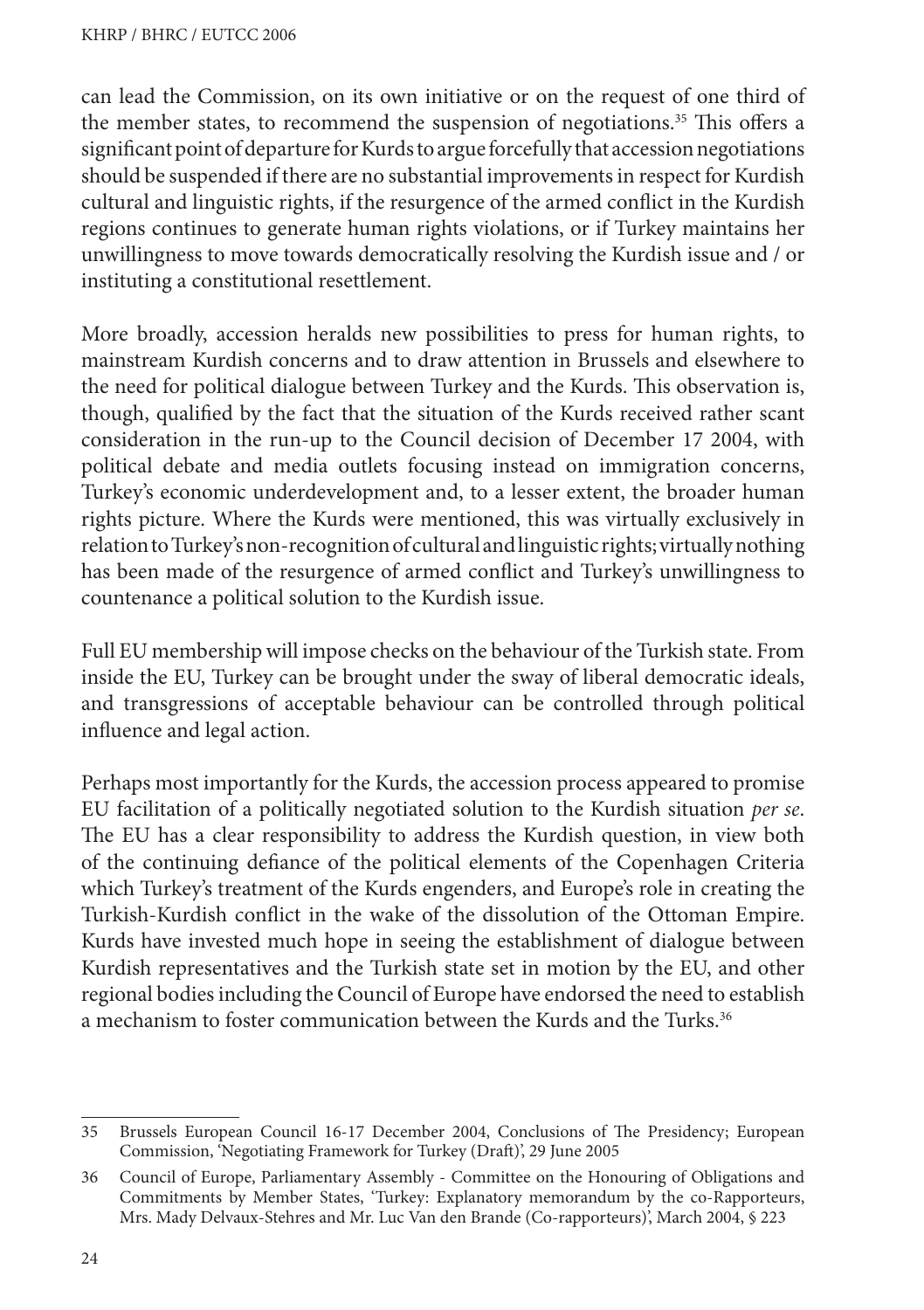#### **The EU-Turkey Civic Commission**

The EUTCC sees the EU accession process as offering by far the greatest hope to achieve genuine respect for human rights, democracy and the rule of law in Turkey, and for the realisation of lasting peace in the south-east of the country. The potential of Turkey's EU membership bid to instigate dramatic improvements has been demonstrated by recent advancements in the reform process; Turkey has achieved far more in terms of progress towards fulfilling international standards on human rights and democratisation in the past two years than over previous decades. Accession still offers the most realistic possibilities for facilitating dialogue and reaching an end to years of subjugation for the Kurds, and these possibilities must be harnessed and built upon by those in a position to influence developments in Ankara and Brussels.

The EUTCC firmly believes that for the Kurds, Turkey is far better inside than outside the EU, and it therefore supports the Turkey-EU accession process. Despite substantial reservations over how far Turkey has moved towards fulfilling the Copenhagen Criteria (expanded upon below), the decision to open accession negotiations in October is on balance a positive one and, it is anticipated, the best course for prompting further democratisation in Turkey.

It should be added, though, that disquiet was expressed at the November 2004 international conference in Brussels and since over the course of Turkish accession. The EUTCC is concerned in particular by the seeming alteration in the level of compliance with accession standards required by the EU as a condition for the opening of negotiations with Turkey; that is, the change from the 2002 condition that Turkey must 'fulfil' the Copenhagen Criteria to the conclusion in December 2004 that she 'sufficiently' fulfils the criteria. If the EU does not compel Turkey to wholly fulfil her obligations under the Copenhagen Criteria prior to joining the EU, it is the EUTCC's contention that this will ultimately have very serious consequences for the Kurds and for others who face oppression and violence in the country. It would also threaten to significantly undermine the democratic credentials of the Union itself.

Thus, while the EUTCC gives its full backing to the commencement of formal accession talks in October, its continued support for the accession process is dependent upon the institutions of the EU robustly fulfilling their obligations to ensure that Turkey is not permitted to enter the Union before true democratisation has taken place and a lasting resolution of the Kurdish issue is secured. There should be no more compromises on Turkey's realisation of the necessary EU standards on human and minority rights in her path to reform.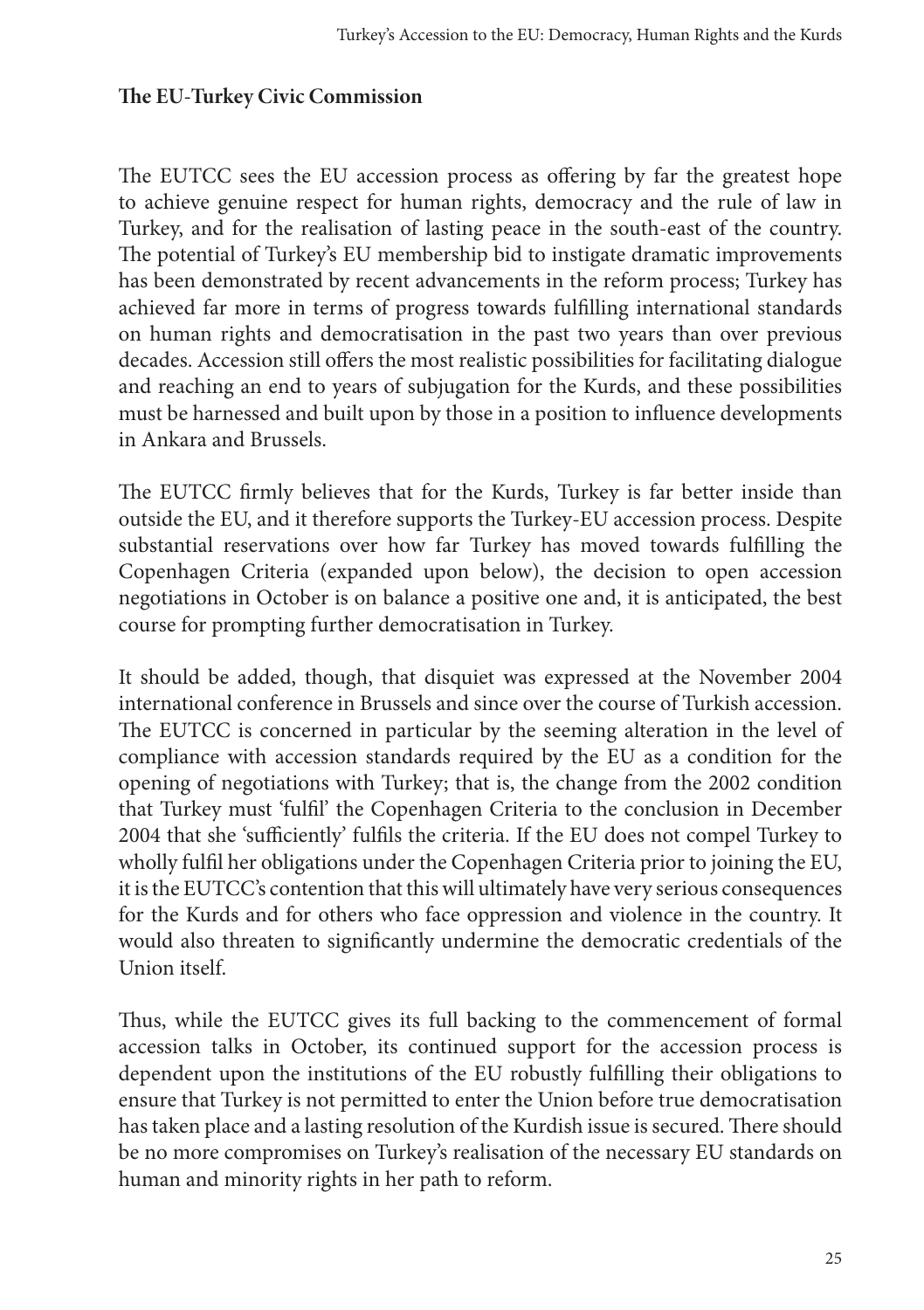It is for these reasons that the founders determined to establish a Civic Commission dedicated to reviewing the EU's scrutiny of Turkish reforms, and to calling attention to instances where EU conduct may be deficient in terms of its accession-related obligations. The November 2004 international conference in Brussels passed a resolution calling upon the organisers to set up

> 'a standing Civic Commission on Turkish EU Accession *whose purpose would be* to monitor and conduct regular audits of the European Commission's performance in ensuring Turkey's full compliance with the accession criteria…'37

The conference organisers, Kurdish Human Rights Project (United Kingdom), medico international (Germany), and Rafto Foundation (Norway), together with the Bar Human Rights Committee of England and Wales, became the founding organisations of the EUTCC.

The EUTCC is committed to carrying forward the pro-EU reform process and encouraging Turkey in her endeavour towards achieving a more tolerant, European system of government, as well as tendering constructive criticism on gaps and difficulties encountered. These goals are achieved through targeted monitoring and evaluation, performed with active and sustained input from the civil society sector and facilitated by the EUTCC. Engaging key figures within the accession process in Brussels, Turkish government representatives and other European politicians with the work of the EUTCC will be crucial to ensuring that its work generates a healthy and proactive dialogue and information exchange, and that the EU is held to its stated commitment to human rights and democracy.

### **The EUTCC's concerns in the accession process**

The EUTCC accords Turkey the recognition she deserves for the tentative steps taken towards a consensus within the country in favour of liberal democracy. Prime Minister Erdoğan, confronted by influential, reactionary elites entrenched within the Turkish administration, is negotiating a difficult course towards EU standards on democracy, human rights and the rule of law. The groundwork for today's reform process was laid by years of courageous efforts by human rights defenders, Kurds and their supporters in Turkey, defying anti-democratic legislation and braving

<sup>37</sup> International Conference 'The EU, Turkey and the Kurds': Final Resolutions, 22-23 November, European Parliament, Brussels, Co-organised by Rafto Foundation (Norway), Kurdish Human Rights Project (United Kingdom), Bar Human Rights Committee (UK), Medico International (Germany)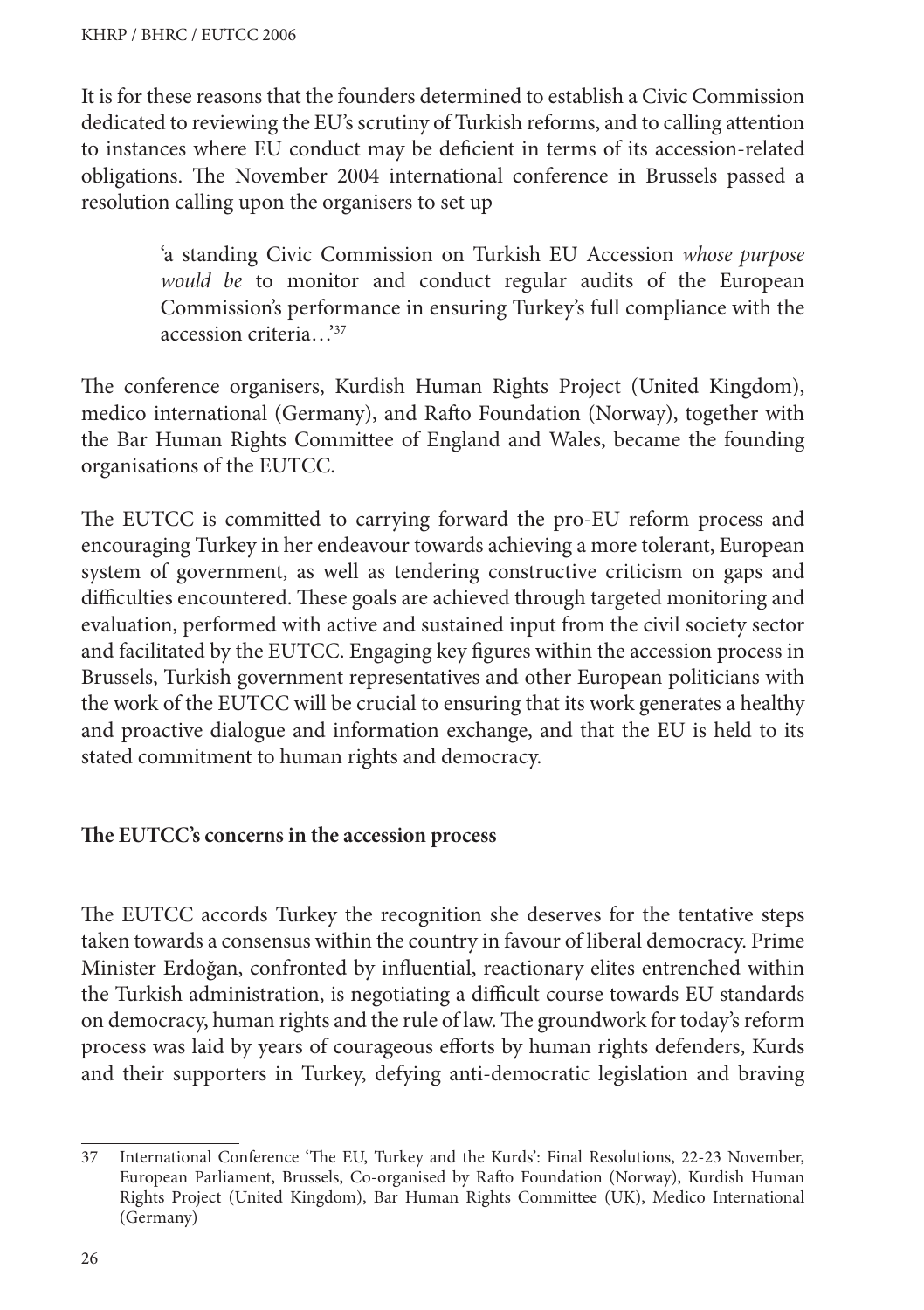harassment and torture to uphold fundamental rights.

However, the EUTCC remains concerned that Turkey is moving apace towards EU membership while serious and well-substantiated failings in the pro-EU reform process are being skirted over and the plight of the Kurds appears to have been to all intents and purposes written out of the Turkey-EU equation. The approach to human and minority rights in the accession process adopted by the organs of the EU, as exemplified in the Commission's report of October 2004,<sup>38</sup> glossed over important ongoing problems in the country and presented an undeservedly positive picture of Turkish reform efforts. The Kurdish issue, which is the most complex and deep-seated impediment to democratisation in Turkey, has received little open recognition at EU-level.

The resolutions of the November 2004 international conference<sup>39</sup> marked out the shared misgivings of the conference participants over Turkey's progress on the political elements of the Copenhagen Criteria, calling upon her to 'fully implement' the harmonisation packages and continue the process of fundamental reform. The resolutions also called for Turkey to relinquish her adherence to ethnic nationalism and to grant the Kurds the constitutional recognition and realisation of their rights to which they are entitled.

The EUTCC's qualms over Turkey's democratisation agenda have only intensified in the eleven months since the last conference. Turkey's commitment to human rights reform appears to be waning – indeed it has arguably become retrogressive – and EU requirements imposed by and subsequent to the 17 December 2004 Council Decision<sup>40</sup> are not always being fully complied with. For the Kurds, the vision of EU membership ushering in a new-found era of peace, security and respect for human rights in the Kurdish-dominated south-east is in danger of becoming no more than an unfulfilled promise.

The following sections of this paper set out some of the EUTCC's primary concerns arising in the context of Turkey's bid for EU membership, and its view on the most constructive ways of moving forward in the accession process.

<sup>38</sup> European Commission, '2004 Regular Report on Turkey's Progress Towards Accession', COM (2004) 656 final, 6 October 2004

<sup>39</sup> International Conference 'The EU, Turkey and the Kurd: Final Resolutions', 22-23 November, European Parliament, Brussels, Co-organised by Rafto Foundation (Norway), Kurdish Human Rights Project (United Kingdom), Bar Human Rights Committee (UK), Medico International (Germany)

<sup>40</sup> Brussels European Council 16-17 December 2004, Conclusions Of The Presidency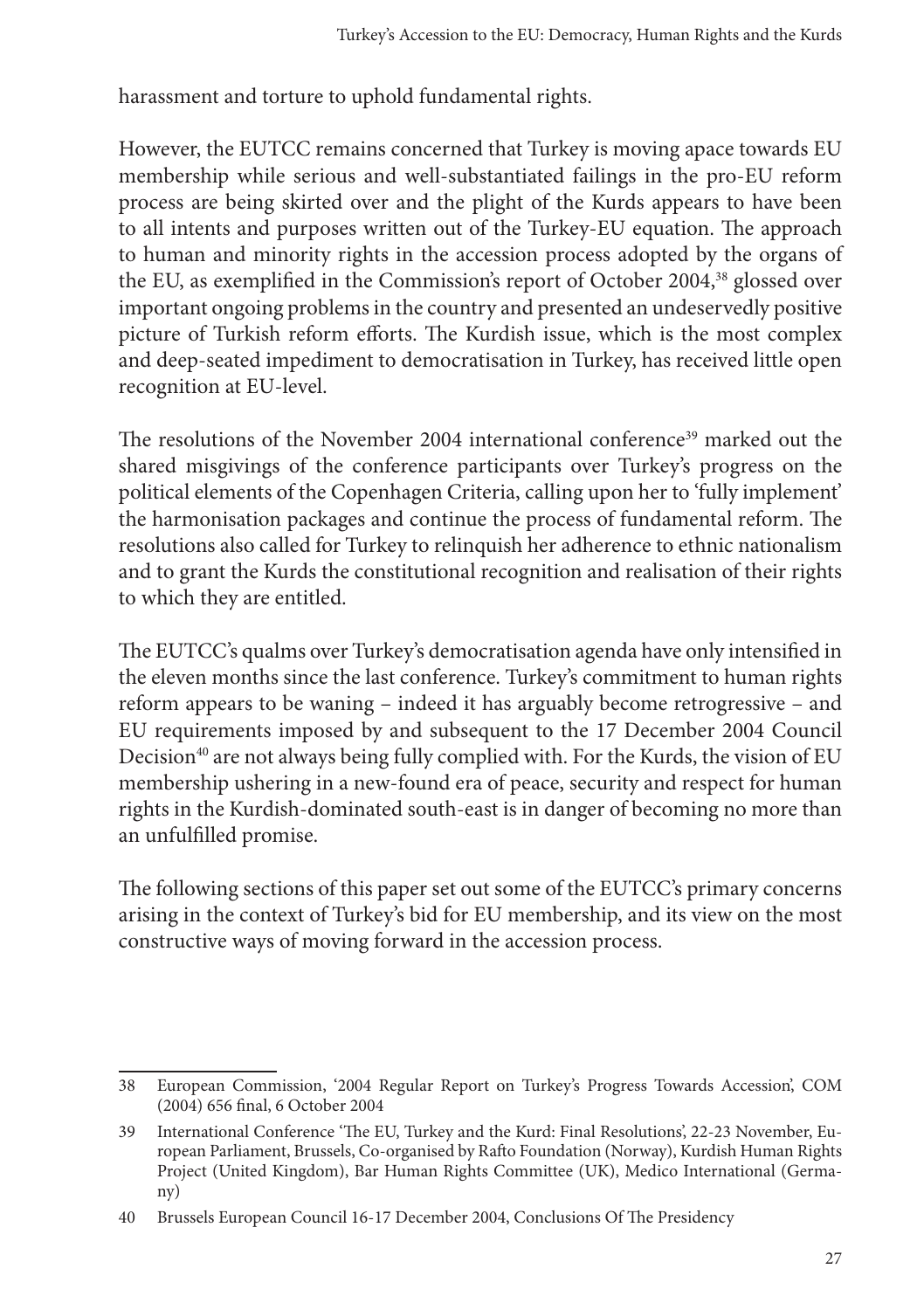KHRP / BHRC / EUTCC 2006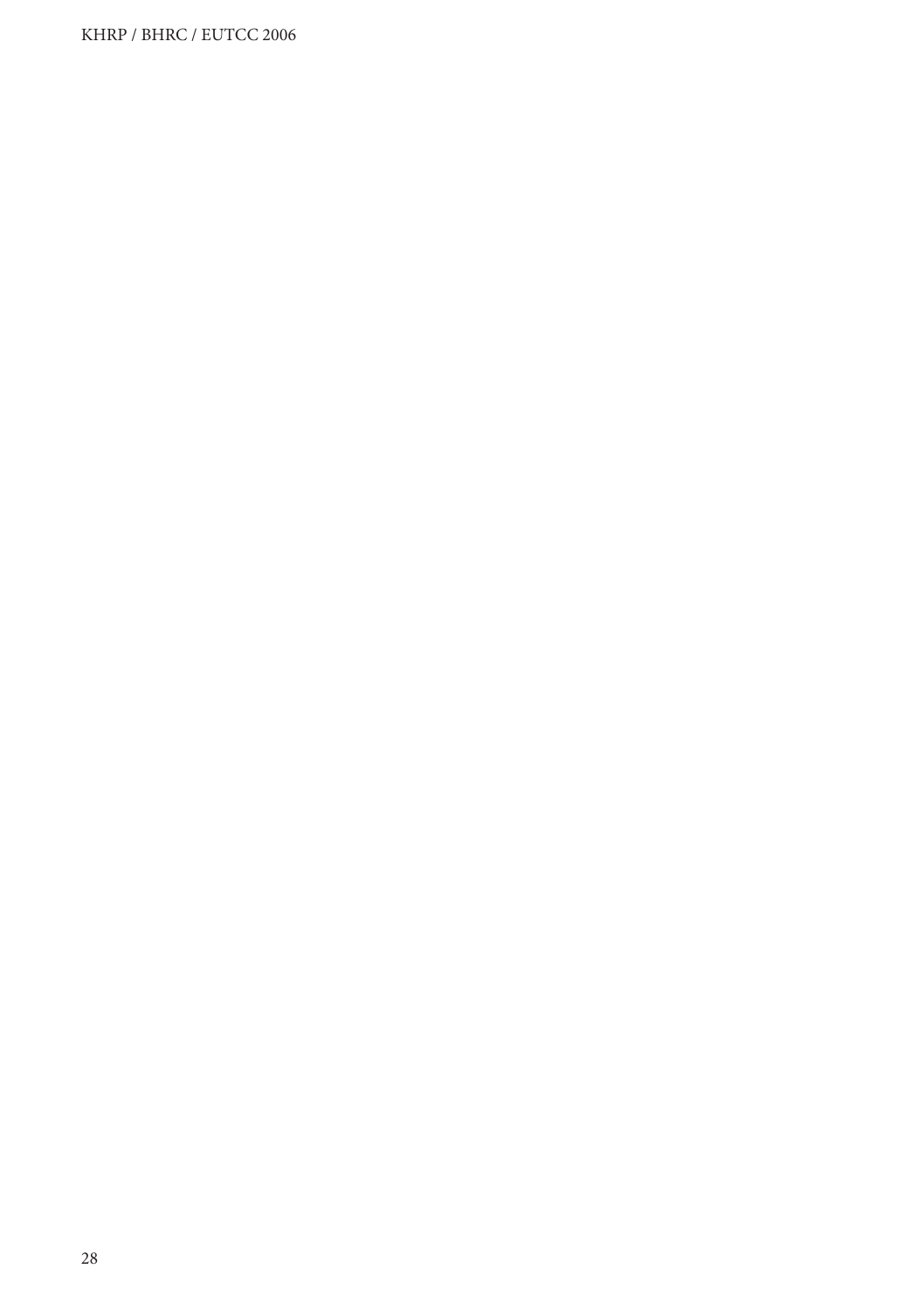# Part Two: Accession and Human Rights

EU enlargement is an important impetus for advancing peace and stability throughout the continent and over recent years has been increasingly promoted as a means of furthering commitment within Europe to shared principles and values, including human rights. Through the approval of the Copenhagen Criteria at the 1993 Council meeting, the protection of human rights became an explicit element in preparing a candidate state for membership, and as such enlargement can act as a potent force for change in the human rights environments of potential EU members.

The EUTCC hopes that this will ultimately prove the case in Turkey, but it has significant reservations over the present course of pro-EU human rights reform in the country.

#### **Fulfilment of the Copenhagen Criteria?**

It has been stated that the EUTCC endorses the opening of accession negotiations with Turkey on 3 October. It therefore welcomes public assertions by EU leaders and the statement within the Commission's July 2005 draft Negotiating Framework<sup>41</sup> which defy apparent public opposition within existing EU member states to Turkish membership and reiterate EU assurances on this point. The EUTCC opposes those strands of thinking suggesting that Turkey is somehow too large, too poor, too geographically distant or too Muslim to join the EU as a full member.

Notwithstanding this, it is submitted that the conclusion that Turkey had 'sufficiently' fulfilled the Copenhagen Criteria for the commencement of membership talks on 17 December 2004 misrepresented Turkey's progress on human and minority rights at that point, which in reality no means warranted this conclusion – and nor does it now.

<sup>41</sup> European Commission, 'Negotiating Framework for Turkey (Draft)', 29 June 2005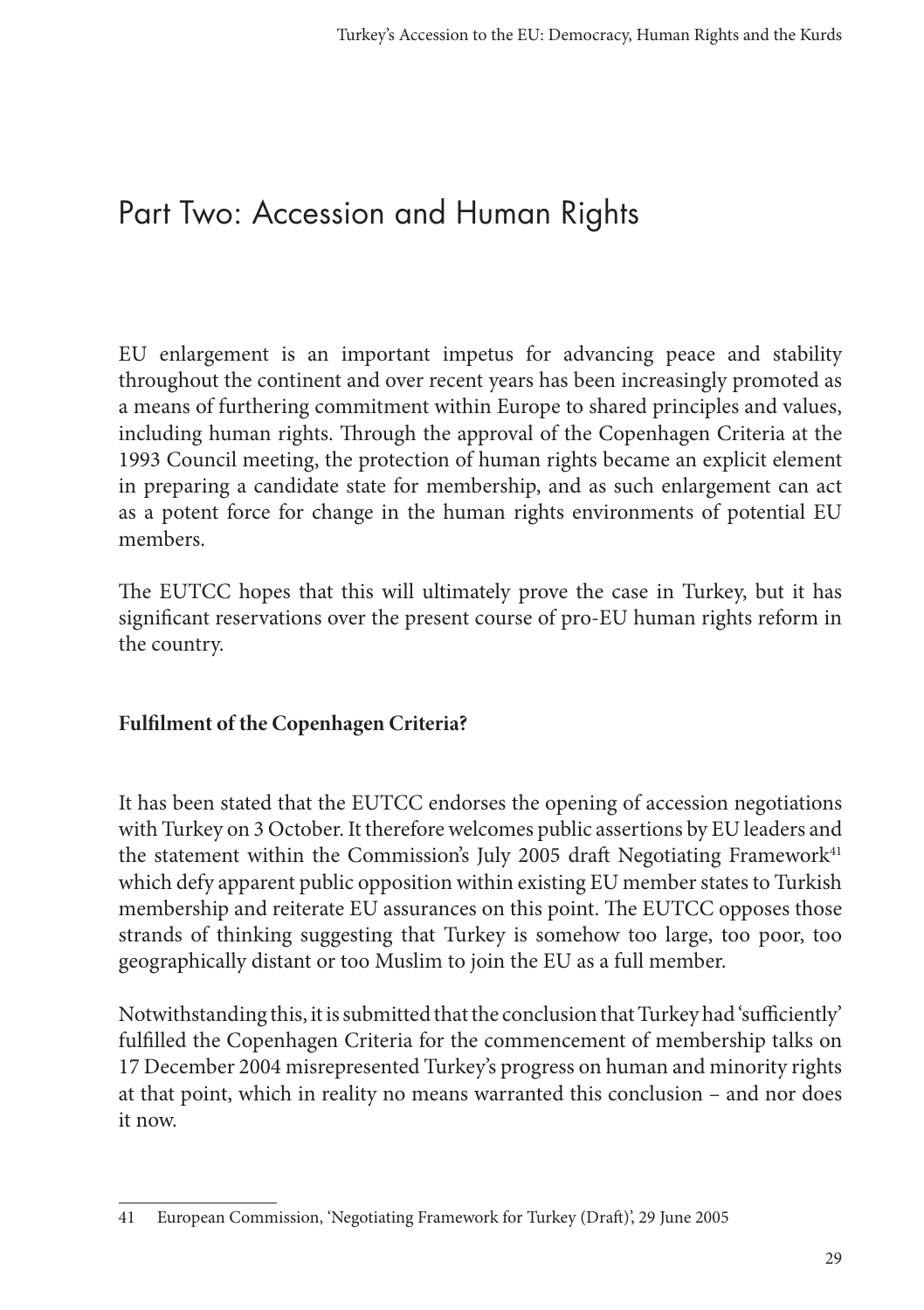There can be no doubt that Turkey has outwardly moved towards closer compliance with international standards on human rights, democracy and the rule of law through her enactment of a noteworthy series of reforms over a very short period of time. There have been some, albeit faltering, improvements in human rights generally: the legal regulation of torture has been tightened and the prohibition on broadcasting and teaching in the Kurdish language has been relaxed somewhat. Permissible detention periods have been shortened and the death penalty has been abolished.

It is also true to say that the current AKP Government has staked much on achieving EU accession. It has taken steps to weaken the power of the unaccountable state by reducing, at least formally, the traditional influence of the old elites in government, though it should be added that the military continues to exert enormous influence through both formal and informal channels. The AKP has also refused to pander to the religious right on issues such as education.

There do, though, remain enormous outstanding problems with Turkey's record on human and minority rights which render the conclusion that the political elements of the Copenhagen Criteria are 'sufficiently' fulfilled difficult to sustain. The 2004 report by the European Commission on Turkey's progress towards accession,<sup>42</sup> which the founders of the EUTCC critiqued in some detail at the 2004 international conference, arguably presented the reform process in Turkey in a more positive light than she deserved. The report was by no means wholly positive; it drew reference to a large number of grave human and minority rights problems. It rightly describes the perpetration of 'numerous' cases of torture and ill-treatment, the 'numerous provisions in different laws which can be interpreted to unduly restrict freedom of expression', the prosecution of non-violent opinion, the judicial harassment of human rights defenders, the serious problem of violence against women, restrictions on the exercise of cultural rights, and the critical situation of the internally displaced.<sup>43</sup>

However, the report focused on formal legislative and administrative reforms and put forward little *de facto* analysis of the situation on the ground. It failed in its wording and emphasis to reflect the depth and severity of the continued human rights violations in Turkey, at times skimming over significant shortcomings in the reform process and presenting ongoing violations as mere qualifications to generally encouraging progress. In a number of sections a positive 'spin' was put on Turkey's failings even where serious and ongoing abuses of key human rights were detailed at length, sometimes by emphasising Turkey's efforts at compliance rather than the results she has achieved. Other important factors central to any assessment of the

<sup>42</sup> European Commission, '2004 Regular Report on Turkey's Progress Towards Accession', COM (2004) 656 final, 6 October 2004

<sup>43</sup> Ibid.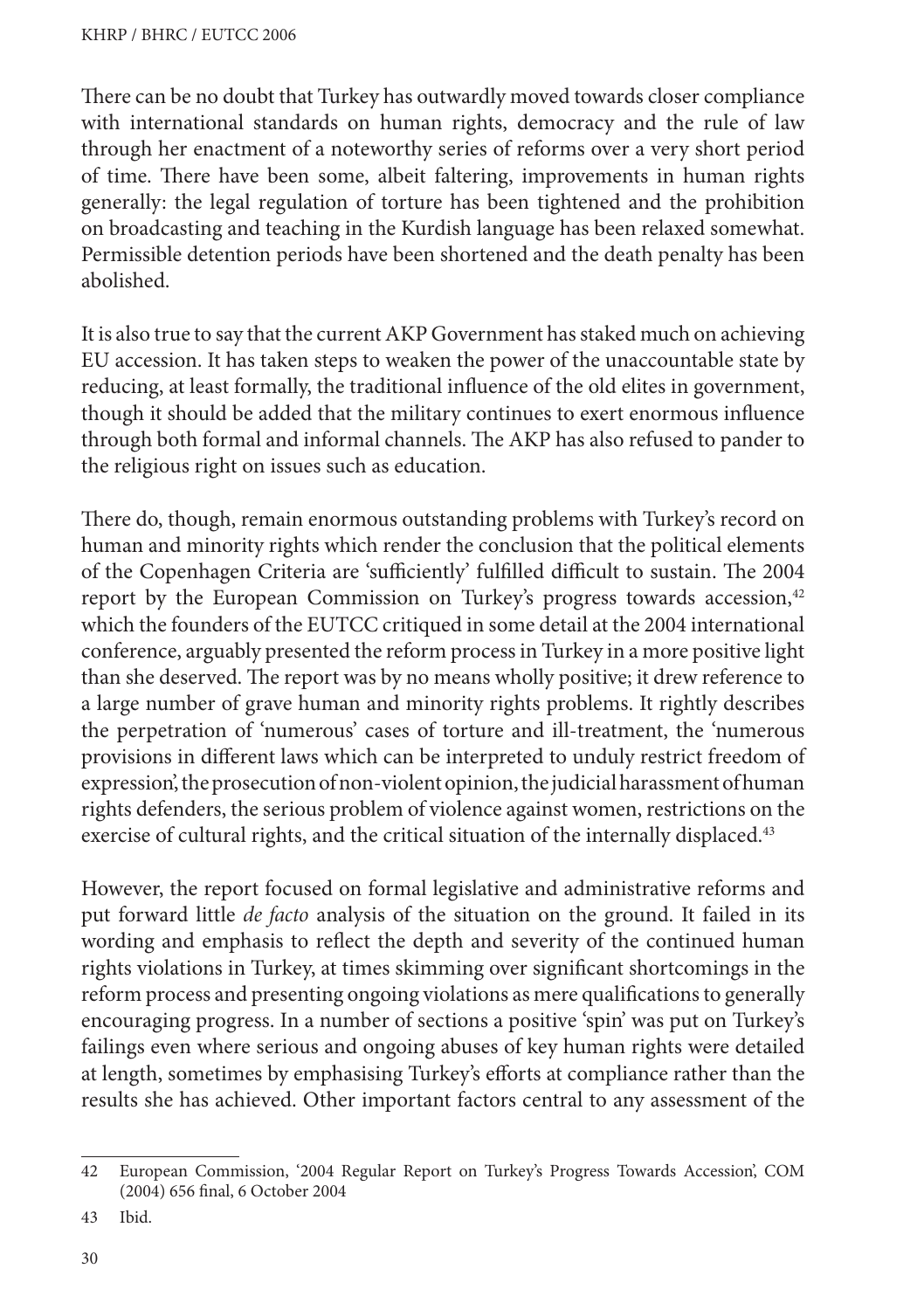situation in Turkey were substantially overlooked, notably the Kurdish issue.

Overall, the evidence presented in the report of continued violations, as well as its omissions, were very difficult to reconcile with the largely positive picture painted and the subsequent recommendation of the Commission that the political aspects of the Copenhagen Criteria were sufficiently fulfilled.

#### **The human rights situation post-17 December 2004**

Of further concern is the fact that it is now becoming increasingly difficult to conceive of Turkey's outwardly dramatic string of reforms enacted over the past three years as much more than a somewhat cynical attempt to do the minimum possible to satisfy EU criteria. The apparent weakening of human and minority rights in Turkey once the 17 December 2004 decision was issued and the immediate imperative of demonstrating compliance with the accession standards was therefore diluted has done nothing to quell apprehension over the substantial gaps in Turkish fulfilment of the political elements of the Copenhagen Criteria. Human rights groups continue to report large numbers of breaches of human rights standards, with some in the Kurdish regions even attesting to a rise in violations.

Torture and ill-treatment became a pivotal issue in the build-up to the 17 December 2004 decision of the European Council. Opening accession negotiations with a country which sanctioned the internationally prohibited practice from the highest levels of government could not be countenanced, so it was imperative that there was found to be no systematic torture in Turkey before formal talks began. The European Commission concluded, following a fact-finding mission to Turkey, that torture cases remained 'numerous' but torture was not systematic.

The founding members of the EUTCC and several other human rights organisations<sup>44</sup> have vehemently contested this conclusion, and continue to do so today. Turkey's efforts to combat torture, including by reducing detention periods and providing for access to medical examinations and legal counsel for detainees, are certainly to be welcomed. However, torture continues to reach levels unheard of in western democracies, perpetrators are rarely adequately punished, if at all, and Turkey has failed to implement much-needed independent inspections of detention facilities in spite of a recommendation to this effect by the Council of Europe's anti-torture

<sup>44</sup> Including the Human Rights Association (IHD) and the Human Rights Foundation of Turkey (HRFT)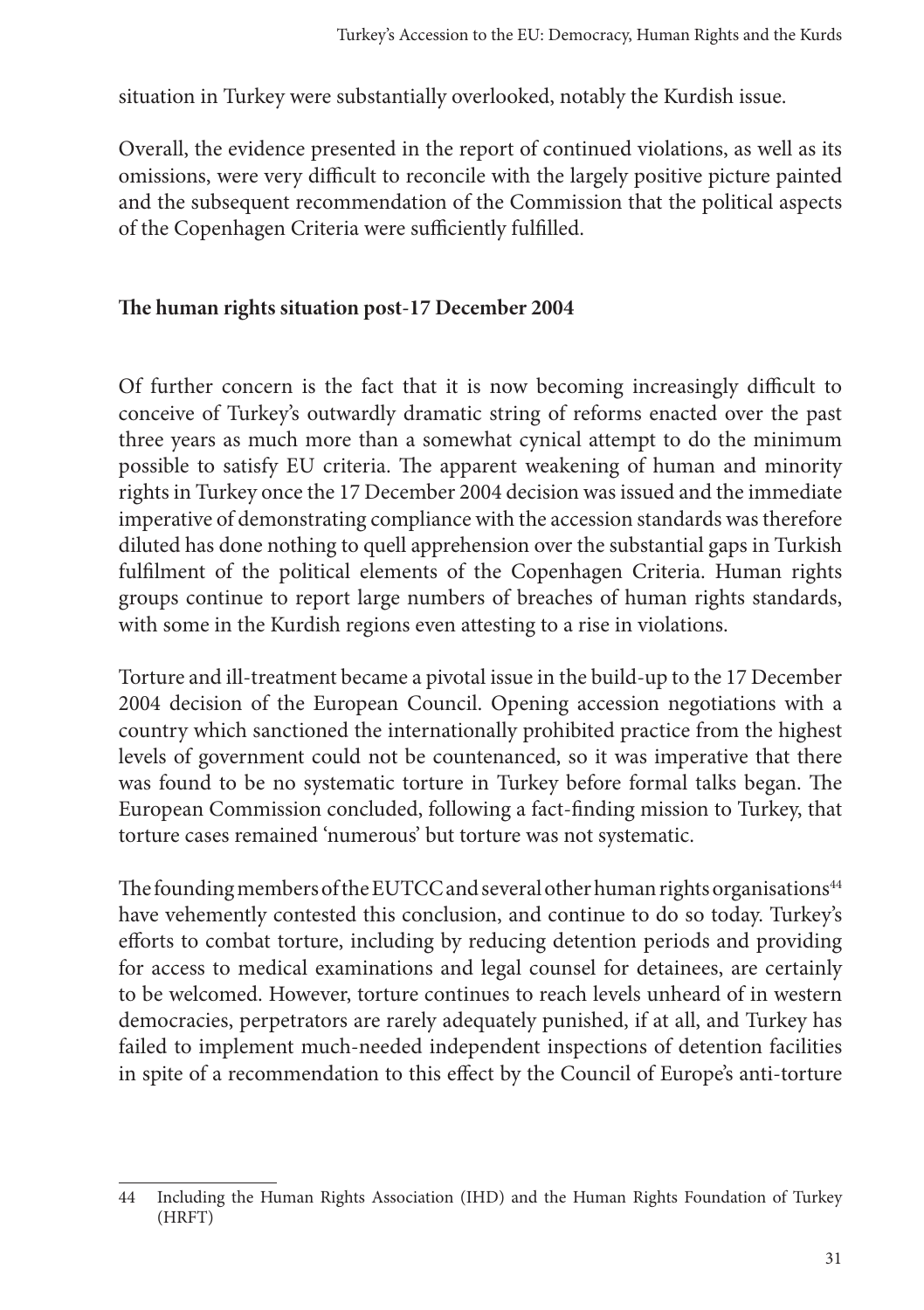committee.45 Furthermore, although torture methods such as suspension by the arms and electric shocks are now relatively rare, less detectable torture methods which leave fewer visible marks continue to occur, and the number of complaints of torture outside formal detention centres has *increased*. Some members of local human rights groups report declining levels of torture overall, but others say there has been no significant change.

Freedom of expression, association and assembly are still heavily restricted. Open criticism of the government or peaceful activities which touch on taboo subjects such as the army, the Kurdish question or the Armenian genocide are met with reprisals – anti-democratic legislative provisions are used to harass and prosecute disfavoured speech, administrative restrictions on the formation of associations still resemble those of a police state and assemblies and public meetings are regularly met with police harassment, violence and detentions. Scenes of non-violent women demonstrators being beaten with truncheons and dispersed with tear gas in March 2005 were reportedly greeted by the EU with shock and concern at the use of 'disproportionate force'.46

Combating violence against women is another key area in which the momentum of reform is dwindling. Domestic violence, estimated by women's groups to affect up to a half of all Turkish women, remains rooted in traditional patriarchal conceptions of femininity and the proper role of women. It is a pronounced problem in the Kurdish regions. Perpetrators are rarely investigated or charged by the police, and women are not protected against aggressive husbands or other male relatives. Importantly, Turkey has failed to respond to the well-evidenced calls from women's groups for the erection of more shelters for women fleeing abuse – currently there are only 8 to cater for Turkey's population of 70 million.

For citizens in the Kurdish regions, the picture appears even bleaker. The Diyarbakır branch of the Human Rights Association (IHD) has reported that following the 17 December decision on opening accession negotiations, the first half of 2005 saw a marked increase in human rights violations in Diyarbakır and the surrounding provinces. DEHAP, a legal pro-Kurdish political party, also reports increases in prosecutions, arbitrary detention and other violations against its members, as well as against civil society organisations, following the Council decision.

Turkey's stated enthusiasm for human rights is further brought into question by

<sup>45</sup> European Committee for the Prevention of Torture and Inhuman or Degrading Treatment or Punishment, 'Report to the Turkish Government on the visit to Turkey carried out by the European Committee for the Prevention of Torture and Inhuman or Degrading Treatment or Punishment (CPT) from 7 to 15 September 2003', Strasbourg, 18 June 2004, § 40

<sup>46</sup> BBC, 'Turkish police beatings shock EU', 7 March 2005, http://news.bbc.co.uk/1/hi/world/europe/4325347.stm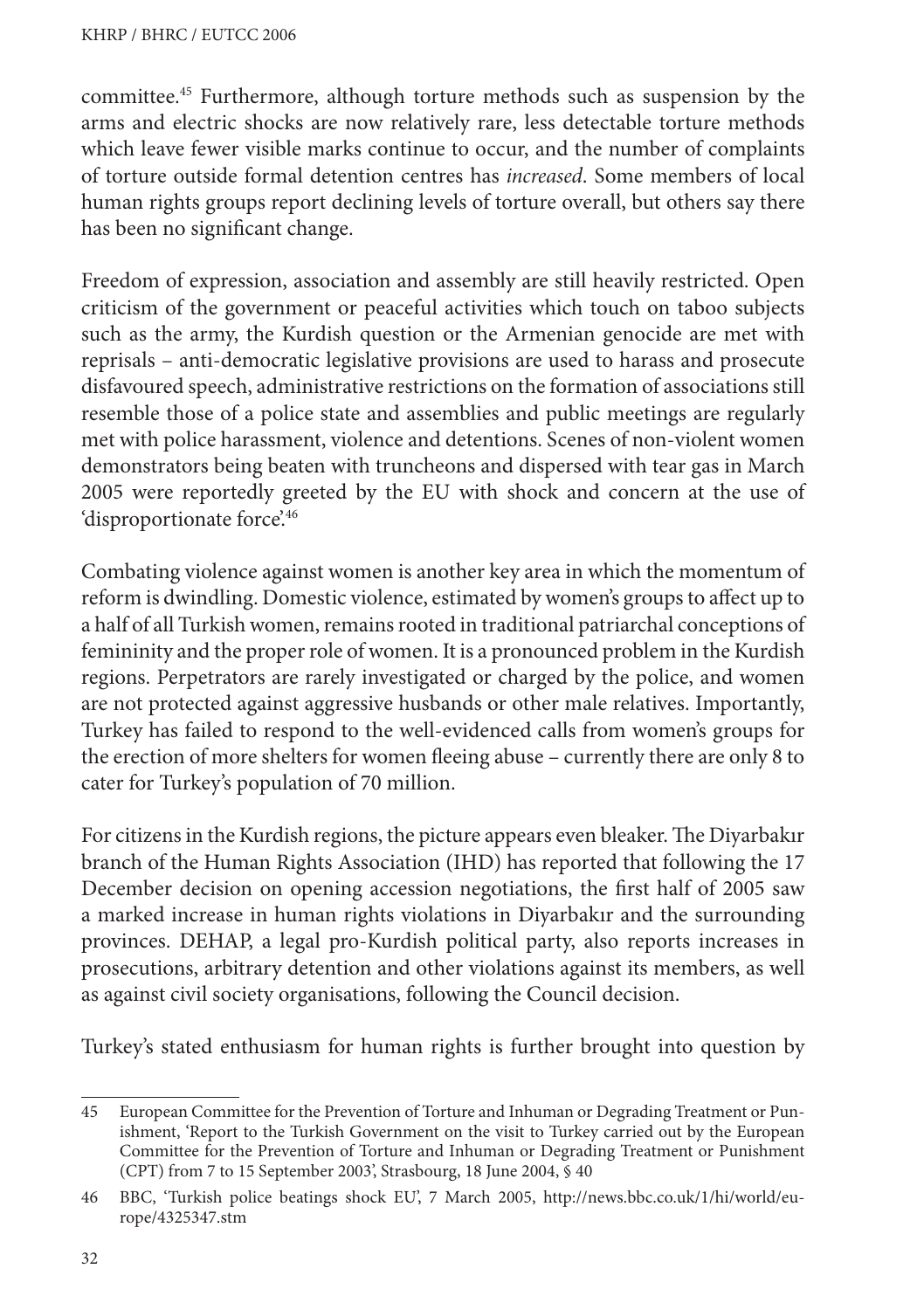her attitude towards human rights defenders, who seem still to be perceived as something against which the state must be protected rather than a constructive force for change. The Turkish administration has responded to increased formal protections against arbitrary detention and torture by instigating a new strategy of launching deluges of investigations and prosecutions against human rights defenders as a means of harassing and intimidating them. Even the state's own human rights bodies are sidelined and relieved of any real influence – tellingly, the chairman of the Prime Minister's human rights advisory board felt himself compelled to resign from his post after he and his colleagues were severely criticised over a governmentcommissioned report calling for improvements in Turkey's record on minority rights. The Chairman criticised the government's 'insincere attitude' towards human rights and its lack of consultation with the board.<sup>47</sup>

#### **The new penal code**

After a period of pronounced controversy and wrangling, Turkey's revised penal code was finally approved by parliament in June 2005. The enactment of the controversial code was made a precondition of the opening of accession negotiations in the Council's decision of 17 December 2004, in the context of the need to strengthen democratic reform – a factor which is rather troubling given aspects of the content of the code.

There are several welcome provisions in the code, including a strengthened sanctions regime for torturers, but overall it represents something of a 'mixed bag' and is by no means the great leap forward for human right that was hoped for.

Its enactment was dominated by the debate which raged in the preceding two months over provisions which placed excessive restrictions on press freedom. The draft adopted in September 2004 was vociferously criticised by human rights groups, international press associations and journalists, delaying its entry into force which was originally projected for 1 April 2004. It was argued that the code contained provisions which could restrict reporting freedoms and result in arbitrary prosecutions of journalists and others in the media. Under Article 125, for example, criticism of a political figure can be interpreted as a personal insult and land the journalist concerned with a one year prison sentence.

Turkey subsequently made some changes to these contentious elements of the code, including deleting most of the provisions which detailed stronger sanctions

<sup>47</sup> BBC, 'Turkey PM rights adviser resigns', 25 March 2005, http://news.bbc.co.uk/2/hi/europe/4383075.stm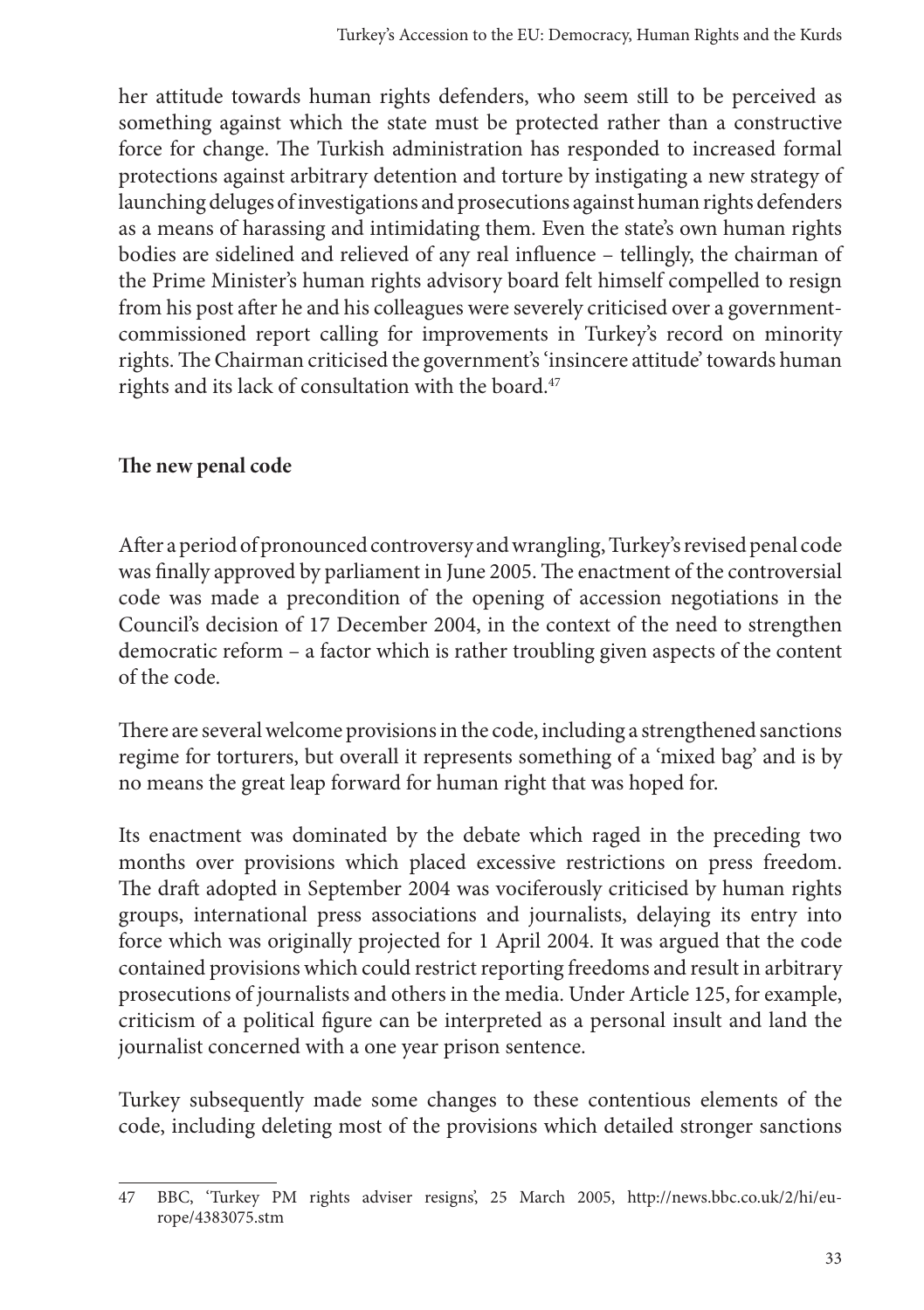when an offence was committed by the media. However, out of the 23 changes the OSCE Representative on Freedom of the Media recommended in May,<sup>48</sup> only seven provisions of the code were subsequently amended in line with media freedom principles. The OSCE Representative responded that the amendments made by Turkey did 'not sufficiently eliminate threats to freedom of expression and to a free press'.49 Prime Minister Erdoğan's recent initiation of defamation lawsuits against two newspaper cartoonists accused of 'humiliating' him does little to enhance the Turkish leadership's image on press freedom.

Other pertinent misgivings over the new Penal Code relate to its retention of antidemocratic articles which have been used repeatedly to arrest, detain and charge individuals legitimately exercising their right to freedom of expression. It is still a crime to insult the Turkish state and its institutions – the notorious Article 159 of the old code which has no place in the criminal law of a modern, European state but which appears virtually unaltered in the revised code. The deliberate "incitement of a section of the population to hatred and hostility" on grounds of race, region or membership of a religious group also remains a part of the statute under Article 216. This provision has been repeatedly interpreted in a deeply arbitrary manner by the Turkish judicial system to punish peaceful, pro-Kurdish advocacy. Controversy further surrounded examples put forward in the Penal Code's explanatory notes of offences which would be deemed against 'fundamental national interests', including advocating for the withdrawal of Turkish troops from northern Cyprus and attesting to the occurrence of the Armenian genocide.

In the sphere of women's rights, the new code contains some more positive developments, particularly given the deeply chauvinistic nature of the 2003 draft which criminalised adultery and did not adequately punish honour killings. Characterisations of offences committed against women based in patriarchal notions of chastity, honour and shame are replaced with definitions based on international human rights norms and recognising women's bodily integrity and sexual rights. Sexual crimes are denoted as crimes against the individual rather than crimes against society, marital rape is criminalised and rape is no longer legitimised where the perpetrator marries the victim. These changes came about following a constructive and sustained campaign by women's rights groups in Turkey to incorporate a gender perspective into criminal law, which is much to the credit of the burgeoning Turkish women's movement.

There are, though, still sticking points for women in the new code. The killing

<sup>48</sup> OSCE Representative on Freedom of the Media Miklos Haraszti, 'Review of the Draft Turkish Penal Code: Freedom of Media Concerns', Vienna, May 2005

<sup>49</sup> OSCE Representative on Freedom of the Media, 'OSCE Media Representative praises Turkey for changing penal code, but remains concerned', 7 July 2005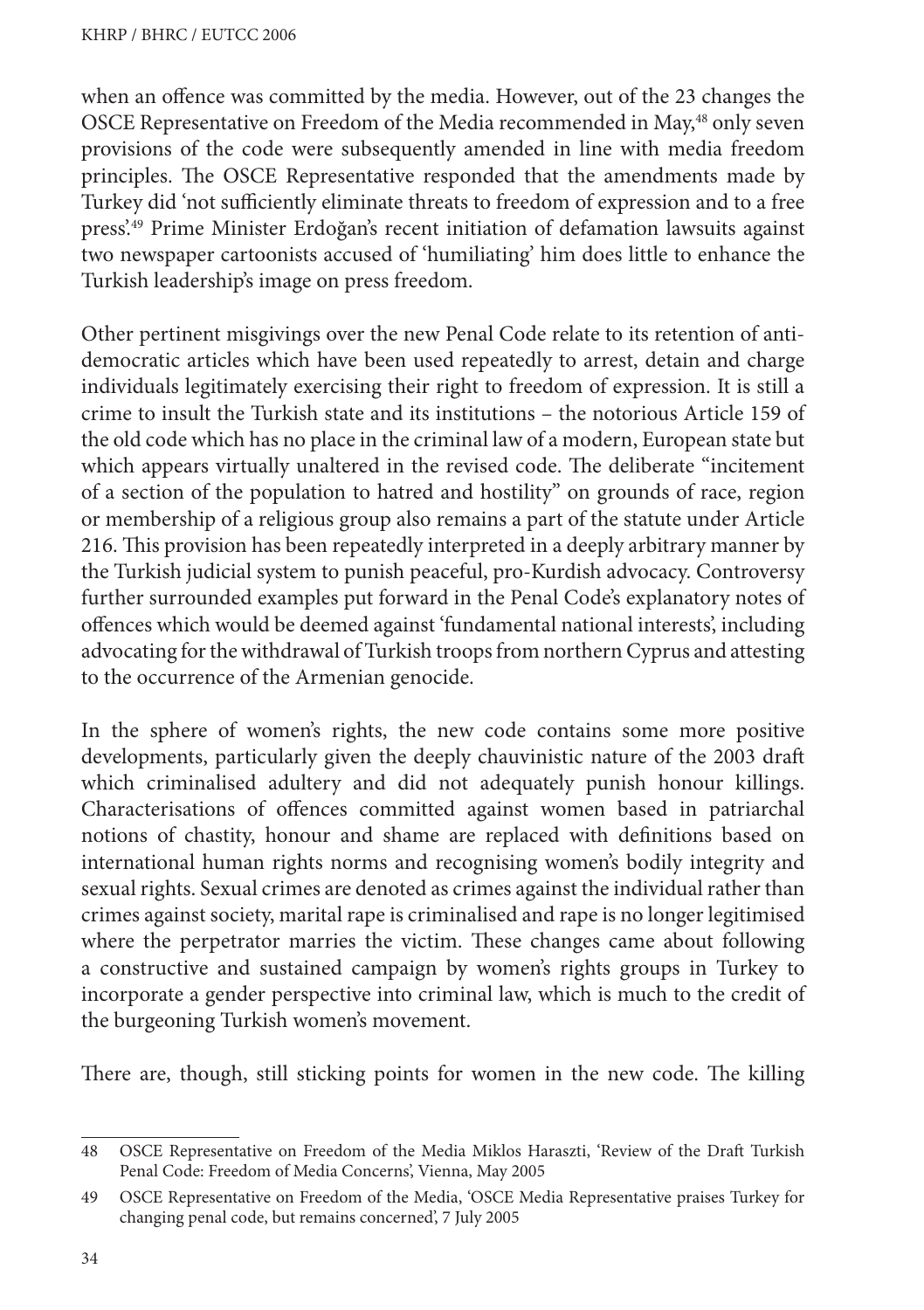of a woman in the name of 'honour' (where she is seen to have transgressed her customary, socially-defined role) previously served as a partial justification for the crime and led to a reduced sentence. This is no longer the case, but contrary to the lobbying efforts of women's groups the new code refers to "custom killings" rather than honour killings. It is not sufficiently clear that this term covers all murders committed according to 'honour' codes. In addition, although "genital examinations" can now only be carried out if necessary for public health or, at the behest of a court, if required for the investigation of a crime, there is no requirement that the woman's consent must first be attained. These examinations or 'virginity testing' have been used in Turkey, where pre-marital virginity is customarily seen as critical to a woman's 'honour', as a highly invasive and discriminatory means of controlling female sexual relations.

#### **The EU, human rights and the future of the accession process**

In underlining the continued impediments to the realisation of European standards on human rights in Turkey, it is not the EUTCC's intention to dismiss what genuine progress has been made or to cast doubt on the real benefits of the EU accession process as a harbinger of change. The EUTCC is concerned, though, that the EU's approach to human rights, as exemplified in the 2004 Commission report, has not been sufficiently robust; Turkey has enacted human rights reforms begrudgingly and haltingly, interspersed with frequent steps backwards, and her commitment to change appears fragile and at times half-hearted. The Commission report drew excessively positive inferences from Turkey's efforts to improve human rights, it made overly brief references to a number of serious human rights issues, and it failed to address comprehensively the human rights situation in the Kurdish regions. Events since 17 December 2004, whereby Turkey has relapsed even on what tentative progress she had made in some key reform areas, add considerable weight to disquiet over Turkey's commitment to achieving EU standards in human rights.

It is consequently imperative that the motivational pull of EU membership is reharnessed by the Union, and that human rights requirements in the accession process are vigorously enforced as negotiations move forwards. Turkey must not be left to drift back into old habits.

As touched upon above, the EU has made clear that Turkey's obligations in human and minority rights reform do not end when she is accepted as a formal negotiating partner. It expects an ongoing and robust show by Turkey both in the period leading up to October 3 and thereafter that she is strengthening her reform achievements and ensuring the implementation of already enacted reforms. The Commission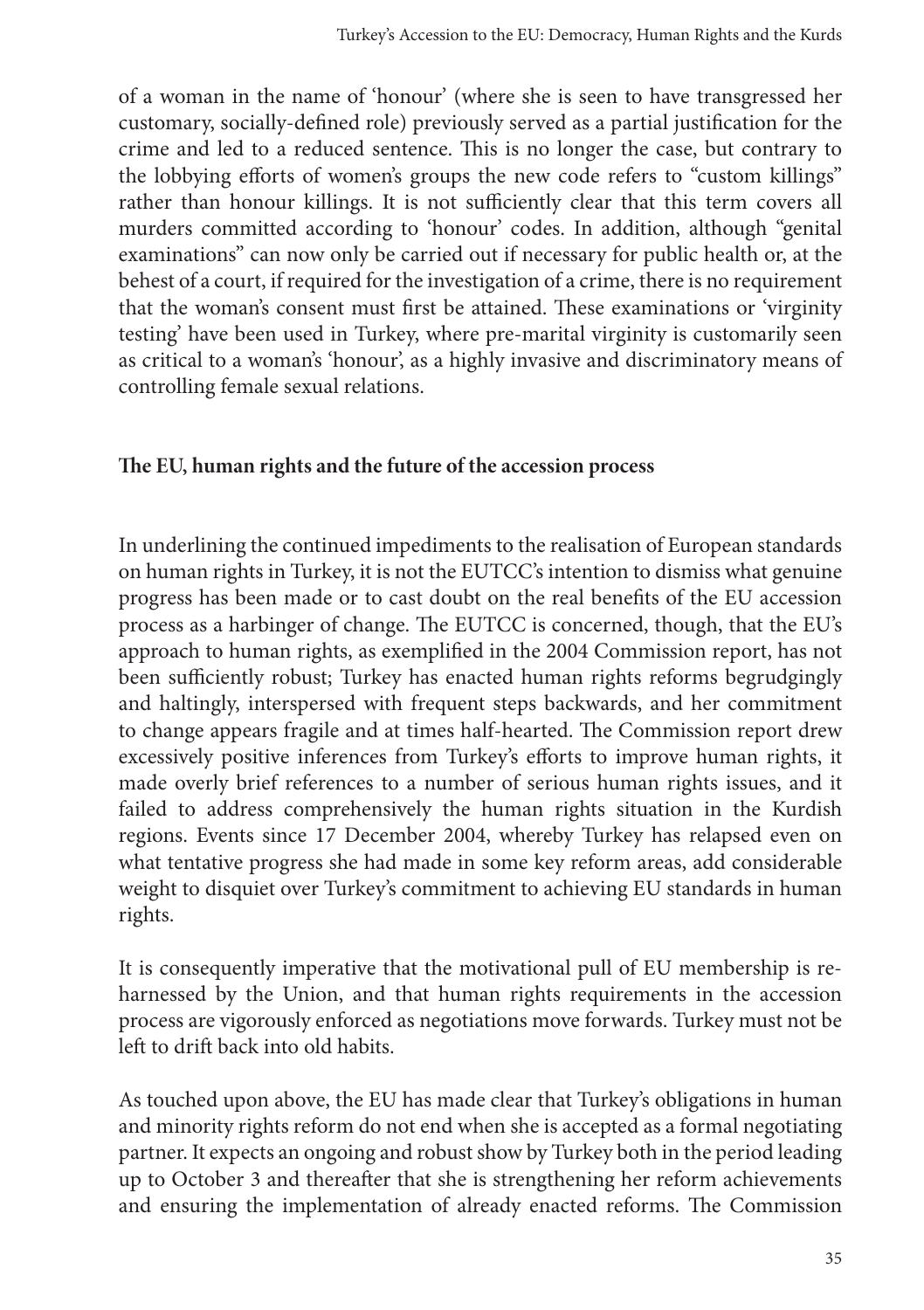report states that 'implementation needs to be further consolidated and broadened', and this is reiterated in the Commission recommendation.<sup>50</sup> The recommendation further clarifies that

> 'The irreversibility of the reform process, its implementation, in particular with regard to fundamental freedoms, will need to be confirmed over a longer period of time.'

The need for irreversibility and full implementation is reinforced by the Council<sup>51</sup> and in the draft Negotiating Framework.52 The Framework further sets out the EU's expectation that Turkey will sustain the reform process, work towards further improvements and consolidate and broaden legislation and implementation measures. The Commission has recommended that

> 'It is primarily by demonstrating determined implementation of continued reform that Turkey would be able to ensure a successful conclusion of the whole accession process.'

The stipulation that Turkey's progress during accession negotiations and the ultimate decision on membership will be made with reference to her fulfilment of the Copenhagen Criteria is also specified in the Framework. Negotiations are to be suspended if there is a serious breach of human rights.

EU Enlargement Commissioner Olli Rehn has recently underlined his insistence on 'the utmost importance' attached to the 'continuation of political reforms with the same pace and with the same intensity as in previous months.<sup>'53</sup>

Furthermore, human rights may be set to play a more focal role in dialogue on Turkey's adoption of the *acquis* itself. The Commission has stated that human rights developments 'are in many ways closely linked to developments regarding [Turkey's] ability to implement the *acquis*, in particular in the domain of justice and home affairs',54 and the preliminary indicative list of chapter headings for negotiations

<sup>50</sup> European Commission, '2004 Regular Report on Turkey's Progress Towards Accession', COM (2004) 656 final, 6 October 2004; European Commission, 'Communication from the Commission to the Council and the European Parliament: Recommendation of the European Commission on Turkey's progress towards accession', 6 October 2004, COM(2004) 656, final, § 2

<sup>51</sup> Brussels European Council 16-17 December 2004, Conclusions Of The Presidency

<sup>52</sup> European Commission, 'Negotiating Framework for Turkey (Draft)', 29 June 2005

<sup>53</sup> Olli Rehn, Member of the European Commission Responsible for Enlargement, 'Common future of the EU and Turkey: Roadmap for Reforms and Negotiations', Meeting with business leaders (Istanbul), March 8, 2005

<sup>54</sup> European Commission, '2004 Regular Report on Turkey's Progress Towards Accession', COM (2004) 656 final, 6 October 2004, p14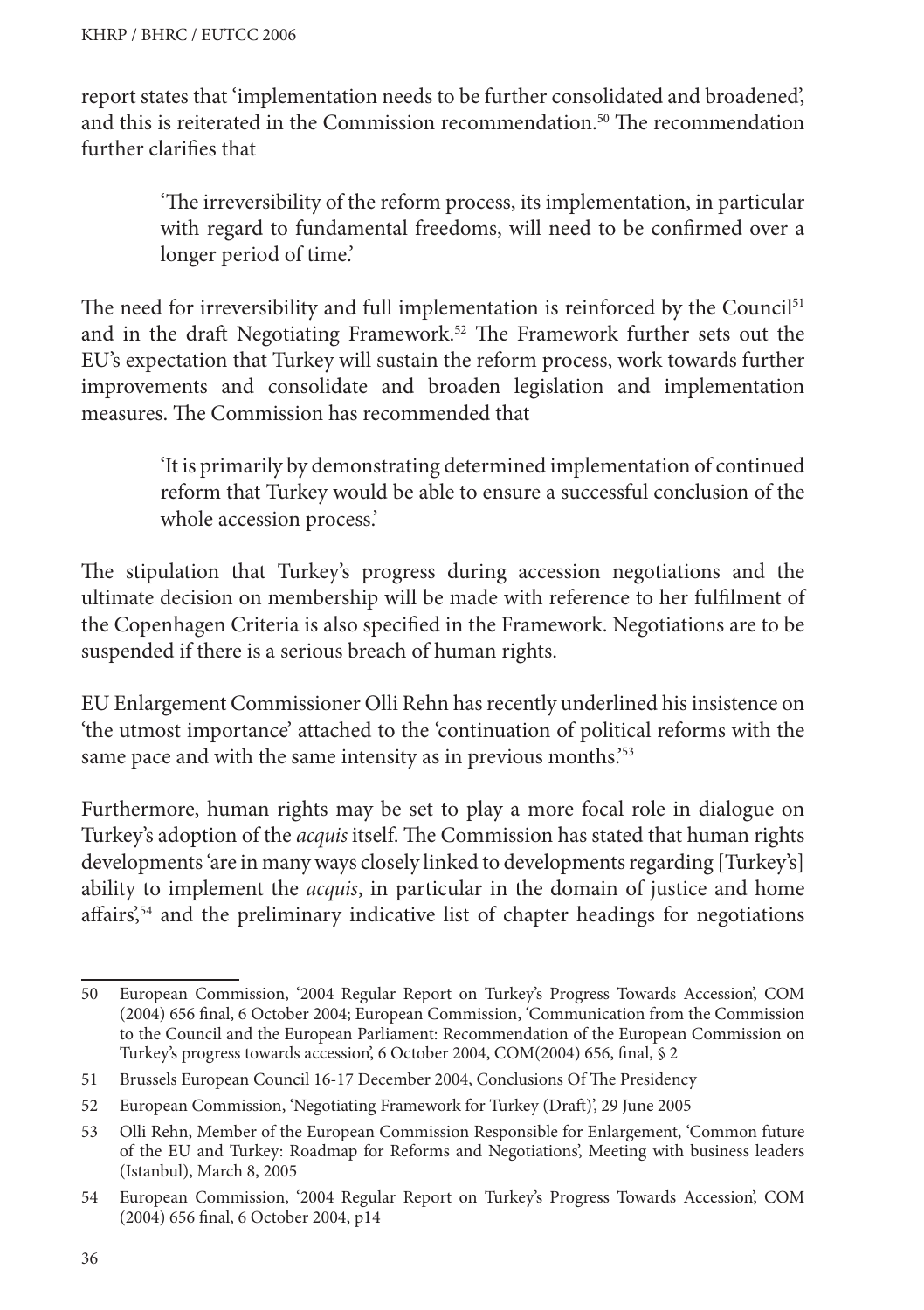includes 'Judiciary and fundamental rights', which was not a title in the Bulgarian or Romanian accession talks.

How far the EU insists upon Turkey satisfying these requirements will prove decisive in determining the level of success of the accession process in instigating real change in the country. The expectation of joining the EU can only inspire new approaches to human rights if progression through the forthcoming stages of the accession process is in accordance with tangible Turkish realisation of EU-mandated accession criteria. The omens have not so far been positive, but the EUTCC trusts that the EU will now abide by its obligations and commitments to ensure the advancement of human rights in Turkey as an integral component of the accession process, and that there will be no more toning down in human rights accession standards comparable to the EU decision to allow Turkey access to the negotiating table on the grounds that she 'sufficiently' fulfilled the Copenhagen Criteria.

Olli Rehn's recent confirmation that while he hopes that Bulgaria and Romania will achieve their goals in time, he is 'prepared to recommend the postponement of their membership if they do not implement essential reforms'55 is reassuring in its indication that EU accession criteria will be enforced. Also encouraging is the affirmation in the draft Negotiating Framework that Turkey will not become an EU member before 2014. Turkey has a long road before her; bringing the country up to a par with European standards on human rights will be a long and challenging process which depends upon new values and ideals permeating Turkish mores and becoming internalised among the Turkish governing structures. A long path to accession will allow Turkey the time to counter the deep-seated mindsets in the Turkish administration which continue to oppose change, and to ensure that a genuine culture of respect for human rights and democratic principles takes root in the country.

If, however, the approach exemplified by the Commission Report of October 2004 endures and the EU allows Turkey to proceed with accession without satisfying the conditions set out by the Union, then the projected advantages of EU membership for advancing human rights will be substantially undermined. EU decision-making would wrongly imply that Turkey's behaviour in the human rights sphere is broadly compliant with international human rights standards, and belittle the severe, ongoing human rights violations taking place in the country. It would also send the message to Turkey that she need not effect a genuine transformation in the human rights situation in the country provided that she can point to a series of outward efforts at reform, and the EU could ultimately find itself embracing a member state

<sup>55</sup> Olli Rehn, European Commissioner, Responsible for Enlargement 'EU Enlargement Under Stress – The Policy of Consolidation, Conditionality and Communication', Institute for European Policy, Berlin, 12 July 2005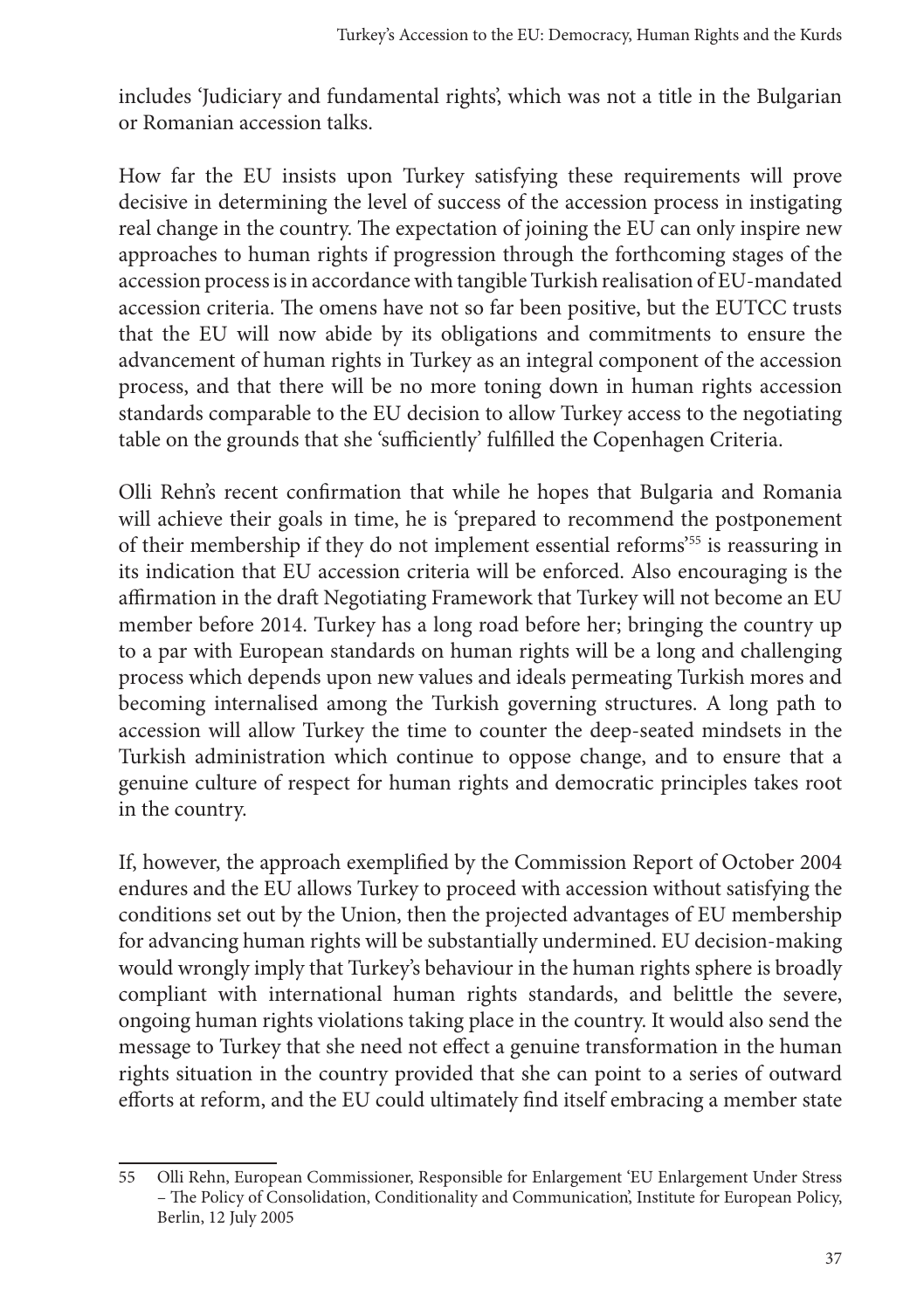which has implemented only superficial change but is still fundamentally rooted in outdated autocratic mentalities.

It should be remembered in this context that promises to enact human rights reforms and address the Kurdish question made by Turkey prior to the establishment of the 1995 Turkey-EU Customs Union proved empty, though of course, the Copenhagen Criteria are much more authoritative than the relatively insubstantial and nonbinding political pre-requisites attached to the Customs Union.

On the EU side, opening membership talks with a country which continues to routinely violate fundamental rights is damaging to the EU's own human rights commitments. The EU professes itself to be founded upon 'the principles of liberty, democracy, respect for human rights and fundamental freedoms, and the rule of law',<sup>56</sup> and its apparent relaxation of these principles in relation to Turkey could jeopardise its long-term credibility.

<sup>56</sup> Article 6, Treaty of the European Union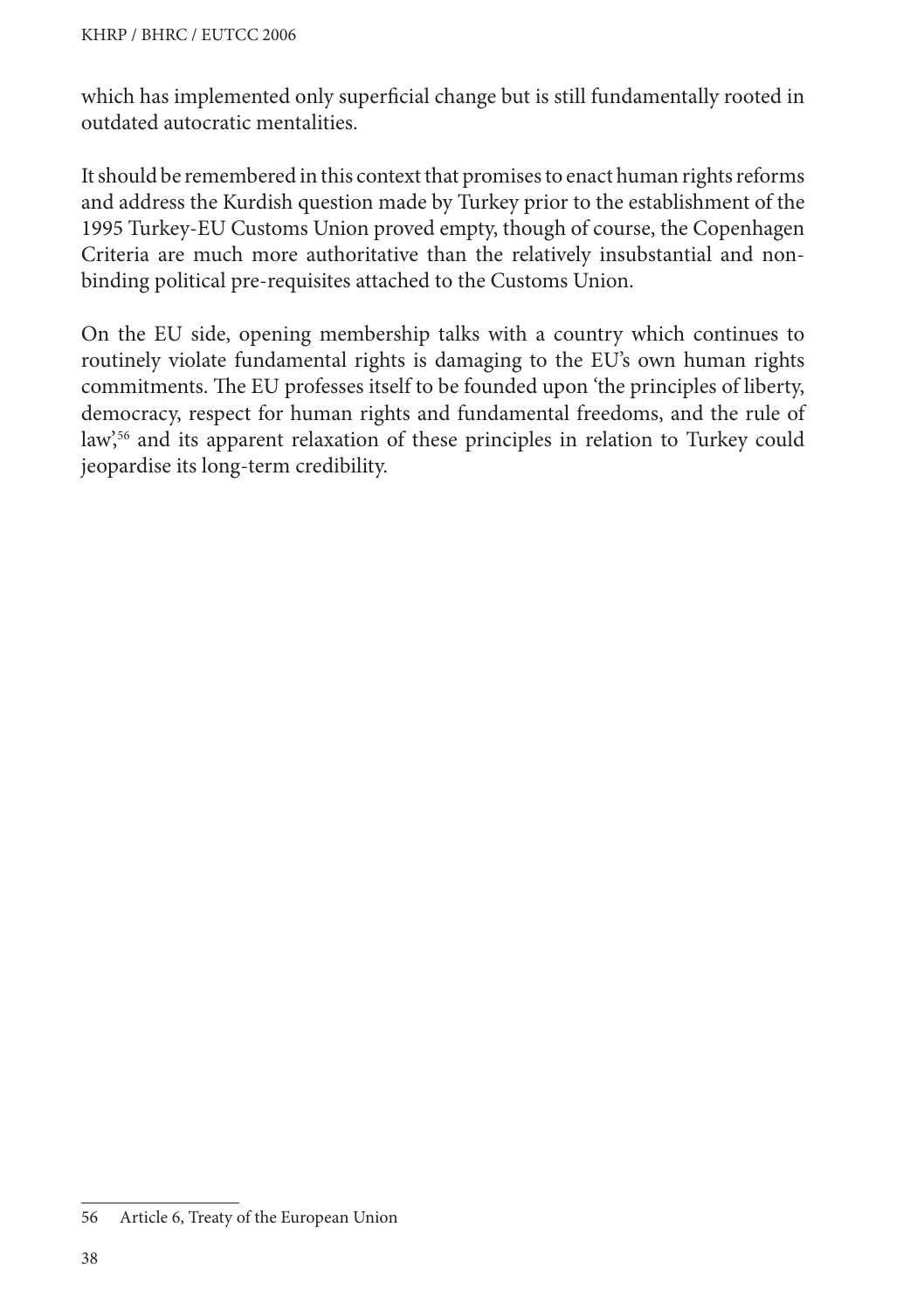### Part Three: Accession and the Kurds

The EU is the first institution for many years which has proven capable of exerting a 'civilising' influence over Turkey. It currently has considerable leverage over internal developments within the country, and wields the best opportunity to emerge for decades for inducing Turkey to improve her treatment of the Kurdish population. This prospect, though, can only be achieved if it becomes the mutual aim of Turkey, the Kurds and the EU, and to date the conduct of the institutions of the EU has provided the Kurds with little encouragement that their plight will be openly and robustly addressed in the course of Turkey's EU membership bid. The EUTCC maintains that promoting democratic dialogue on the Kurdish question and ensuring a secure future for the Kurds are intractable elements of the EU-directed democratisation process in Turkey, and must accordingly be made pivotal to Turkey's progression towards accession

#### **The Kurdish question**

At the November 2004 international conference in Brussels, the EU's failure to address the situation of the Kurds in any kind of substantive or coherent manner and the highly negative potential implications of this scenario for the Kurds, other citizens of Turkey and the EU itself were outlined. Turkey's movement towards EU membership was gathering pace despite the absence of any concerted efforts to achieve a Turkish-Kurdish settlement, and initial Kurdish eagerness over the probability of the accession process resulting in long-term, sustainable peace in the Kurdish regions was consequently dissipating.

Here the EUTCC reiterates these concerns, which have only deepened in the intervening period. The EU continues to appear impervious to calls for a more open and meaningful engagement with the plight of the Kurds, seemingly unwilling to use its influential position in relation to Turkey, at least publicly, to fulfil its obligation to ensure that the Kurdish question is tackled.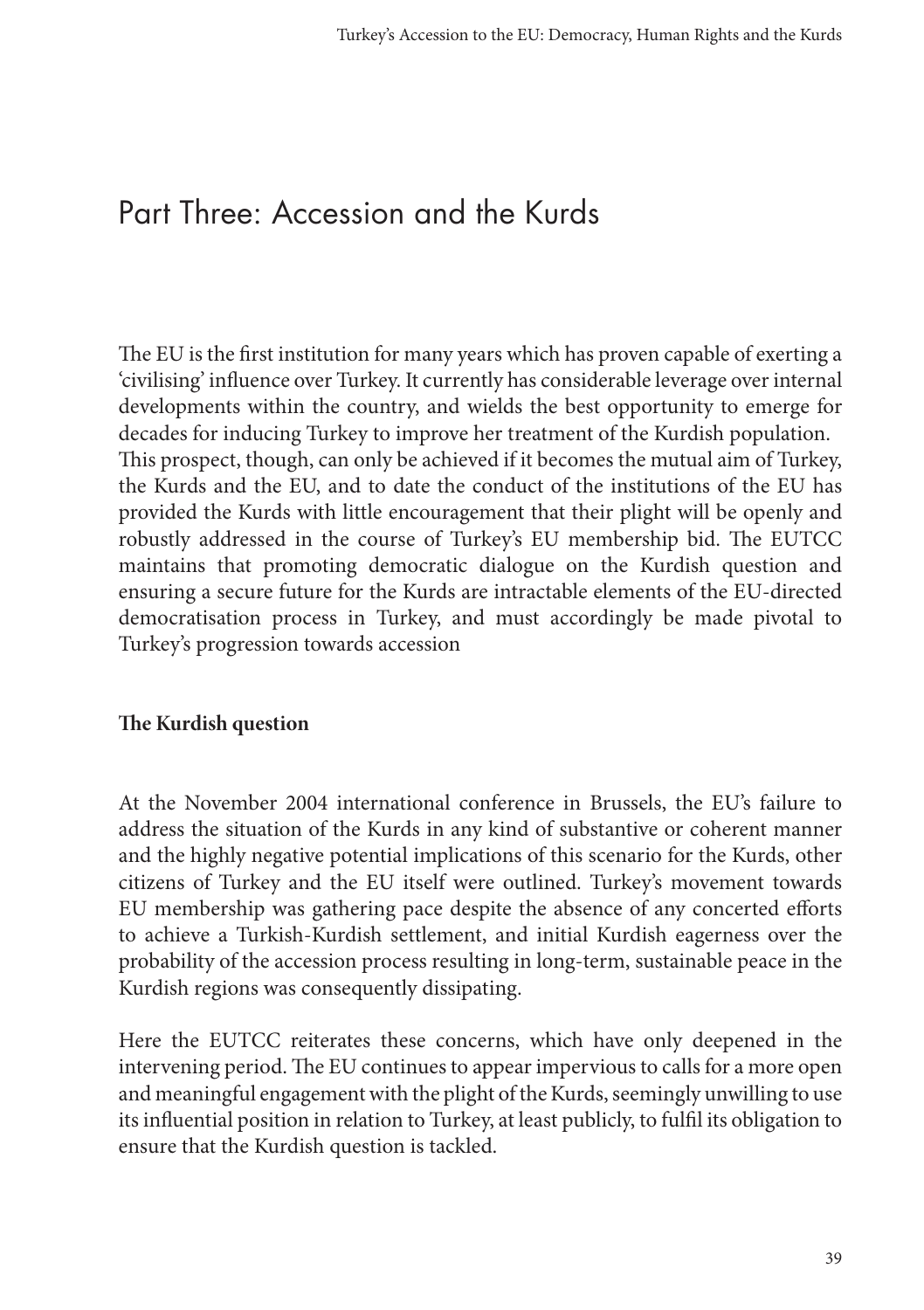The October 2004 Commission report,<sup>57</sup> upon which the subsequent decision to open accession negotiations was based, did not ignore the Kurdish issue as such. Instead it adopted a piecemeal approach that appeared to advocate resolution through responding to the Kurdish dimension of an assortment of discrete human rights abuses which were not specifically differentiated from Turkey's overall record on compliance with the Copenhagen Criteria. The report's section on minority rights made no attempt to analyse the situation of the Kurds as a group or people within Turkey, and very little was made of the absence of the Kurds from the definition of a minority contained in the Turkish Constitution - an issue of substantial importance for the political and legal status of the Kurds. Whether this was through deference to those who oppose defining the Kurds as a minority is unclear,58 but the part of the report referring to the situation in the south-east did little more to analyse the complex and deep-rooted problems there. The only reference to the problems faced by the Kurds as a comprehensive issue is where the report identifies, in rather guarded and opaque language, that:

> 'The normalisation of the situation in the south-east should be pursued through the return of displaced persons, a strategy for socio-economic development and the establishment of conditions for the full enjoyment of rights and freedoms by the Kurds.'59

#### **The need for a new approach**

The EUTCC does not consider this to be an appropriate departure point for the commencement of accession negotiations. The foundations of the Kurdish question are rooted in the virulent nationalism which permeates the Turkish state and society and which insists upon cultural homogeneity in the country – all citizens of Turkey are defined as 'Turks' and alternative ethnicities are not tolerated. The Kurds, as by far the largest non-Turkish ethnic group in Turkey, have as a result been subject to brutal oppression and attempts to crush their identity for decades.

Turkey's treatment of the Kurds is, then, fundamentally anchored in hostility to Kurdish identity *per se*. Despite some improvements in their situation since 1999, Kurds who outwardly manifest their 'Kurdishness' have long been subject to

<sup>57</sup> European Commission, '2004 Regular Report on Turkey's Progress Towards Accession', COM (2004) 656 final, 6 October 2004

<sup>58</sup> KHRP takes no position on the question of whether the Kurds are best described as a minority, a people or by any other term.

<sup>59</sup> European Commission, '2004 Regular Report on Turkey's Progress Towards Accession', COM (2004) 656 final, 6 October 2004, p55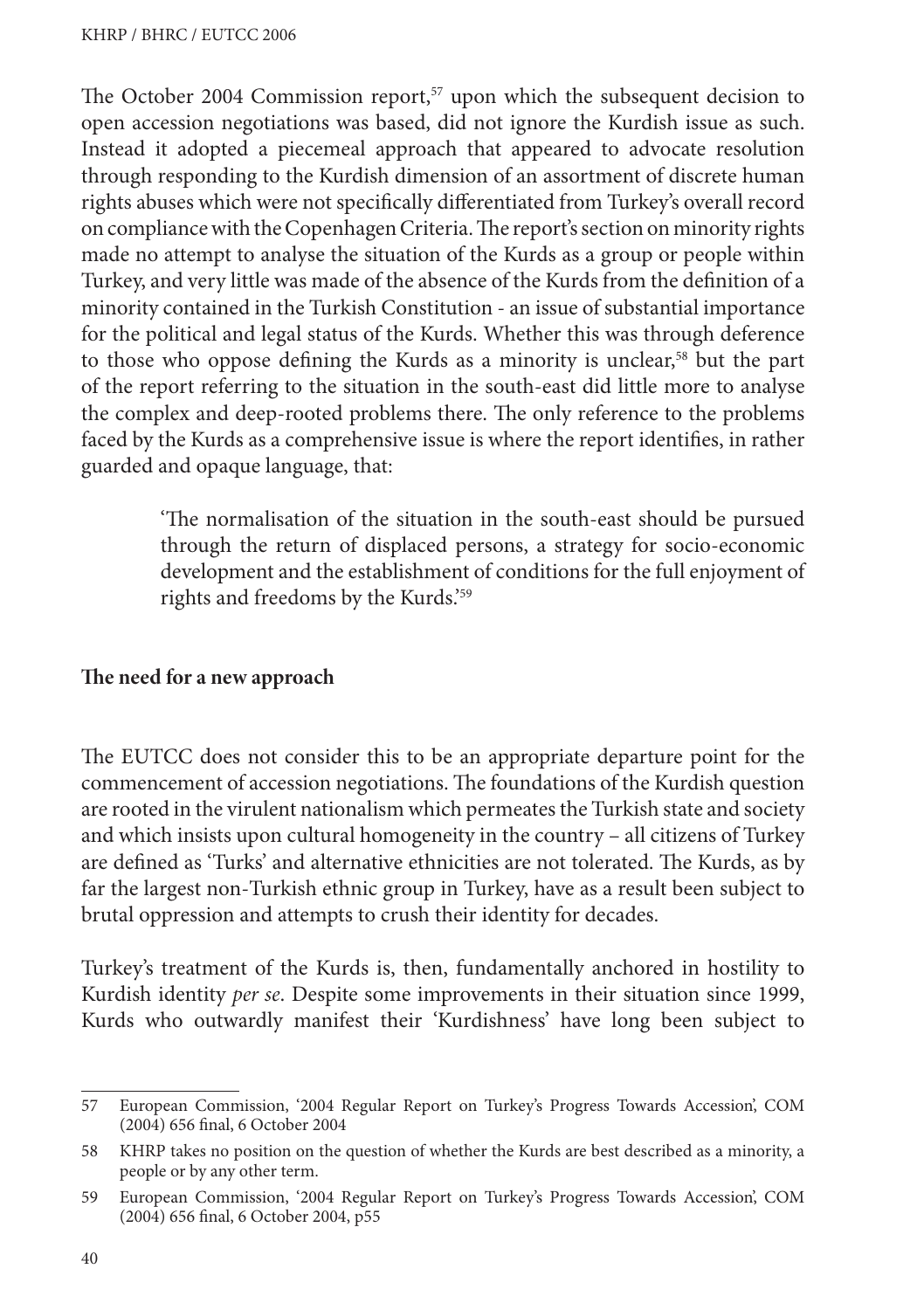harassment and coercion through spurious judicial decisions, arbitrary detention and torture. Their rights to free expression and association have been violated where they have sought to assert their identity, and they have suffered the effects of protracted armed conflict and subsequent forced displacement aimed at disbanding Kurdish regional dominance in the south-east. Turkey's antipathy towards countenancing the presence of group identities distinct from the official Turkish nationalist identity has meant that she has refused to even acknowledge the existence of the Kurds or grant them any constitutional recognition. The suffering of the Kurds at the hands of the Turkish state is, then, intrinsically linked to their status as Kurds.

As such, it is difficult to conceive that the compound array of interlinked injustices taking place in the Kurdish regions can be resolved by occasional reference to individual human rights issues, as apparently propounded in the Commission report. The Commission's approach seems to be based on an implicit assumption that ingrained mentalities within the Turkish establishment which inform continued attempts to quash expressions of Kurdish identity will simply dissipate with the advancement of the pro-EU reform process. It is submitted that such an eventuality *cannot* be presumed. Such an approach fails to appreciate that human rights violations against the Kurds are not merely the mark of an occasional tendency to discriminate against a non-dominant minority, and nor are Kurds targeted in Turkey purely as a result of legislative gaps in the pro-EU reform process or inadequate controls on public authority behaviour. Turkey's treatment of the Kurds is the outward manifestation of a long-standing and deeply embedded hostility towards the Kurds as a people. The Kurds are targeted *because* they are Kurds, and human rights violations which bear no overt relation to 'Kurdish' rights as such will frequently have a Kurdish element. Torture, for example, remains most prevalent in the Kurdish-dominated south-east, but there is not even acknowledgement in the Commission report that Kurds may be particularly vulnerable to torture.

The EUTCC's concerns over the Commission's approach to the Kurdish issue and its potential for resulting in a democratic resolution are further exacerbated by the fact that Turkey has not demonstrated any real inclination to tackle deep-seated hostility to the notion of a distinct Kurdish identity, and to a significant extent the veiled forces of the highly traditionalist and reactionary deep state continue to hold sway over Turkish governance. Indeed, developments in the field of cultural and linguistic rights over recent months intimate that Turkey's string of seemingly impressive reforms enacted prior to 17 December 2004 was not indicative of a softening of Turkish antipathy towards expressions of Kurdish ethnicity; the reforms have proved little more than paper concessions presumably designed to allay EU criticism. Kurdish language schools proved expensive, unworkable and subject to bureaucratic obstructionism, compelling them all to close on 2 August, while Kurdish broadcasts are of poor quality and fail to attract meaningful audience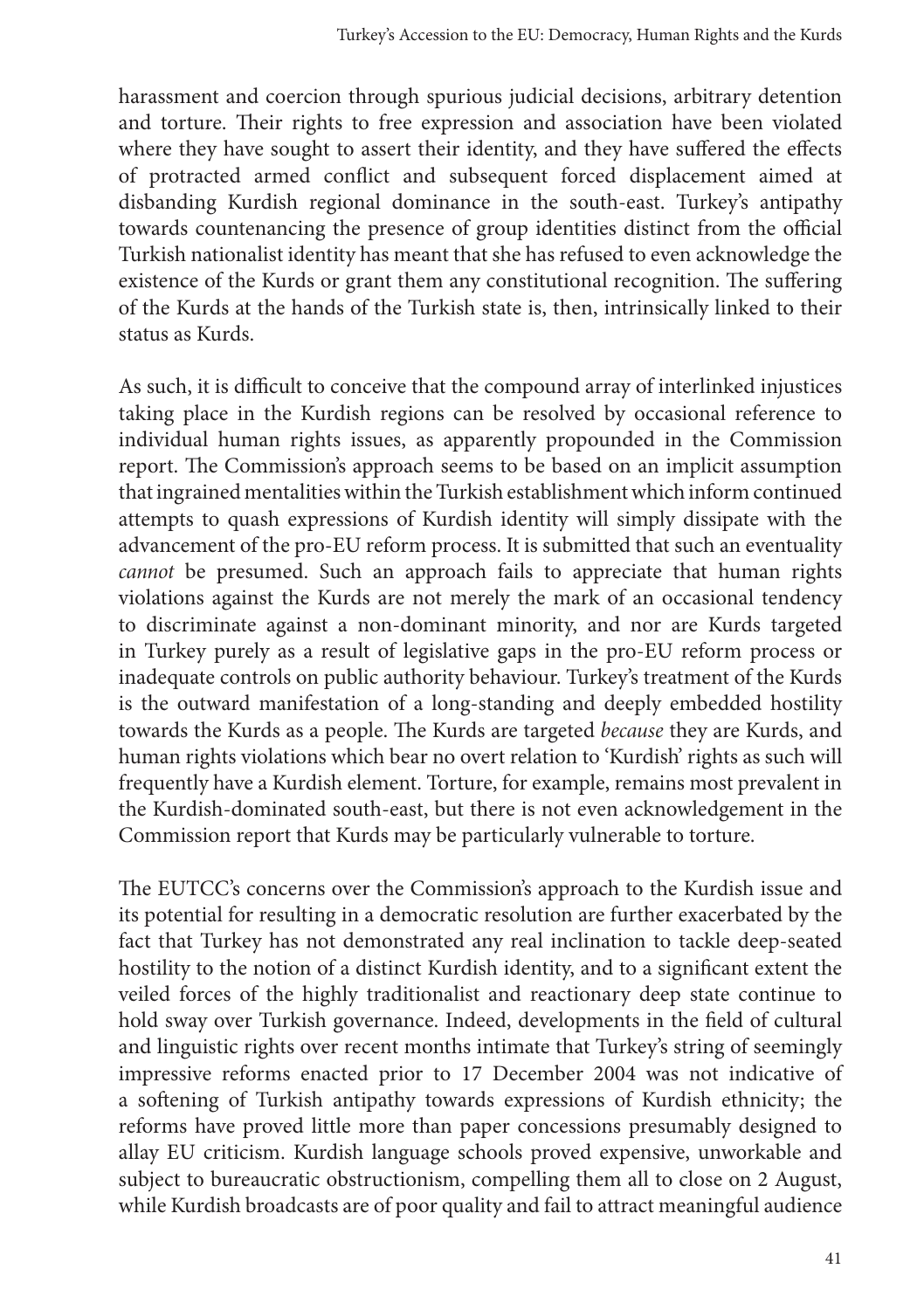numbers. A court ruling in late July found that a provision in the statute of teaching union Eğitim-Sen voicing the desire of many Kurds for mother tongue education was contrary to the Turkish Constitution and therefore illegal.

It is put forward that entrenched Turkish mindsets opposing public recognition of the Kurdish culture and language will not be broken down merely by the enactment of rights-related legislative reforms; Turkey has shown she is inclined to simply backslide into old habits as soon as the immediate necessity of showing conformity with EU standards is lifted.

The trend towards a falling off in pre-17 December reforms addressing the situation of the Kurds is also discernible in other key areas. The Commission report noted on the subject of internal displacement that 'serious efforts are needed to address the problems of internally displaced persons' and described their situation as 'still critical.'60 Internal displacement was a deliberate policy of the Turkish state aimed at breaking down Kurdish cultural networks and dissipating Kurdish regional dominance in the south-east, and genuine efforts to combat displacement would intimate a sincere change in attitude by Turkey. However, since 17 December 2004 not only has there been no real progress on displacement, but what very limited positive developments could be reported at that time now appear illusory. The accuracy of Turkish government figures supplied to the EU on return numbers has been brought into question,<sup>61</sup> and the Compensation Law enacted principally to satisfy EU watchdogs contains so many obstacles to achieving redress as to be virtually meaningless for most of the displaced. Wholly unrealistic documentation requirements, an inadequate appeals process, a prohibitively expensive fee to launch an appeal and the domination of the compensation commissions by state employees all serve to massively undermine the capacity of the law to bring about justice.

Again, displacement is a complex problem intimately tied in with the broader aspects of the Kurdish question, and EU pressure for change which fails to consider the contextual aspects of the problem and the need to combat attitudes which favour the effects of displacement is only likely to result in more sham measures by Turkey aimed at appeasing the EU.

These examples of continued Turkish reluctance to address the situation of the Kurds and recognise their rights lend considerable weight to the EUTCC's supposition that the Commission's sidelining of the Kurdish question from its assessment of democratisation in Turkey is unlikely to result in the lasting peace and security in the region, which was the hoped-for result of EU accession. Impediments to

<sup>60</sup> Ibid., p50

<sup>61</sup> Human Rights Watch, '"Still critical": Prospects in 2005 for Internally Displaced Kurds in Turkey', 1 March 2005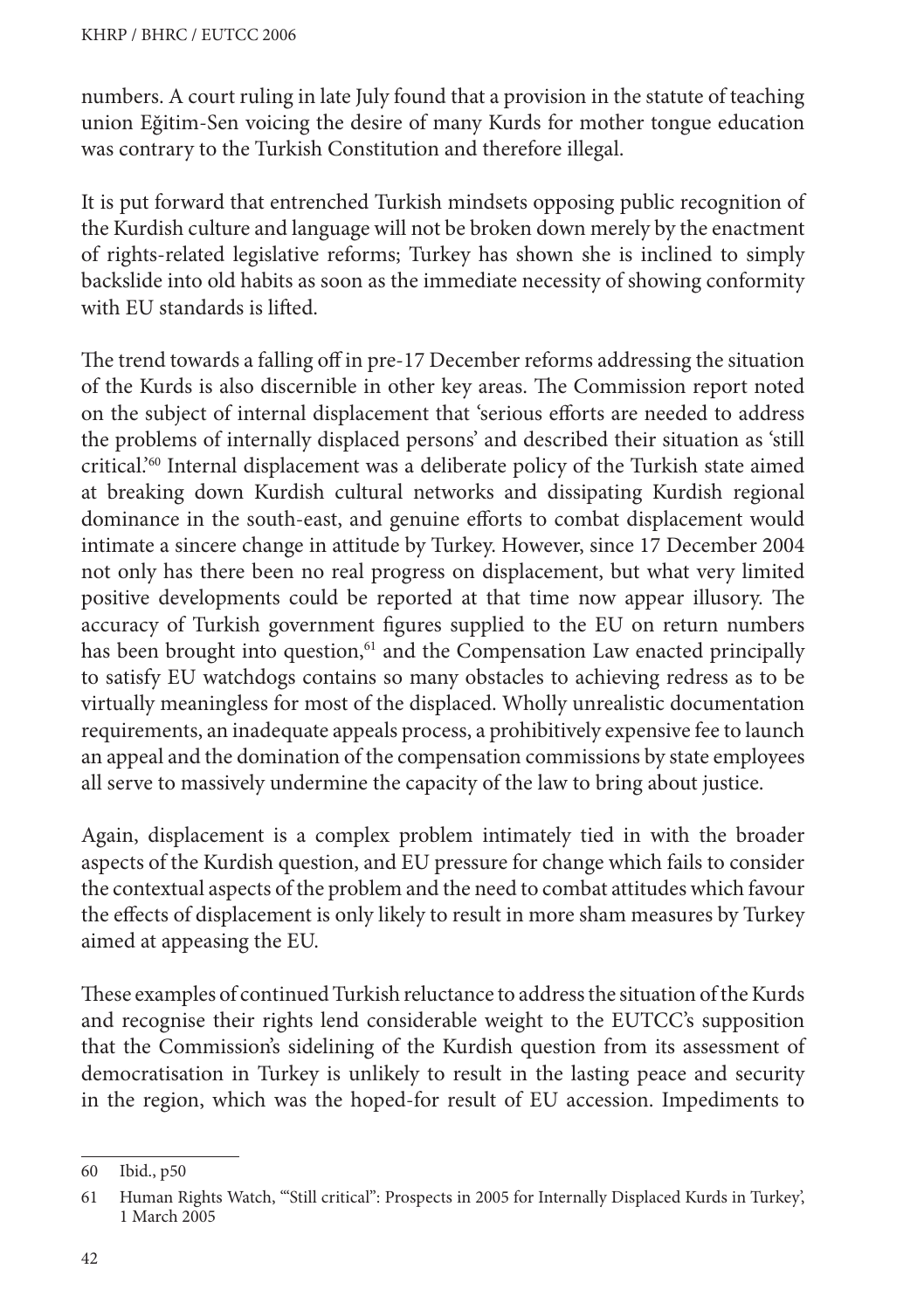realising Kurdish cultural and linguistic rights and to tackling displacement are unlikely to be resolved merely through the existing political reform impetus of the accession process. This conclusion is further supported by the fact that although there have been some improvements in the status of the Kurds in recent years, it is much less clear that Turkey is moving towards European conceptions of democratic pluralism and minority rights. Shortly before the decision to open accession negotiations, the Turkish Justice Minister was reported as saying that Turkey and the EU speak "different languages" on minorities and warned against engaging in a debate on minority rights that would "call into question the unity of Turkey".<sup>62</sup> The idea that the expression of alternative identities is a threat to the unitary, secular state remains enormously powerful in Turkey. Acceptance of ethnic diversity within Turkey, rather than defining Turkey as a collective nation of only ethnically Turkish citizens and dismissing alternative identities as separatist, is a prerequisite for the emergence of Turkey as a modern, stable democracy.

It should also be noted that the Commission's unwillingness to address the situation of the Kurds as a cohesive issue provides no incentive for Turkey to do so. Indeed, in denying the integral nature of the situation in the Kurdish regions and treating the matter as if it will resolve itself as reform progresses, the EU edges out the prospect of encouraging Turkey to acknowledge that there exists a Kurdish 'issue' to be addressed at all. Instead, it implicitly upholds the Turkish view that there is no problem in the Kurdish regions requiring resolution except a 'terrorism' problem which occupies only the military domain. Turkey has long used this pretext to evade dealing with the substantive, rights-related elements of the Kurdish question. Those advocating for much needed efforts to achieve enduring peace and justice in the Kurdish regions, including the Council of Europe, are effectively sidelined.

Importantly, this also means that the Kurds themselves are precluded from effectively contributing to the search for a negotiated solution, and certainly there has been a marked failure by the Commission to consult adequately with Kurdish groups and representatives and to take into account Kurdish views. The acceptance of Turkey as the only real party to EU negotiations exacerbates the risk that the accession process will fail to address the Kurdish issue in a locally coherent way or respond to Kurdish concerns on the ground.

In short, then, resolving the substantial problems endured by the Kurds – surely a fundamental pre-requisite to negotiating EU accession – demands much more than the EU has yet appeared prepared to invest. Crucially, the Kurdish question is in essence a political one, and demands a political answer. It will not be resolved if it is ignored or subsumed by human rights concerns, which form only one component

<sup>62</sup> EU Business, 'Turkey and EU speak 'different languages' on minorities, says minister', 4 November 2004, available at <http://www.eubusiness.com/afp/041104162026.04et8eej>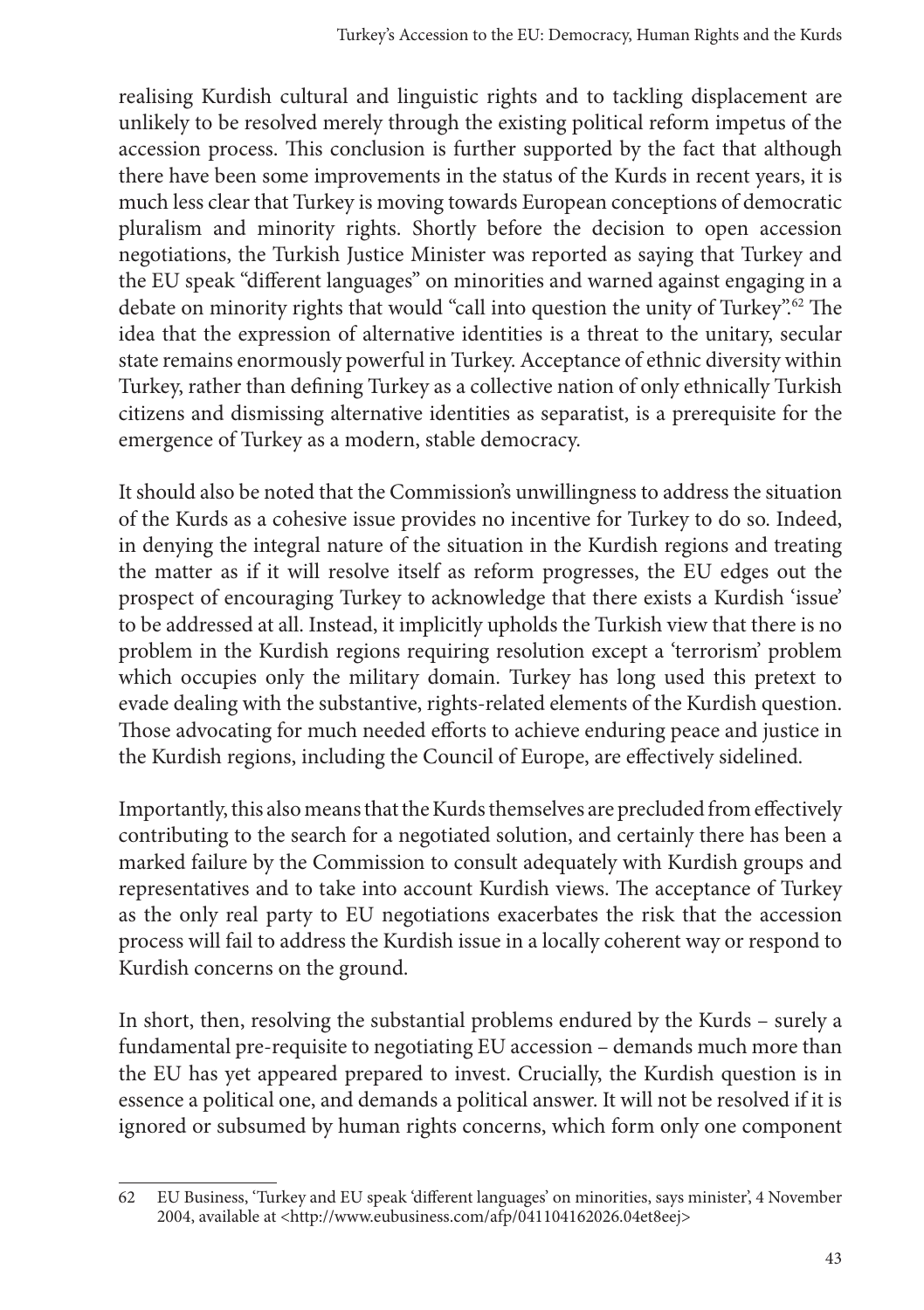of the problem. It must be addressed fully, openly, and at its ideological roots, and it is of profound importance that the EU acknowledges and responds to the need for constructive and sustained dialogue to achieve this end.

#### **Conflict in the Kurdish regions**

The EU has also apparently disengaged itself from the resurgence of the armed conflict in the Kurdish regions. Since the end of the PKK<sup>63</sup> ceasefire in June 2004, the security threat in the area has substantially stepped up and 159 people were reportedly killed in armed hostilities from January to October 2004.64 AFP reported over 50 clashes between PKK fighters and Turkish security forces between 1 June 2004 and 13 August 2004 alone.<sup>65</sup> More and more, parts of the south-east are reverting towards the scenes of conflict witnessed prior to 1999 as violence spirals and the death toll continues to rise.

In 1998, prior to the unilateral PKK ceasefire beginning in 1999, the European Commission issued the important assertion widely welcomed among the Kurds that

> 'Turkey will have to find a political and non-military solution to the problem of the south-east. The largely military response seen so far is costly in human and financial terms and is hampering the region's social and economic development'.<sup>66</sup>

The escalating conflict now spreading again through the Kurdish regions, though, has merited no such acknowledgement. In its 2004 report the Commission barely refers to the need to end the current hostilities, mentioning only that '[t]errorist activities and clashes between HPG<sup>67</sup> militants and the Turkish military have been reported' and that the 'security threat' has increased since the ending of the ceasefire in June 2004.68 The report nevertheless assesses there generally to have been gradual

<sup>63</sup> The Kurdistan Workers' Party (PKK) changed its name in April 2002 to the Congress for Freedom and Democracy in Kurdistan (KADEK), and again in November 2003 to the Kurdistan People's Congress (Kongra-Gel), the name by which it is now known.

<sup>64</sup> US Department of State (US DOS), Bureau of Democracy, Human Rights, and Labor, 'Turkey: Country Reports on Human Rights Practices 2004', 28 February 2005

<sup>65</sup> AFP, 'Police Officer Killed in Clash With Kurdish extremists: Report', 13 August 2004

<sup>66</sup> European Commission, '1998 Regular Report on Turkey's Progress Towards Accession', p20

<sup>67</sup> Hêzên Parastina Gel (People's Defence Force)

<sup>68</sup> European Commission, '2004 Regular Report on Turkey's Progress Towards Accession', COM (2004) 656 final, 6 October 2004, p50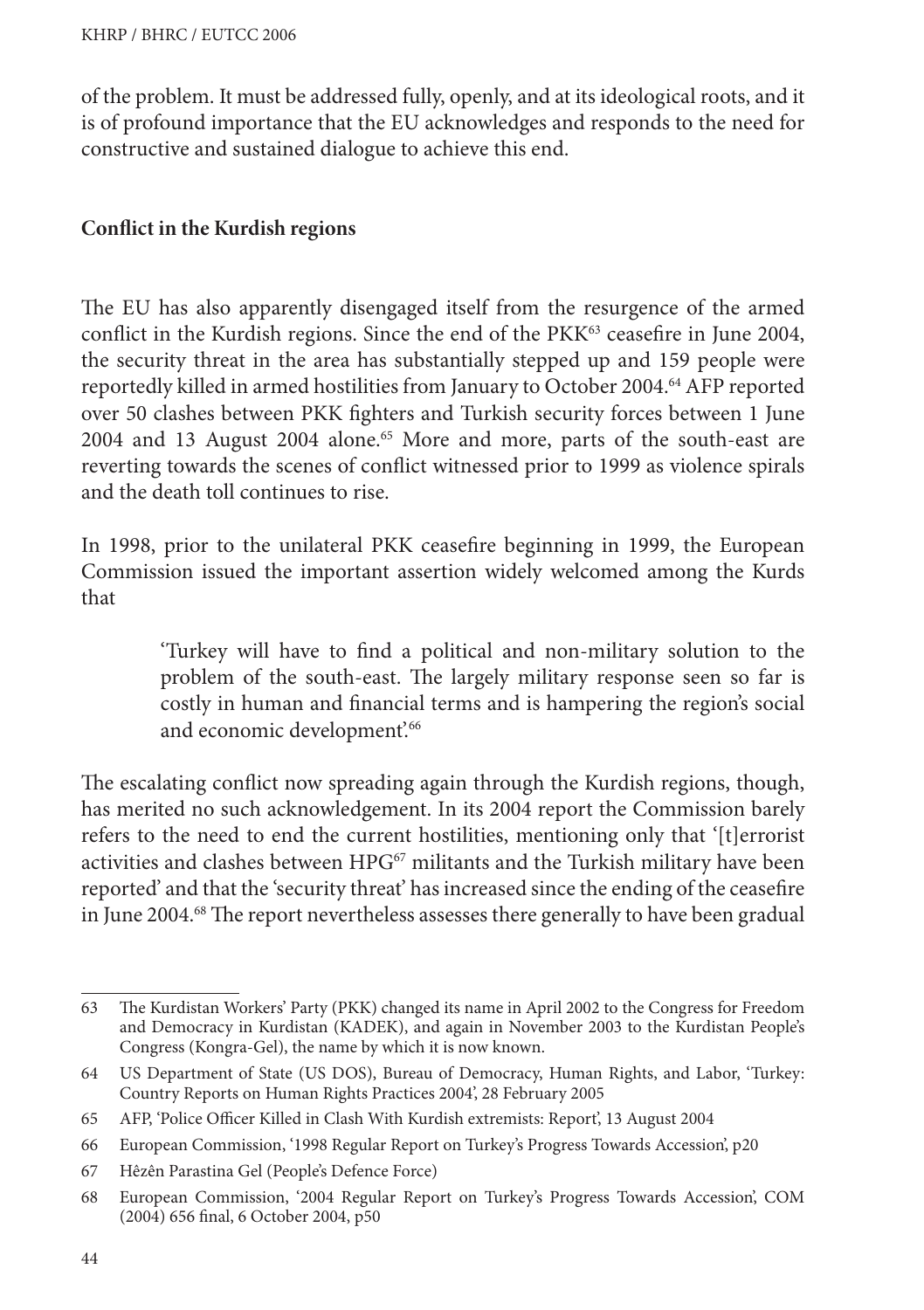improvements in security in the region since 1999.<sup>69</sup>

Other regional institutions have openly recognised the renewal of the conflict; the Parliamentary Assembly of the Council of Europe noted in 2004 that 'the conflict and how it has been waged by Turkey has undoubtedly delayed its entry into the European Union,<sup>70</sup> while the EU Parliamentary Committee on Foreign Affairs in 2004 urged

> 'all parties involved to put an immediate end to the hostilities in the southeast of the country" *and invited* "the Turkish Government to take more active steps to bring about reconciliation with those Kurdish forces who have chosen to abandon the use of arms.<sup>71</sup>

Resolving the armed conflict in the Kurdish regions is of critical importance and merits much closer attention than has so far been visibly accorded to it by the Commission. From 1984, the region saw over fifteen years of conflict in which more than 30,000 people, mainly Kurds, died.

In addition to the evident human cost of the return to armed conflict, it is difficult to conceive that Turkey can fully satisfy the Copenhagen Criteria demanding respect for human and minority rights while fighting is ongoing. Her disproportionate reaction to the 1984 – 1999 armed conflict resulted in mass forced displacement from the Kurdish villages, a relaxation of judicial supervision of state behaviour under the government declared State of Emergency which opened the door to chronic abuses, and the comprehensive silencing of the pro-Kurdish press, publishers, associations and cultural initiatives. There are real fears that the renewal of the conflict will, if not addressed, see a regression into old habits. Already, the military presence in the area is being stepped up again, and state security operations in July 2004 in which hundreds of residents of the village of Ilicak in Sirnak province were forcibly removed from their homes for six weeks during a state security operation<sup>72</sup> was chillingly reminiscent of mass forced displacement in the 1980s and 1990s. Turkey's tentative, EU-inspired steps towards granting the Kurds hard-won cultural and civil rights would be significantly threatened by a return to fully-fledged state counterterror activity.

<sup>69</sup> Ibid., p50

<sup>70</sup> Council of Europe (COE), Parliamentary Assembly, Committee on the Honouring of Obligations and Commitments by Member States of the Council of Europe, 'Turkey: Explanatory memorandum by the co-rapporteurs, Mrs. Mady Delvaux-Stehres and Mr. Luc Van den Brande (Co-rapporteurs)', March 2004, p38

<sup>71</sup> European Parliament Committee on Foreign Affairs, 'Report on the 2004 regular report and the recommendation of the European Commission on Turkey's progress towards accession', (COM(2004)0656 - C6-0148/2004 2004/2182(INI)), 3 December 2004, para. 27

<sup>72</sup> Human Rights Watch, 'Last Chance for Turkey's Displaced?', October 4 2004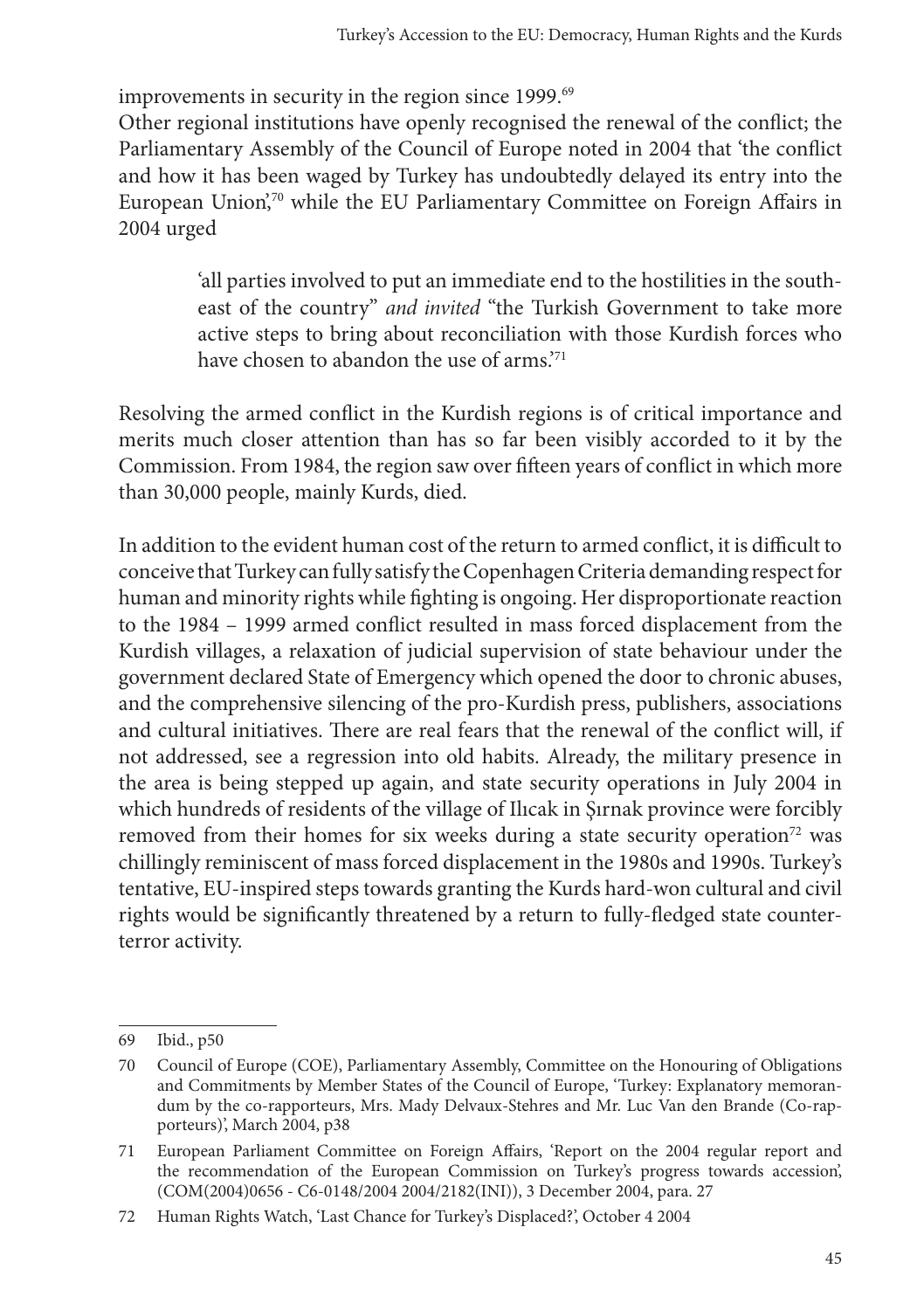Addressing the return to armed conflict in the Kurdish regions is also inextricably linked with resolving the Kurdish question itself. Violence between Kurdish militants and the Turkish state fuels Turkish conceptions of the situation in the Kurdish regions as a terrorist problem which requires a purely military response. It is Turkey's inability or refusal to distinguish the political and rights-related elements of the Kurdish issue from the conflict which lay behind the Commission's 1998 objection to Turkey's 'largely military response' to the problem in the Kurdish regions.73 The parameters of the conflict have been determined almost exclusively by reference to security considerations, and pro-Kurdish politicians with wholly peaceful agendas are not recognised by the state as legitimate negotiating partners – they are instead dismissed as terrorists or separatists. This approach by Turkey provides her with an ostensible justification to refuse to engage in dialogue with Kurdish representatives, and leads her to characterise peaceful, pro-Kurdish politicians and those legitimately calling for improved cultural and linguistic rights for the Kurds as 'terrorists'. The revision of Turkey's security-centred perspective on the Kurdish issue is vital to achieving normalisation and long-term stability in the region.

In addition, countenancing furthering the EU accession process without tackling the security situation in the Kurdish regions is highly contentious. Stability and security, predicated on an absence of violence or armed conflict, is a touchstone of democracy. It is simply not feasible that effective, participatory democracy and a culture of respect for human rights can exist in the Kurdish-dominated areas of Turkey while armed conflict continues. Democracy necessarily entails a commitment to the civil, non-violent resolution of disputes. It is true that armed violence is found in existing EU member states, but only where democratic, consensual government structures are in place, and multi-party negotiations have been established giving voices to both sides to the dispute through peaceful channels. As stated, Turkey refuses even to concede that the armed conflict is symptomatic of the broader issue of her subjugation of the Kurds, defining the situation solely in terms of security and/or terrorism and refusing to become involved in bilateral negotiations with the Kurds.

The EUTCC further argues that the appropriateness of the EU incorporating Turkey as a member state while an unaddressed conflict is gathering force in the country would threaten the Union's record on peace and conflict avoidance. The EU has long prided itself on its commitment to the creation of 'an area of freedom, security and justice,<sup>74</sup> seen as a fundamental element of European integration and the promotion of peace and prosperity, and the EU has also expressed that this

<sup>73</sup> European Commission, 'Regular Report on Turkey's Progress Towards Accession', 1998

<sup>74</sup> Preamble and Articles 2, 29 and 40, Treaty of the European Union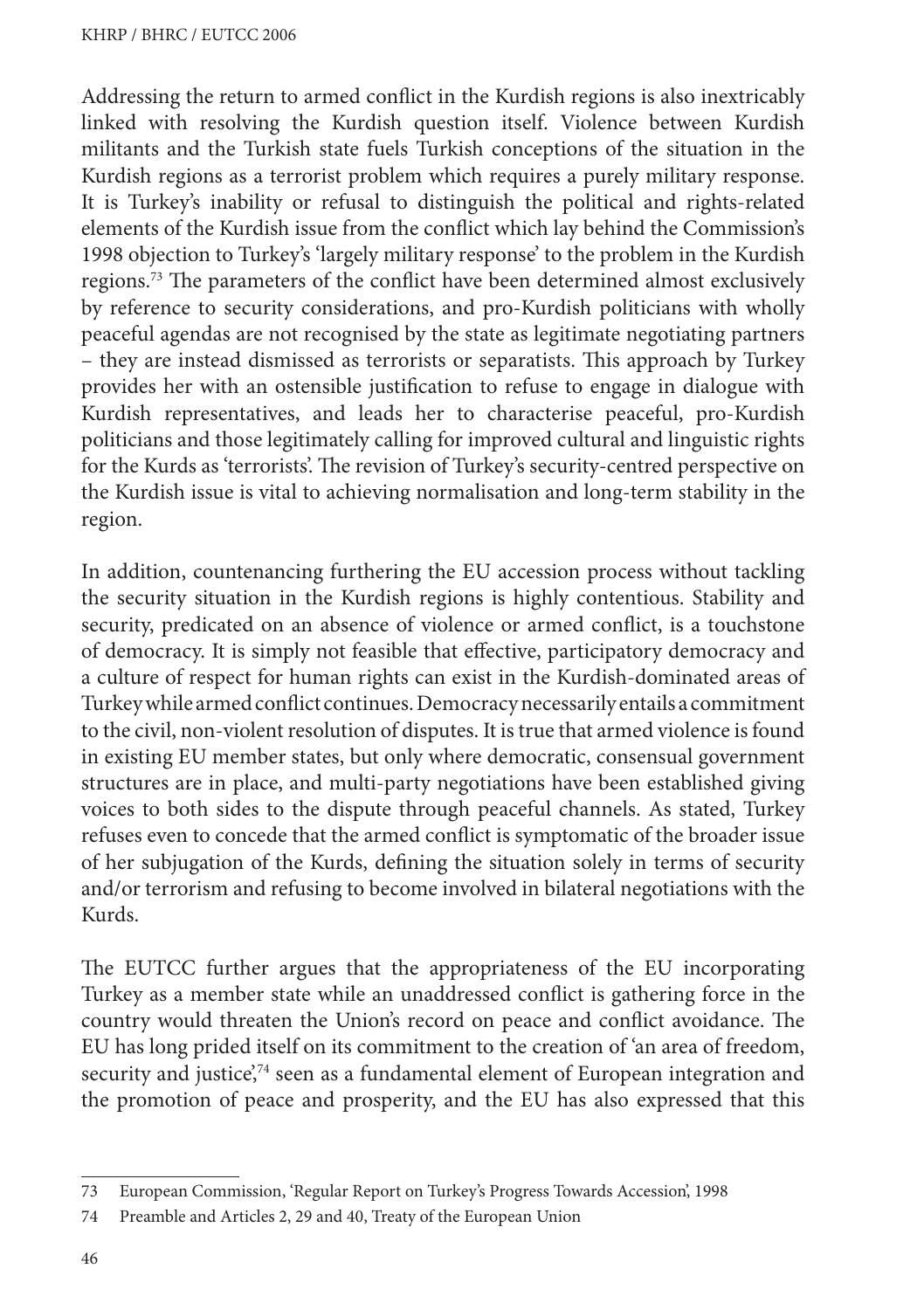concept will inform its policies on enlargement.75 Bringing into the territory of the EU a volatile, unresolved conflict situation would undermine EU security-related Lastly in this context, in evading the Kurdish issue the EU is also evading its own responsibilities. The critical situation facing the Kurds and the Turkish people is not a distant problem unrelated to European affairs; its roots are in the dissolution of the Ottoman Empire in the aftermath of the First World War. Europe has a moral and political obligation to facilitate democratic dialogue and to assist Turkey towards a peaceful future based on full respect for the equal and fundamental rights of her Turkish and Kurdish populations. Furthermore, the stated importance of the protection of human and minority rights and democratic principles to the accession process gives rise to the reasonable expectation that progress on accession would be predicated on the reaching of a satisfactory settlement between the Turkish government and the Kurds.

#### **Prospects for political dialogue**

The implications of the EU's failure to prescribe or facilitate an acceptable solution to the Kurdish issue as a primary objective of accession negotiations are, then, potentially serious. Apparent EU reluctance to explicitly confront the problems in the Kurdish regions as a cohesive issue founded in Turkish antipathy towards Kurdish identity as such is doing very little to advance democratisation there, and fails to account for the need to mount a robust challenge to entrenched notions of Turkish ethnic nationalism. Meanwhile, the EU appears to be squandering a unique opportunity to assist the Kurds and Turks to arrive at a negotiated solution to a conflict which has been the cause of much pain and destruction, as well as risking the further weakening of democracy in the Kurdish regions and endangering stability in the EU. If the EU were to continue in this vein, then for the Kurds EU accession could prove yet another profound disappointment in a history of European failure to engage with their plight.

What is urgently needed is for Kurdish and Turkish representatives to sit around a negotiating table to exchange ideas and possible solutions to the situation in the Kurdish regions today. Sustained and constructive dialogue engaging representatives from all sides to the conflict could act as an important step in the use of diplomatic means to ensure the cessation of hostilities, as well as breaking down long-established barriers to co-operation and rapprochement, and furthering the interests of pluralism in Turkey. Such dialogue would also significantly enhance

<sup>75</sup> European Commission, Department of Justice and Home Affairs, 'Strengthening the European Union as an area of freedom, security and justice', <http://europa.eu.int/comm/justice\_home/fsj/ intro/fsj\_intro\_en.htm>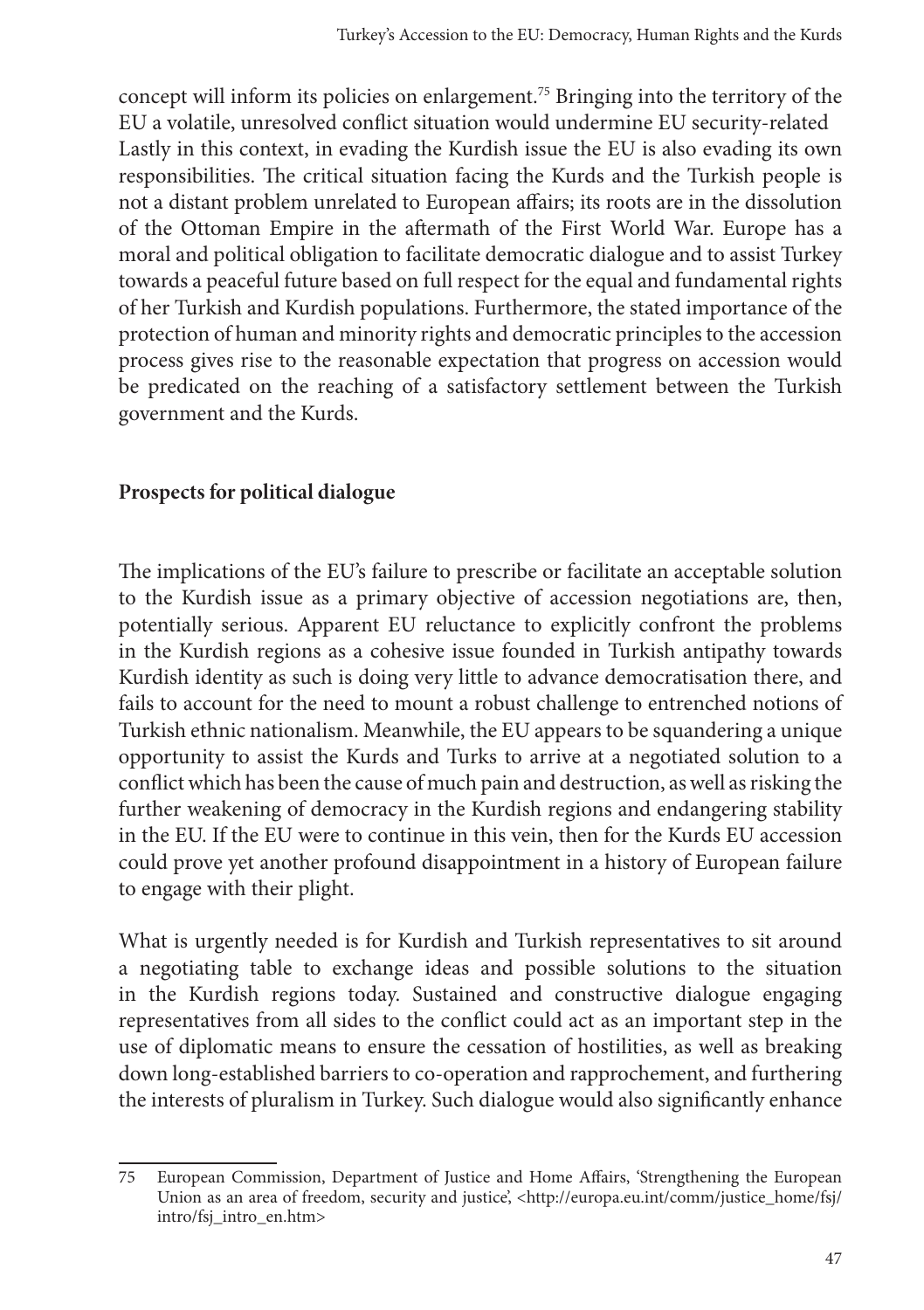elements of democracy in Turkey which pertain towards the preservation of peace and the management of conflict, including the facilitation of the expression of a plurality of opinions, the promotion of political participation, and the fostering of peaceful co-existence of different communities within state borders.

Ultimately, a genuine commitment by all parties to productive participation in political negotiations on the Kurdish question could result in a peaceful settlement for the achievement of long-term justice and stability in the Kurdish regions and throughout Turkey.

The EU has a historic opportunity to make use of its current sway over the course of developments in Turkey to ensure that dialogue on resolving the Kurdish question goes ahead. The accession process is generating momentum towards reform not known in Turkey for many years, and the political aspect of the accession process provides an unprecedented platform for facilitating talks on a Turkish-Kurdish settlement. These factors combine to provide probably the most plausible context for promoting an end to violence and oppression in the Kurdish regions that has arisen in recent history. In addition, the assertion in the Negotiating Framework that accession will not take place until at least 2014 allows for a gradual accession process with the political space necessary to work towards a sustainable solution to the conflict.

The propitiousness of the current climate for moving forward on the Kurdish issue may be further attested by a recent statement from Prime Minister Erdoğan, who broke new ground by referring to the 'Kurdish issue' during a speech in Diyarbakir in August 2005.76 It has since been reported that a document prepared in response by the military, to be presented to the National Security Council, upholds the old view that there is no Kurdish question in Turkey, only a terrorism problem. However, Mr Erdoğan's words may yet prove indicative of new thinking on the subject.

The EU, then, must take advantage of the current environment and utilise the occasion to act as a vehicle for reconciliation. The EU's current approach, in exhibiting reticence even towards publicly naming the Kurdish issue, has been unsatisfactory. In recent years, EU leaders have singularly failed to promote any democratic platform or meaningful discourse about the Kurdish question. The EUTCC strongly hopes that the EU will now revise its position on the Kurdish question and openly turn its attention to this matter, particularly since Turkey is now secure in her position as an EU negotiating partner. The Union should engage in transparent negotiations with the parties, advancing steps towards reconciliation and resolution. It is imperative that this is done before it is too late and this opportunity for ending years of conflict

<sup>76</sup> Turkish Daily News, 'Erdoğan statements on 'Kurdish issue' music to Europe's ears', August 14, 2005, http://www.turkishdailynews.com.tr/article.php?enewsid=20721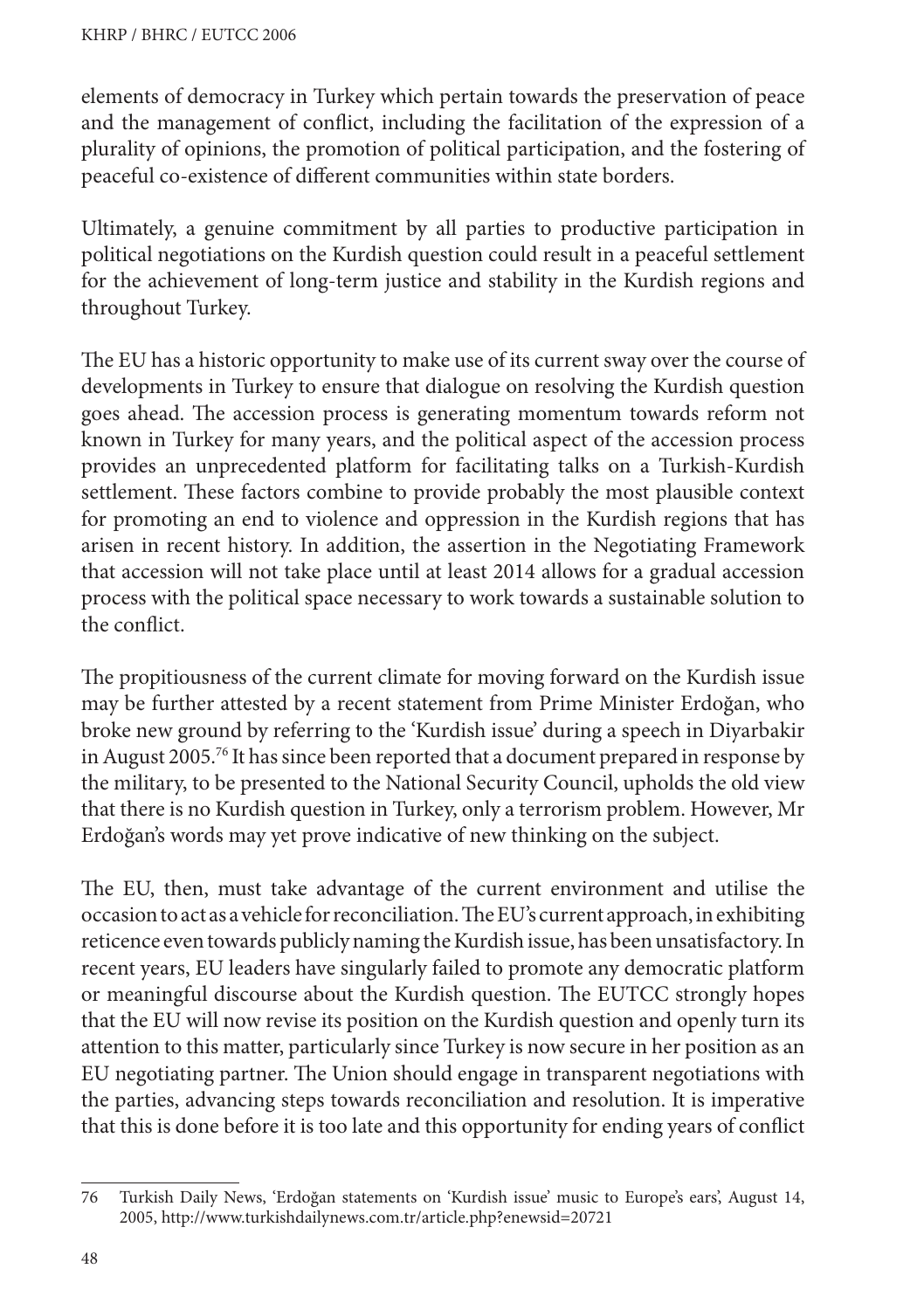and human suffering is missed altogether.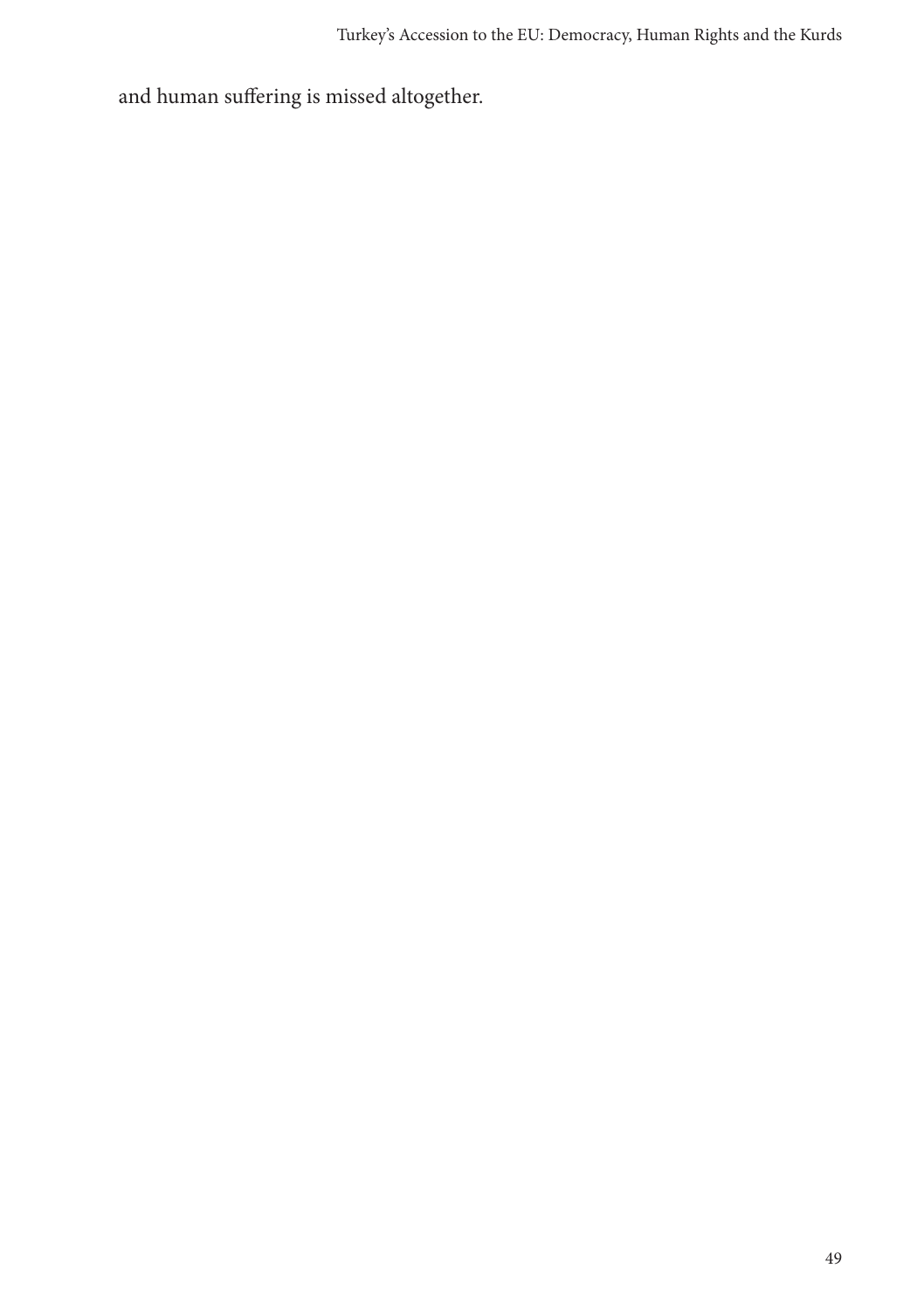KHRP / BHRC / EUTCC 2006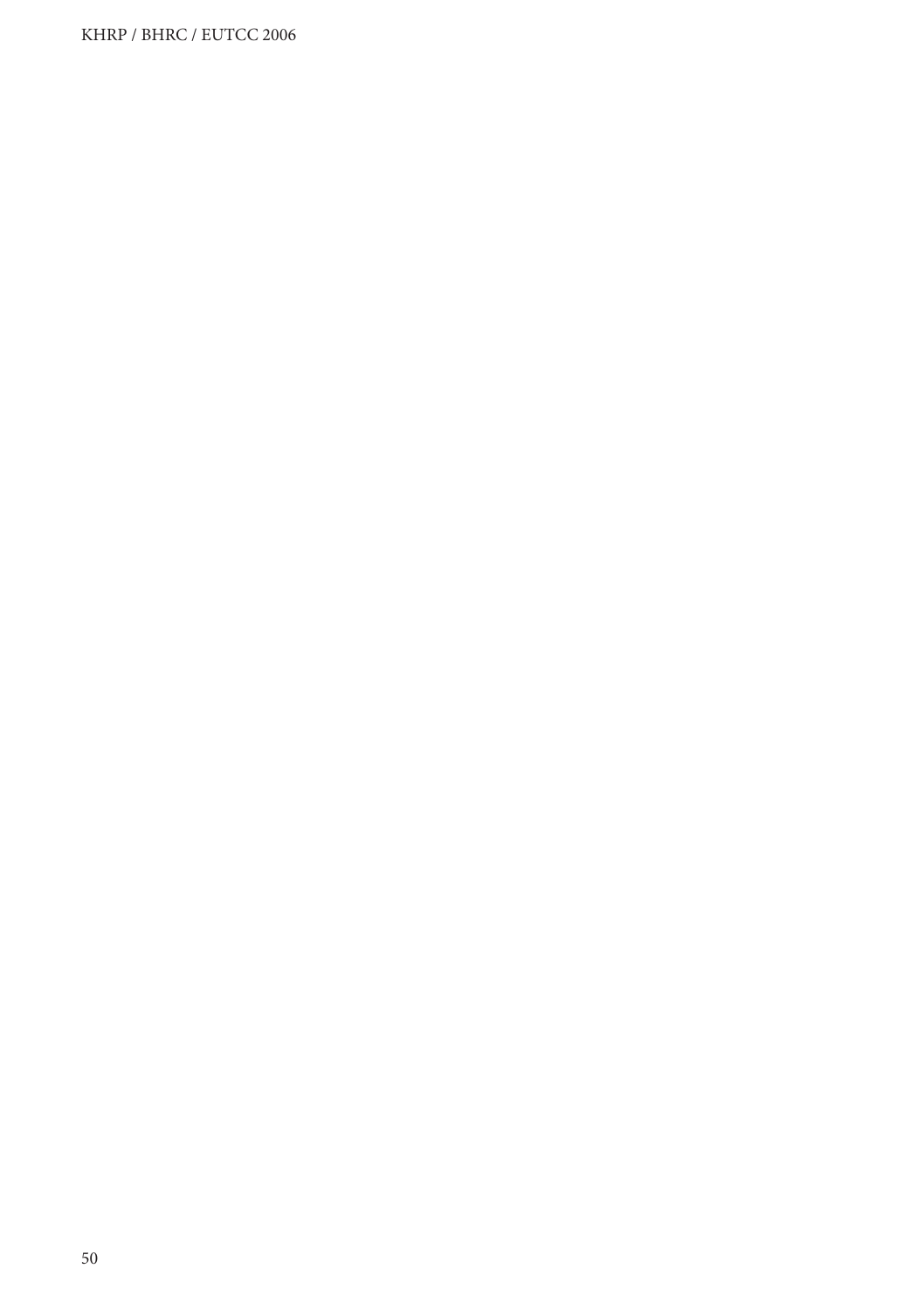# Part Four: Beyond 3 October 2005

The opening of accession negotiations on 3 October portends great opportunities for Turkey and the Kurds to move away from their current juncture and to bring the democratisation process begun in 2002 to fruition. The EUTCC is committed to promoting Turkish EU membership in order to achieve these ends, and sincerely hopes that recent unease within existing member states over Turkish accession will dissolve over the coming months and years.

Thus far, however, the course of the accession process has given the EUTCC some cause for concern. The human rights situation in Turkey is still mired in repression and autocratic attitudes among state officials, and progress has been at best faltering. Severe violations of human rights remain widespread, and the deterioration in standards since the December 2004 decision to open formal negotiations brings into question the sincerity of Turkey's commitment to change.

The Commission's approach to human rights has so far underplayed the significance of ongoing violations, and the EUTCC contends in particular that the downgrading of the standards set by the EU for the formal opening of negotiations should not be repeated at future stages of membership talks. The EU's extensive stipulations that reform must be further strengthened and implemented on the ground, including the human rights 'break clause', are to be welcomed – it is of great importance that the EU fulfils its obligations to compel Turkish compliance with the criteria its lays down.

The Commission line on the Kurdish question has also prompted disquiet. All endeavours must be made to ensure that the occasion presented by the accession process to secure a democratic future for the Kurds is fully utilised. So far, Kurdish aspirations of finally seeing their status and rights protected through an EU-driven reform process in Turkey do not look set to be realised, and the Commission appears to have reneged on its earlier pledge to see Turkey reach a political solution to the Turkish-Kurdish conflict. The Kurdish question is not even explicitly recognised, and the October 2004 report makes only occasional, incidental references to the situation of the Kurds.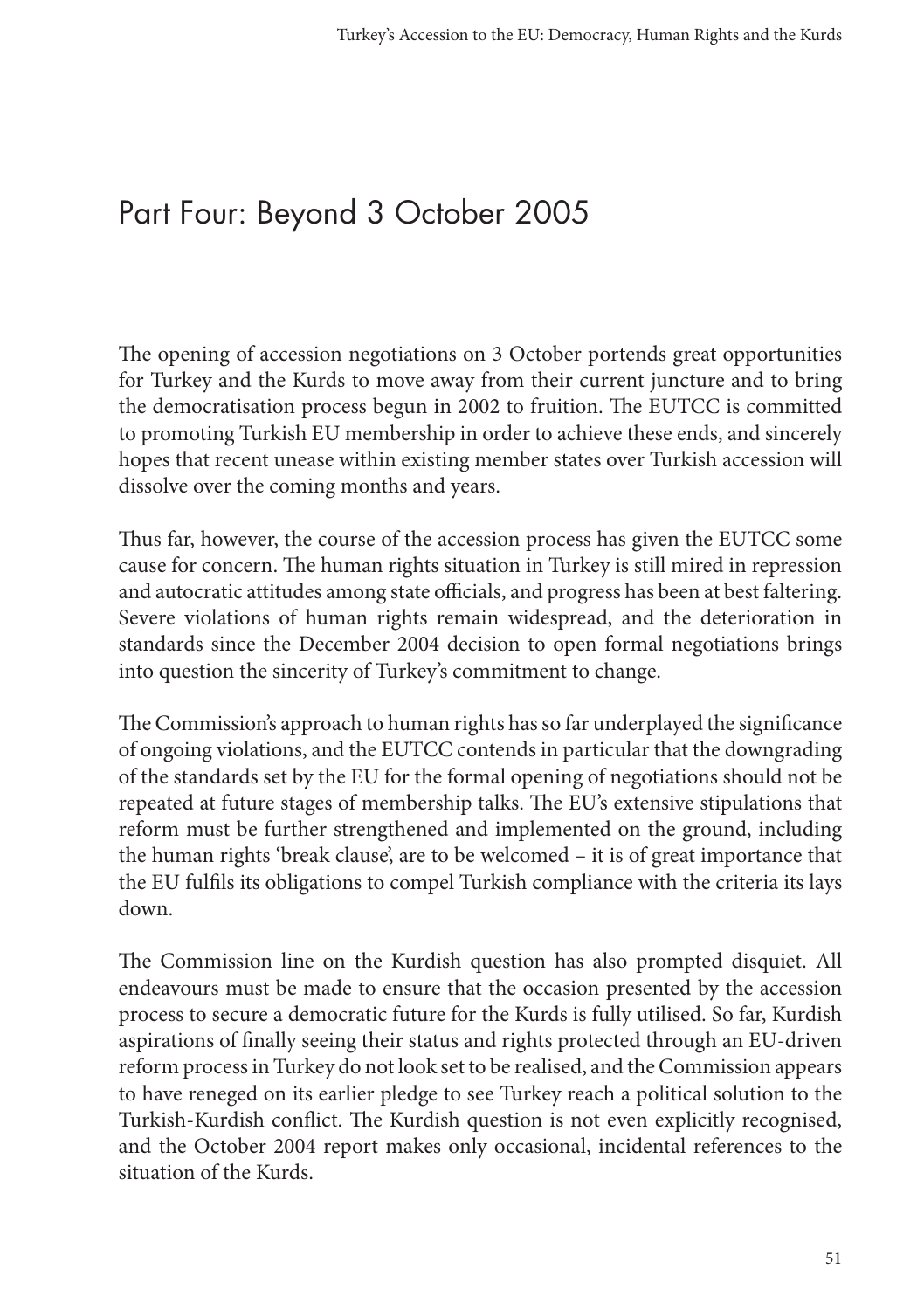The EUTCC is of the view that the problems faced by the Kurds are complex and deeply rooted in Turkish ethnic nationalism, and that addressing the Kurdish question in an open and comprehensive manner is critical to Turkish progress towards reform and EU membership. In particular, the EU has a momentous chance to promote democratic dialogue between the parties and to make possible the achievement of a viable, politically negotiated solution. If this course is not followed and instead the EU continues in its current vein, it will throw away a unique possibility for attaining peace and potentially bring an unresolved armed conflict into the EU.

Accession still has the potential to effect transformation in Turkey. Whether or not this proves the case will, to a significant extent, depend upon the EU. The vigour of the Commission's future approach in prescribing and reviewing political reforms and the commitment to principle by leaders in the Council will be crucial to reasserting the credibility of the accession process and ensuring its resonance among the Kurds and other victims of oppression and violence in Turkey.

The EUTCC will accordingly keep up its scrutiny of Turkey's democratisation efforts in the context of her obligations under the *acquis*, drawing attention both to successes and to setbacks in the reform agenda and ensuring that these reach the ears of EU decision makers. It will also monitor the EU's behaviour during accession negotiations and lobby to ensure that talks are indeed carried out within the structure set out in the Council decision and the Negotiating Framework. Placing both Turkish and EU decision-making under the spotlight will go towards ensuring that obligations and undertakings from both sides are not evaded.

The EU route is still the greatest hope for securing a civilised, democratic and pluralist Turkey in which a negotiated political solution to the Kurdish question is realised, but only if progress towards membership is based on tangible improvements in the protection of fundamental rights and freedoms and the tackling the plight of the Kurds is firmly integrated into accession negotiations.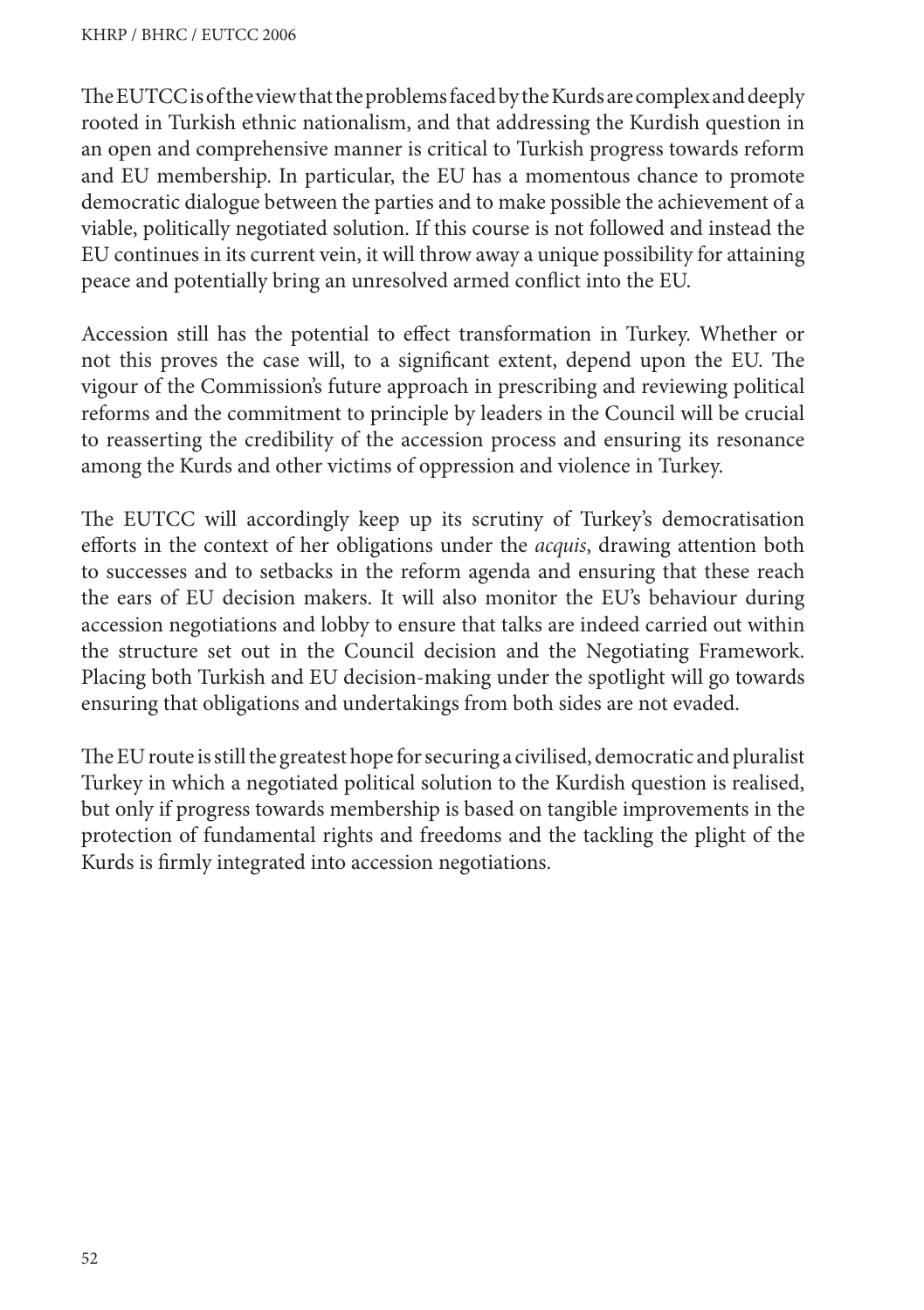### Part Five: Final Resolutions of the Second International Conference of the EUTCC

The Second International Conference of the EUTCC brought together MEPs, other politicians, human rights defenders, writers, academics, lawyers and experts on the Kurdish issue to exchange ideas and generate dialogue on the Turkey-EU accession process. The two-day conference was held at the European Parliament and supported by members of the Council of Europe.

The Second Conference of the EUTCC was called to evaluate developments in respect of the EU-Turkey accession process since the decision of the European Council to enter into accession negotiation on 17 December 2004. The Conference noted with alarm the escalating military conflict in the south-east region of Turkey and the failure of certain state institutions to adhere to its obligations under the European Convention on Human Rights in accordance with the spirit and terms of its own recent reform packages and commitments given under the Accession process. The indictment of Orhan Pamuk is but one disturbing example. However, the Conference supported the important recent declaration of 12 August 2005 made by the Prime Minister of Turkey concerning the need for further democratic reform. It also welcomes the positive response of the Kurds to this declaration. The Conference also expressed its concern over the tenor of recent debates concerning Turkey's proposed admission to the EU articulated during the recent referendums. The Conference reiterated its support for the creation of a multi-cultural Europe and called upon leading European politicians to lead the debate in this regard. In particular, the Conference called upon the British Presidency of the EU to ensure that talks with Turkey are opened as planned on 3 October 2005 and to urge Turkey and other Member States to help foster a climate of peace so that a democratic platform for dialogue can be established between Turks, Kurds, and other constituent peoples and minorities who are resident in Turkey.

Pursuant to the presentation of Conference papers and interventions made by delegates, this Conference has unanimously resolved to adopt the following declarations concerning the EU-Turkey Accession Process and initiate the following calls for action to be undertaken by the EUTCC and other relevant parties.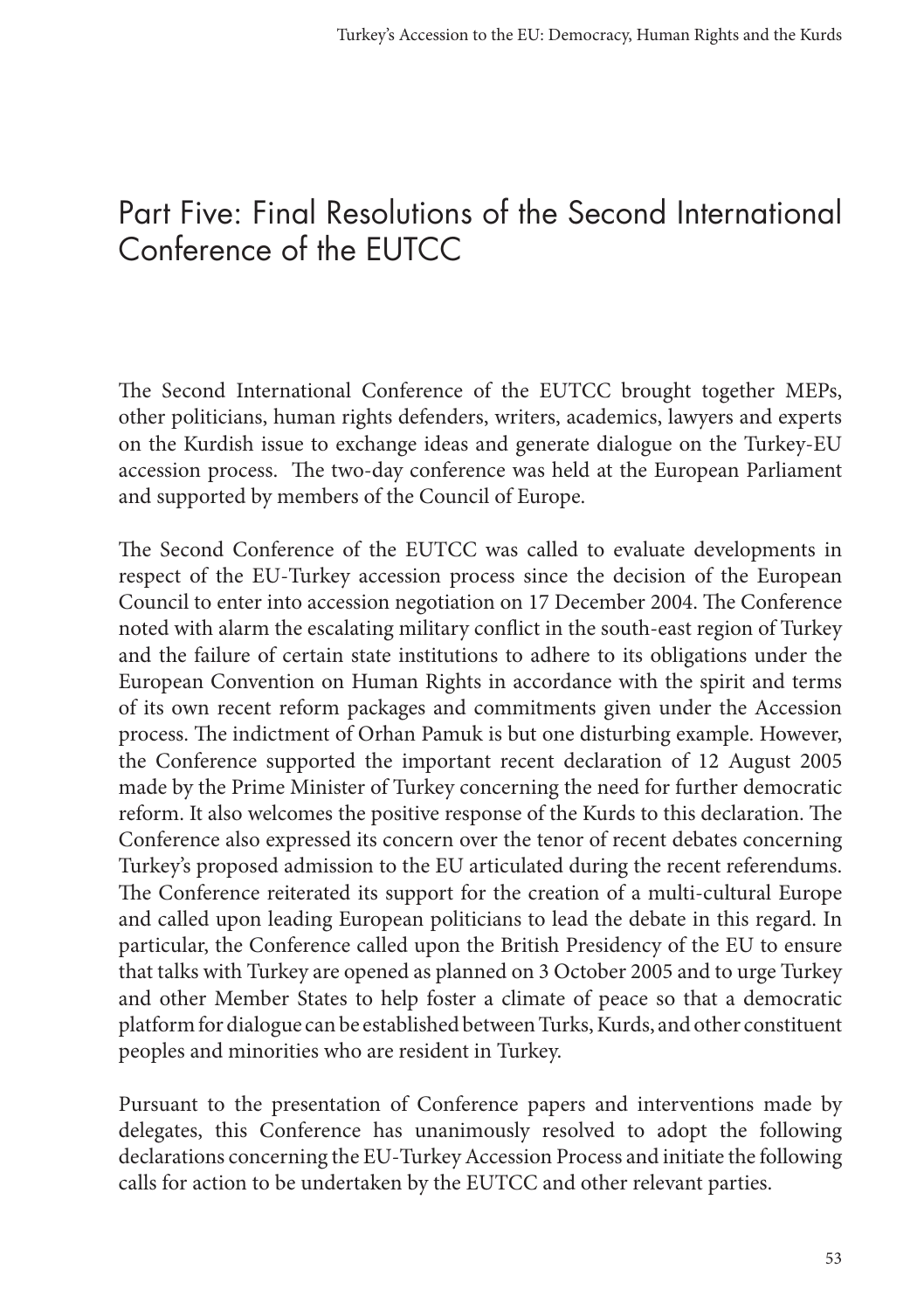#### **The Conference issues the following declarations:**

- 1) This Conference reaffirms its conditional support for the EU Turkish Accession Process as declared in the Final Resolution of the First Conference in 2004;
- 2) The Conference declares its further support for the opening of negotiations on 3 October 2005 and calls upon all member state governments to support this process;
- 3) The Conference acknowledges the Turkish Government's progress on reform, but expresses its concern over lack of implementation and other developments in the sphere of human rights since 17 December 2004. The Conference urges the Government to renew the reform process with the commencement of accession negotiations, and to fully implement legislative reforms so far enacted;

#### **Human Rights and Accession**

- 4) The Conference supports the undertakings by the EU that reform in the area of fundamental rights, democracy and the rule of law must be strengthened in the course of accession negotiations and welcomes the commitment by the Commission expressed at this Conference to continue to monitor the reform process;
- 5) The Conference maintains the view that Turkey has not yet fulfilled the political elements of the Copenhagen Criteria, and reiterates that its support for the accession process is dependent upon the institutions of the EU robustly enforcing accession standards. There should be no further compromises on membership criteria akin to the EU decision to allow Turkey access to the negotiating table for "sufficiently" fulfilling the Copenhagen Criteria;
- 6) The Conference specifically calls upon both the Turkish Government and the EU to ensure that Turkey fully complies with its human rights obligations in relation to torture, the plight of internally displaced people, and protection of women and children.
- 7) The Conference also calls upon Turkey to ratify the Framework Convention on the Protection of Minorities as well as other UN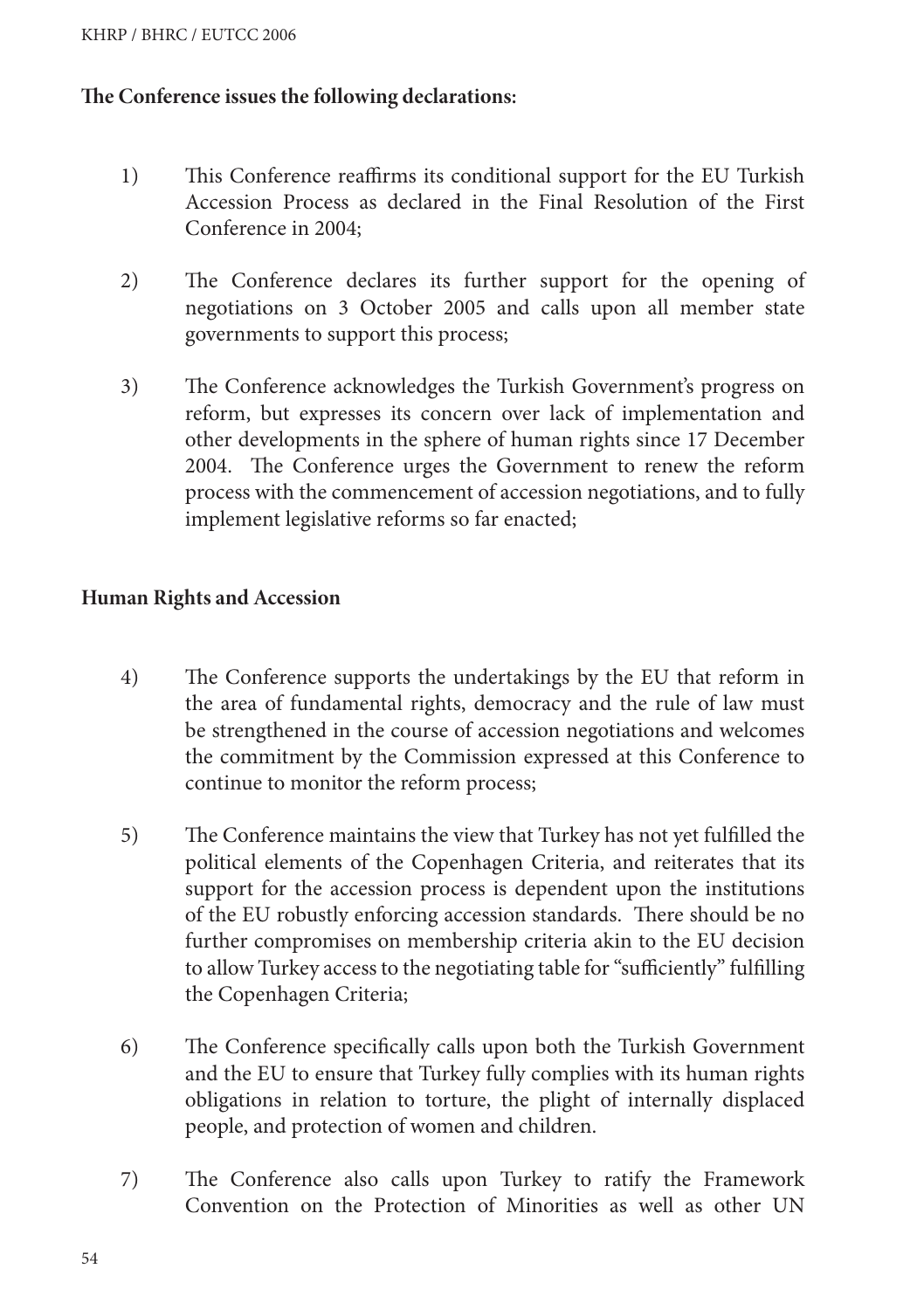Instruments concerning minorities and to respect the existing cultural and minority rights of all groups, including the rights of the Assyrian minority in Turkey.

#### **The Centrality of the Kurdish Question**

- 8) The Conference asserts that the resolution of the Kurdish conflict is essential to the establishment of a stable, democratic and peaceful Turkey capable of entering the European Union. True democratic reform can only occur if Turkey undertakes new political reform to its state institutions and banishes adherence to ethnic nationalism which is the root cause of the conflict and Turkey's endemic instability;
- 9) This Conference therefore asserts that the Kurdish people and their representatives should be given a participatory role in the accession process and in any debate over Turkey's democratic constitutional future;
- 10) The Conference acknowledges as a positive step Prime Minister Erdoğan's historic 12 August 2005 acknowledgement of the existence of the Kurdish question;
- 11) The Conference welcomes as a positive step the month-long ceasefire called by Kongra-Gel in response to the Prime Minister's recent initiative;
- 12) However, the Conference further asserts that more must and can be done on both sides and calls for the following confidence building measures to be adopted;

#### **Confidence Building Measures**

- 13) The Conference hereby calls upon all relevant parties involved in the armed conflict to forthwith stop all hostile military operations in the region and to henceforth pursue non-violent resolutions to the conflict;
- 14) Further, the Conference calls upon all political parties in Turkey to help foster the conditions within Turkey for a democratic platform for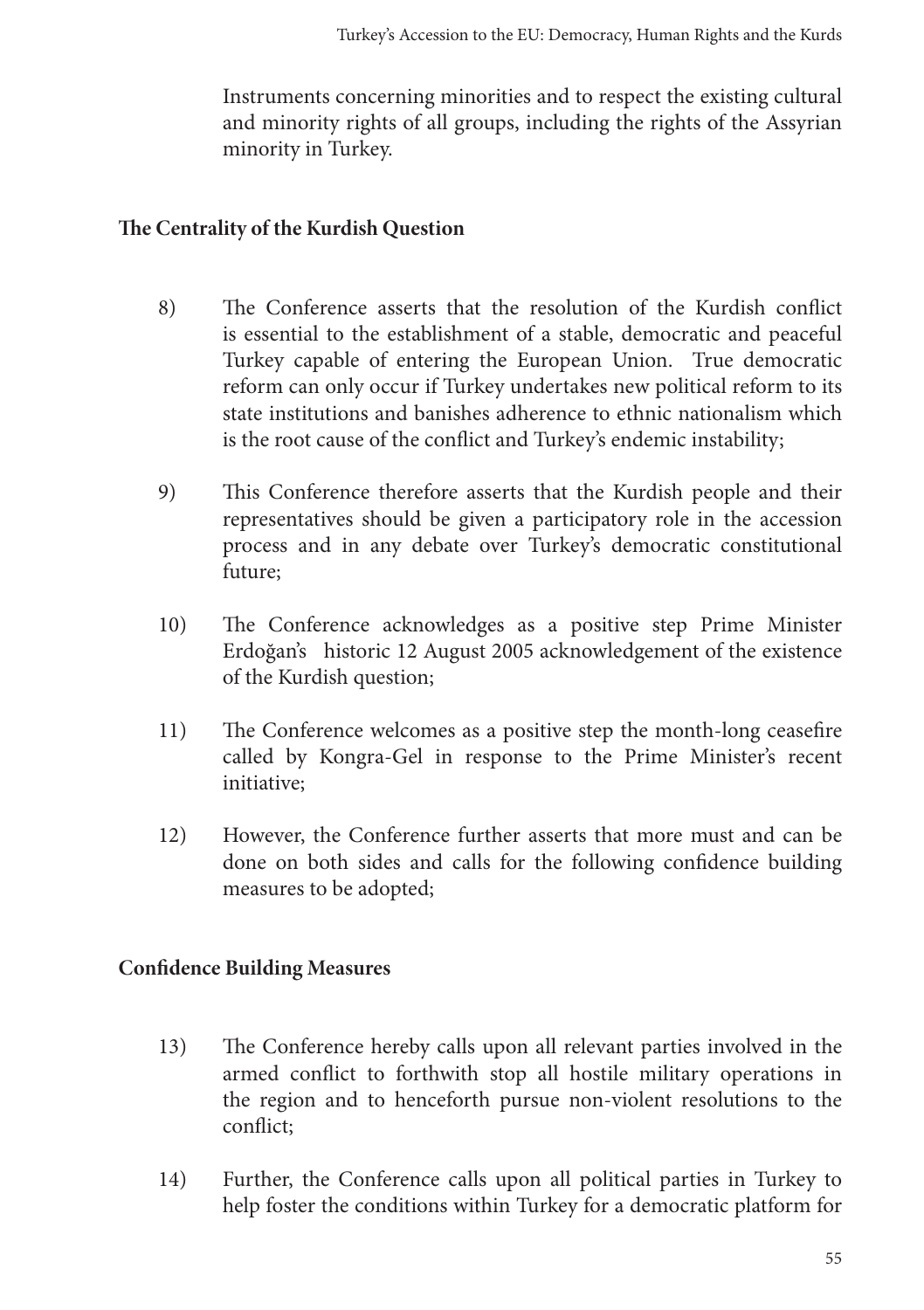dialogue;

- 15) Pursuant to any extension of a ceasefire, the Conference calls upon the European Commission to endeavour to use its good offices to actively develop a democratic platform whereby the constituent elements of Turkey, including the Kurdish people and their representatives, can freely enter into dialogue and debate with the Government over possible reform to the Constitution;
- 16) In this respect the Conference recalls the following declaration in the EU- Commission's 1998 report that:

'A civil and non-military solution must be found to the situation in the south-east Turkey particularly since many of the violations of civil and political rights observed in the country are connected in one way or another with this issue'.

17) The Conference further recalls the EU Parliamentary Committee on Foreign Affairs in December 2004 urged:

 'all parties involved to put an immediate end to the hostilities in the south-east of the country' and invited 'the Turkish Government to take more active steps to bring reconciliation with those Kurdish forces who have chose to abandon the use of arms.'

- 18) The Conference also calls upon the Turkish Government to fully and unconditionally comply with all international instruments concerning human and minority rights guaranteed by the European Convention of Human Rights, in particular, the rights concerning freedom of expression and association without discrimination, in order to ensure that such a democratic debate can take place;
- 19) In particular, the Conference calls upon the Turkish Government to ensure that all legally constituted Kurdish democratic parties are allowed to engage in peaceful political activity without interference or constant threat of closure, in accordance with Articles 10 and 11 of the European Convention of Human Rights.
- 20) The Conference further calls upon the Turkish Government to fully comply with all judgments of the European Court of Human Rights particularly in relation to those that pertain to the Kurdish conflict. The conference notes the European Commission's 2004 Report's particular citation of the ECHR case of Abdullah Öcalan v Turkey in this regard;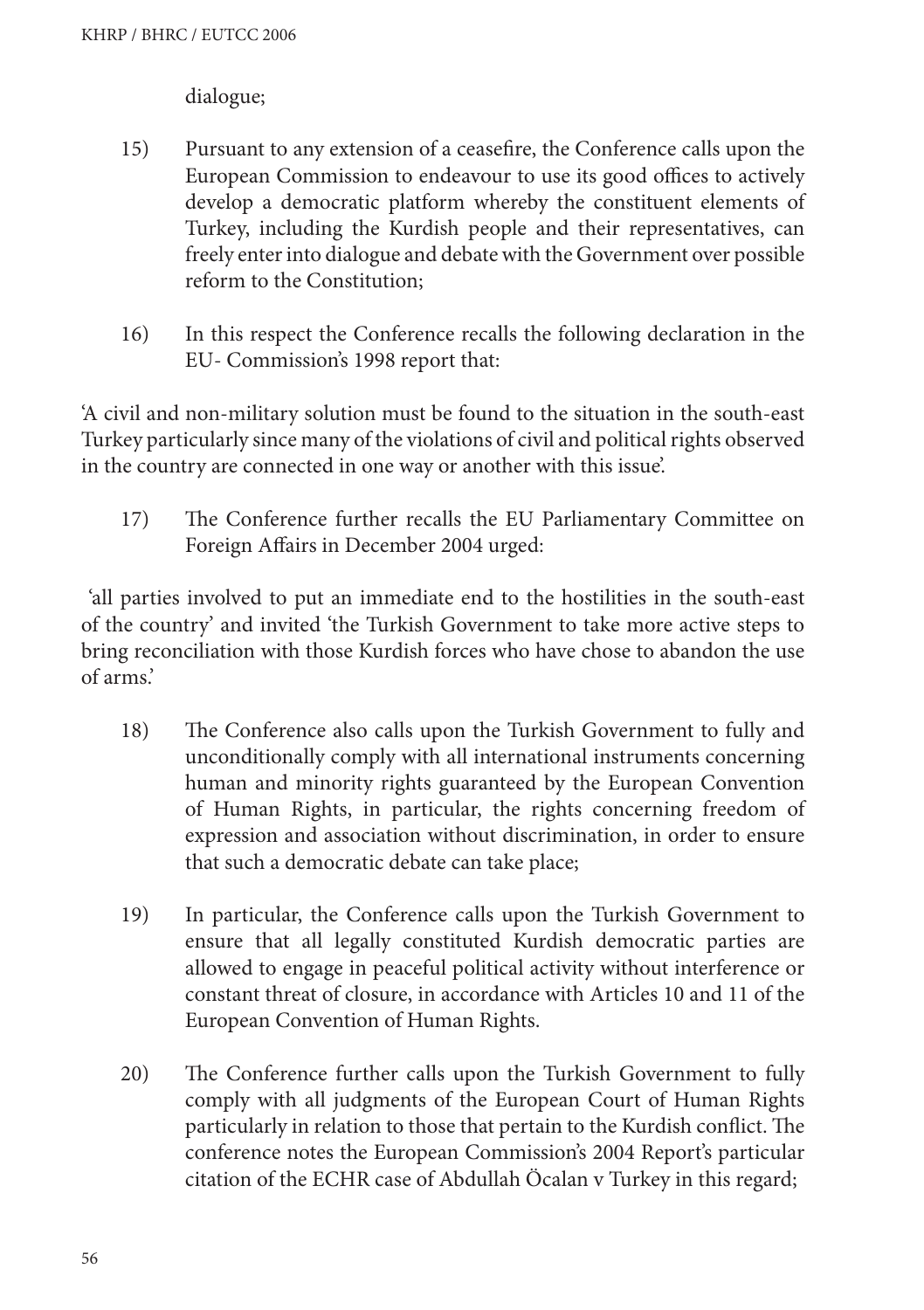- 21) In this respect the Conference calls upon the Turkish Government to begin a public debate about the constitutional recognition of the existence of the Kurdish people within Turkey;
- 22) The Conference also urges all member states of the European Union to individually assist in the creation of a democratic platform for dialogue between Turkey and the Kurds and fully comply with their own obligations under Articles 10 and 11 of the European Convention on Human Rights in respect of those Kurdish organisations and individuals resident in Europe who are concerned to promote the same.
- 23) The Conference endorses the recommendations of the Council of Europe's representative at this Conference regarding the creation of a Committee for Reconciliation;
- 24) To assist this process, the Conference hereby agrees to set up its own embryonic Committee for National and Cultural Reconciliation under the auspices of the EUTCC consisting of leading European, Turkish and Kurdish politicians and representatives, NGOs, academics, intellectuals and human rights activists; and
- 25) Finally, the Conference mandates the EUTCC, its directors and committees, to engage and campaign on both a political and civic level across Europe in support of Turkey's accession bid to join the European Union on the basis as outlined in this Resolution.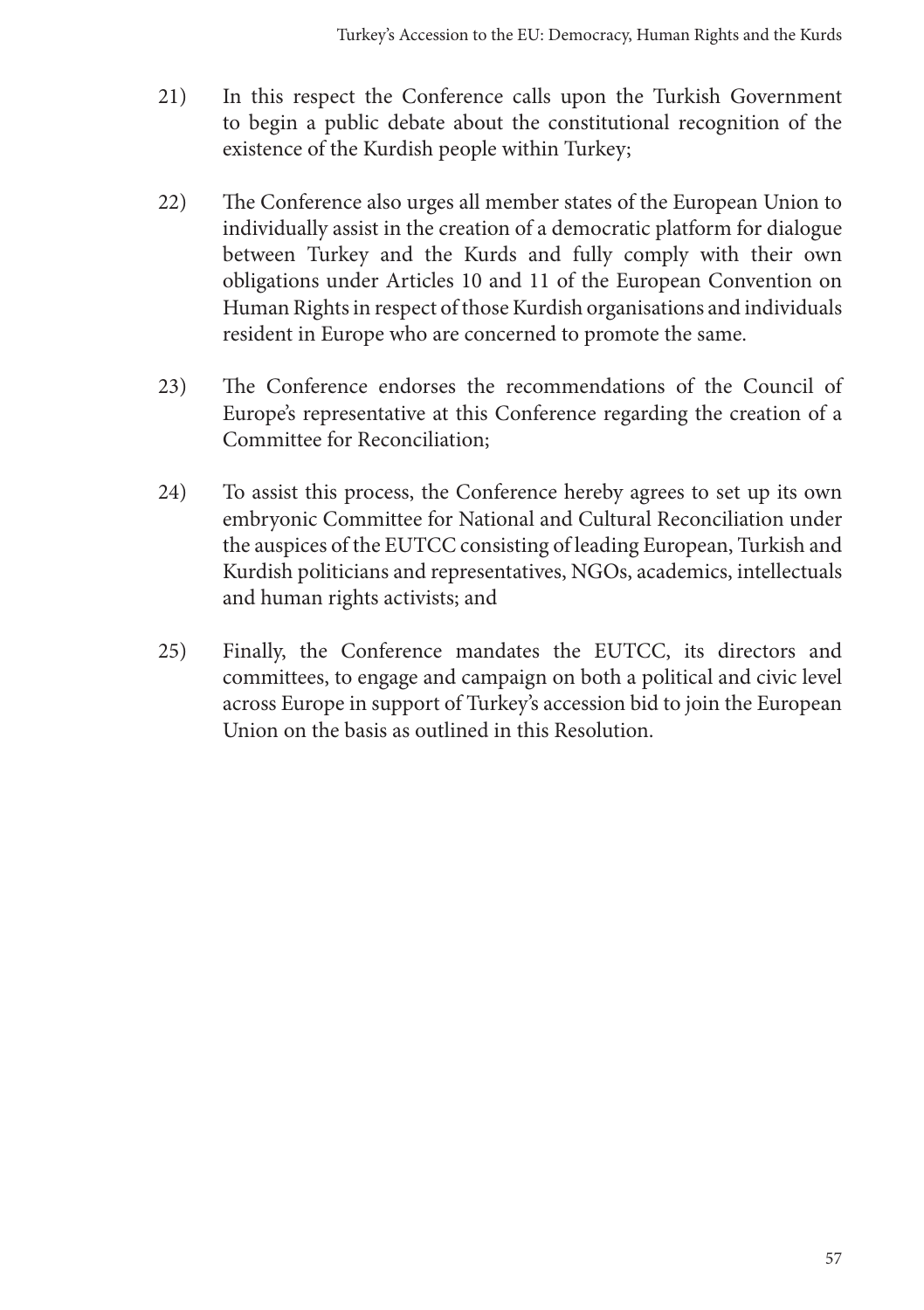KHRP / BHRC / EUTCC 2006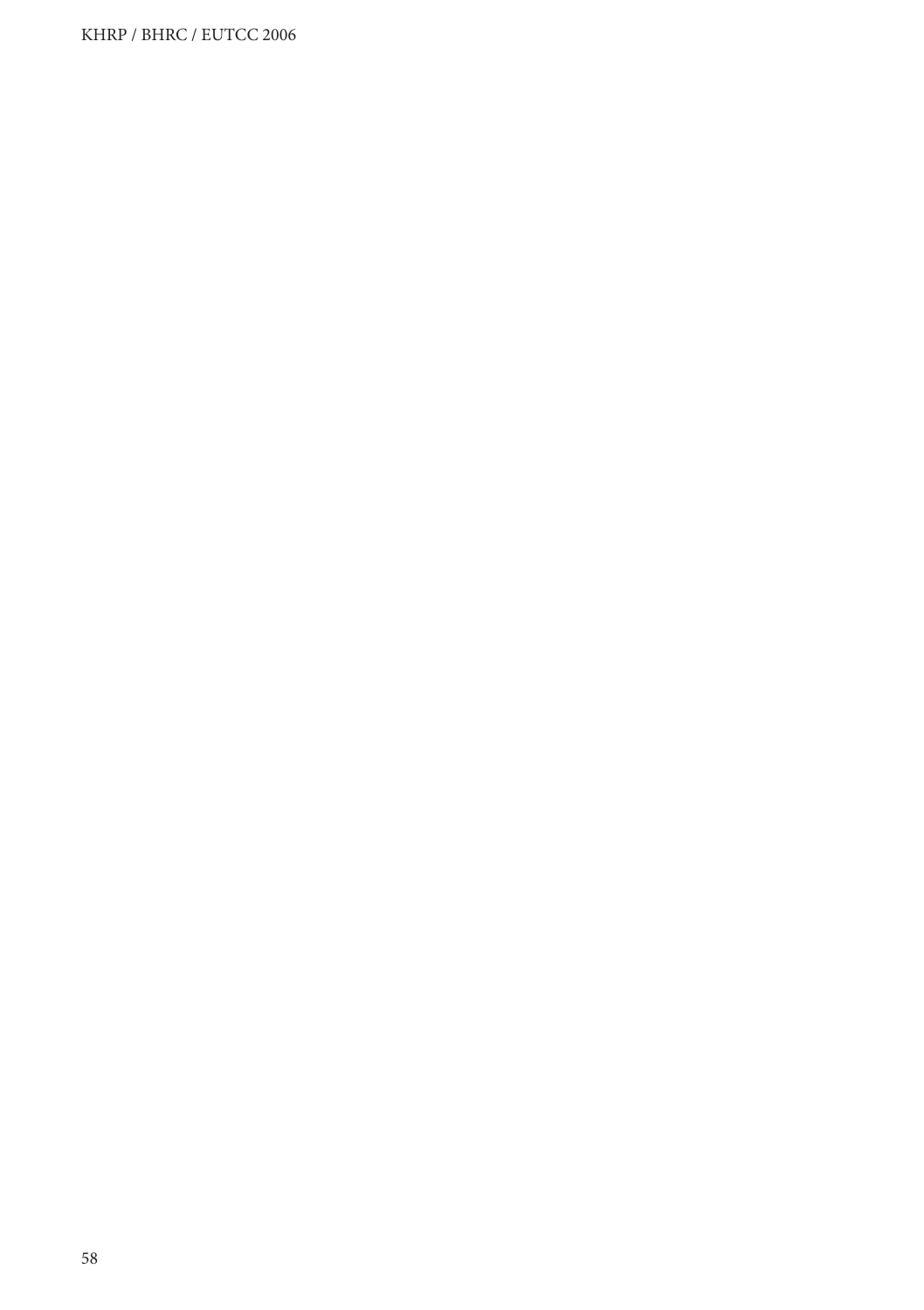# Publications List

*Other materials available from the Kurdish Human Rights Project include:*

- A Fearful Land: Fact-Finding Mission to Southeast Turkey (1996)
- A Delegation to Investigate the Alleged Used of Napalm or Other Chemical Weapons in Southeast Turkey (1993)
- Advocacy and the Rule of Law in Turkey (1995)
- After the War: Fact-Finding Mission to Iraqi Kurdistan (2003)
- *Akduvar v. Turkey* The Story of Kurdish Villagers Seeking Justice in Europe (1996)
- Aksoy v. Turkey & Aydin v. Turkey: Case reports on the practice of torture in Turkey -volume I (1997)
- Aksoy v. Turkey & Aydin v. Turkey: Case reports on the practice of torture in Turkey - volume II. (1997)
- Azerbaijan and Armenia An Update on Ethnic Minorities and Human Rights by Deborah Russo and Kerim Yıldız (2000)
- Baku-Tbilisi-Ceyhan Oil Pipeline: Human Rights, Social and Environmental Impacts - Turkey Section Final Report of Fourth Fact-Finding Mission (2004)
- Baku-Tbilisi-Ceyhan Oil Pipeline: Human Rights, Social and Environmental Impacts - Turkey Section Final Report of Fifth Fact-Finding Mission (2006)
- Baku-Tbilisi-Ceyhan Oil Pipeline: Human Rights, Social and Environmental Impacts – Georgia Section Final Report of Fact Finding Mission (2006)
- Cases Against Turkey Declared Inadmissible by the European Commission of Human Rights Volume 1 (1998).
- Censorship and the Rule of Law: Violations of Press and Attacks on *Özgür Gündem* (1994)
- Charter for the Rights and Freedoms of Women in the Kurdish Regions and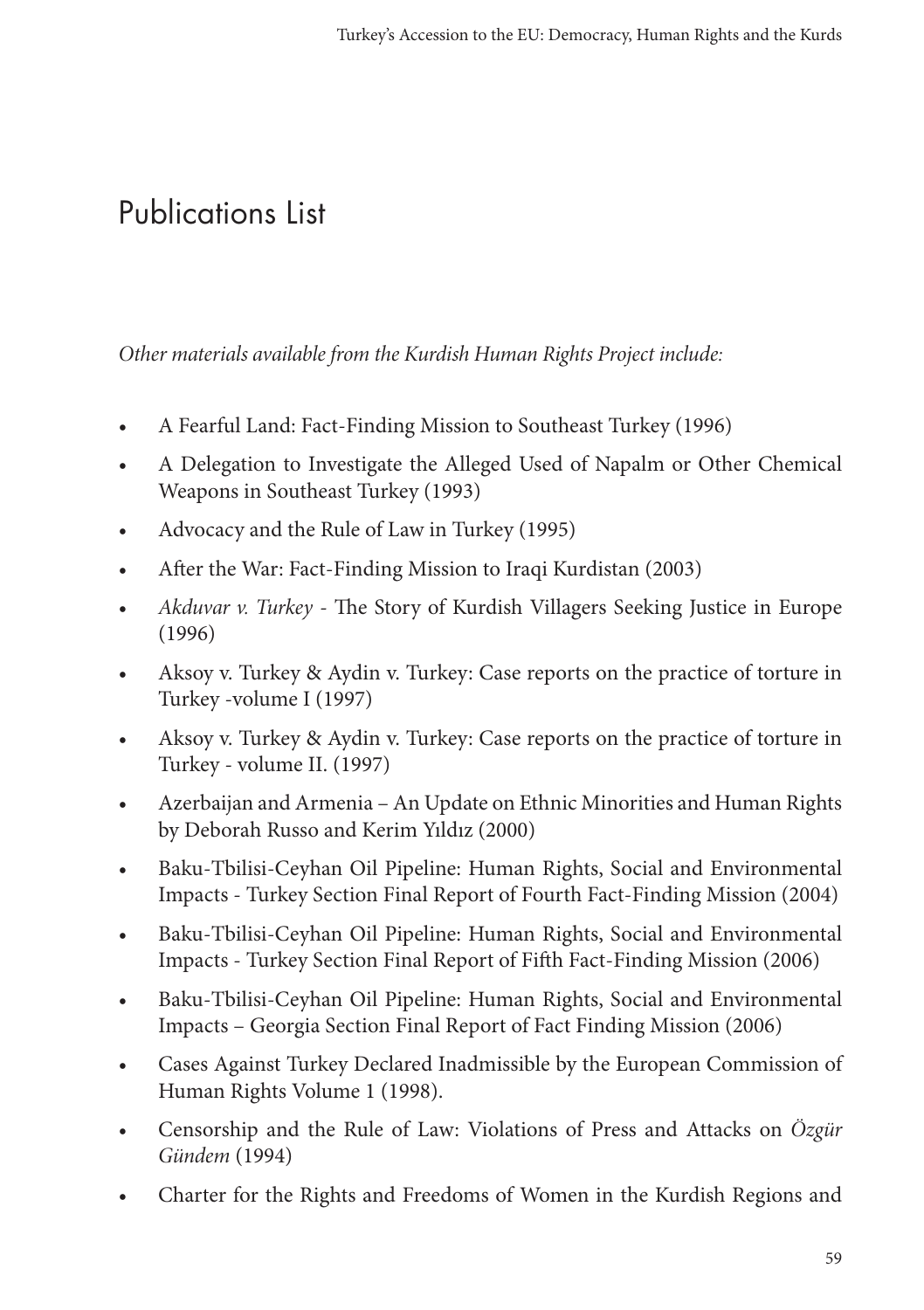Diaspora (2004)

- Charter for the Rights and Freedoms of Women in the Kurdish Regions and Diaspora - English, Sorani, Kurmanci, Arabic, Turkish, French (Second Edition) (2004)
- Cultural and Language Rights of Kurds: A Study of the Treatment of Minorities under National Law in Turkey, Iraq Iran and Syria (1997)
- Damning Indictment: How the Yusufeli Dam Violates International Standards and People's Rights (2002)
- Denial of a Language: Kurdish Language Rights in Turkey Fact-Finding Mission Report (2002)
- Development in Syria A Gender and Minority Perspective (2005)
- Disappearances: A Report on Disappearances in Turkey (1996)
- Dissenting Voices: Freedom of Expression and Association in Turkey Fact-Finding Mission Report (2005)
- Downstream Impacts of Turkish Dam Construction in Syria and Iraq: Joint Report of Fact-Finding Mission to Syria and Iraq (2002)
- Due Process: State Security Courts and Emergency Powers in Southeast Turkey – Trial Observation Report (1997)
- Effective Criminal Accountability? Extra-Judicial Killings on Trial Trial Observation Report (2006)
- Enforcing the Charter for the Rights and Freedoms of Women in the Kurdish Regions and Diaspora (2005)
- *Ergi v Turkey, Aytekin v Turkey*: Human Rights and Armed Conflict in Turkey – A Case Report (1999)
- *Ertak v Turkey, Timurtaş v Turkey*: State Responsibility in 'Disappearances' A Case Report (2001)
- Fact-Finding Mission to Iran (2003)
- Final Resolution of the International Conference on Northwest Kurdistan (Southeast Turkey) (1994)
- Freedom of Association: Law and Practice in Turkey (1998)
- Freedom of Expression and Association in Turkey (2005)
- Freedom of Expression at Risk: Writers on Trial in Turkey Trial Observation Report (2005)
- Freedom of the Press in Turkey: *The Case of Özgür Gündem* (1993)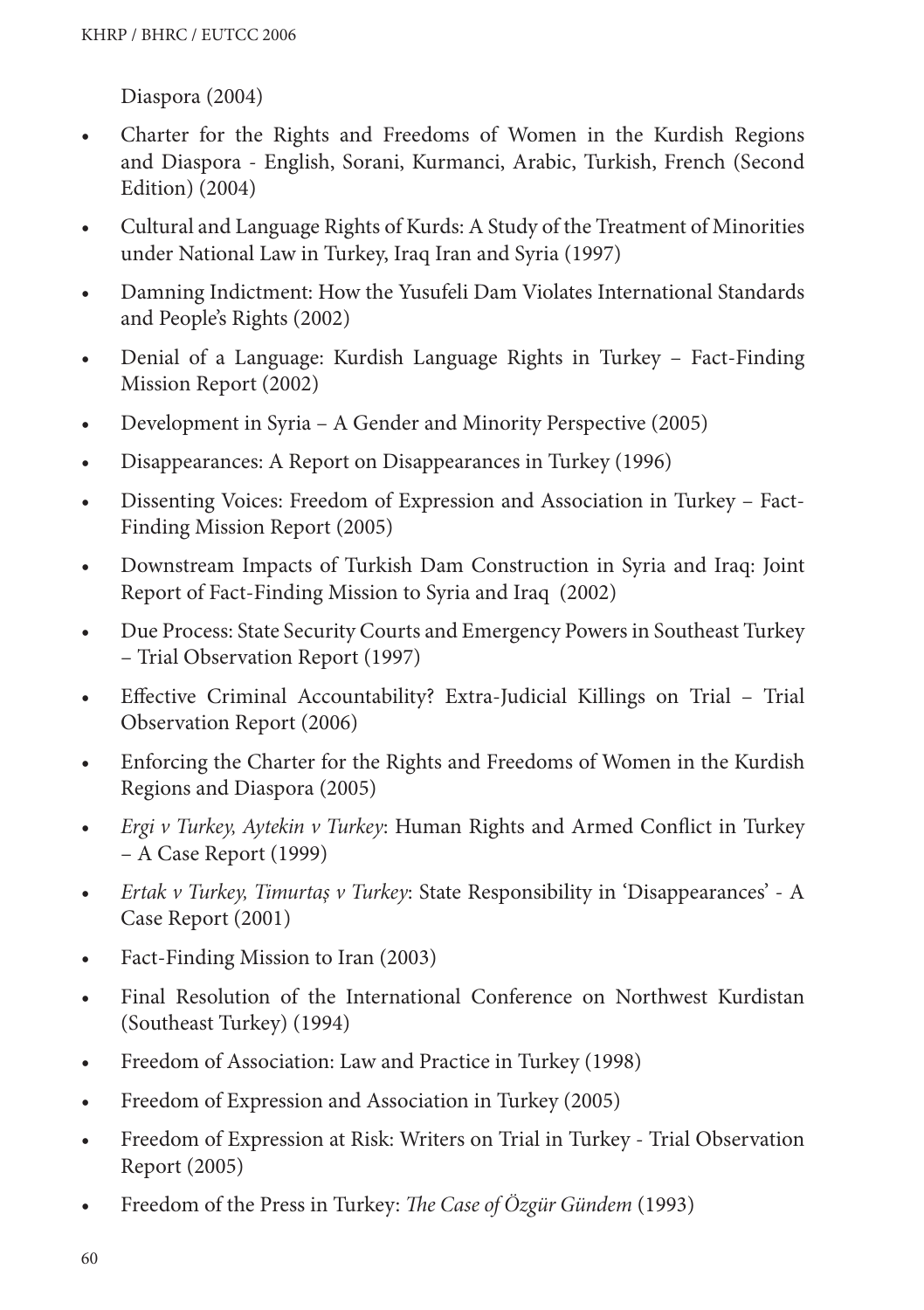- Freedom of Thought, Conscience, Religion and Expression Handbook (1998)
- *Gündem v Turkey, Selcuk and Asker*: A Case Report (1998)
- Human Rights Violations against Kurdish People Report to the United Nations Sub-commission on Prevention of Discrimination and Protection of Minorities 46<sup>th</sup> Session (1994)
- Human Rights Violations against Kurdish People in Turkey Report to the Budapest Review Conference, of the Conference on Security and Co-operation in Europe (1994)
- Human Rights Violations against Kurds in Turkey, presentation in Warsaw (1995)
- Human Rights Violations Against Kurds in Turkey: Report Presented to the Organisation for Security and Cooperation in Europe (OSCE) (2005)
- Human Rights and Minority Rights of the Turkish Kurds (1996)
- "If the River were a Pen..." The Ilisu Dam, the World Commission on Dams and Export Credit Reform (2001)
- Internally Displaced Persons: The Kurds in Turkey (2002)
- Internally Displaced Persons: the Kurds in Turkey (2003)
- International Conference on Turkey , the Kurds and the EU: European Parliament, Brussels, 2004 – Conference Papers (published 2005)
- International Fact-Finding Mission Report: Baku-Tblisi-Ceyhan Pipeline– Turkey section (2003)
- In the Wake of the Lifting of State of Emergency Rule: Report of a Fact-Finding Mission to Southeast Turkey (2003)
- Intimidation in Turkey (1999)
- *Kaya v Turkey, Kiliç v Turkey*: Failure to Protect Victims at Risk A Case Report (2001)
- Kaya v Turkey, Kurt v Turkey: Case Reports (1999)
- KHRP Cases Declared Admissible by the European Commission of Human Rights, Volume 1, April 1995.
- KHRP Cases Declared Admissible by the European Commission of Human Rights, Volume 2, June 1995.
- KHRP Cases Declared Admissible by the European Commission of Human Rights, Volume, 3, Jan. 1996.
- KHRP Cases Declared Admissible by the European Commission of Human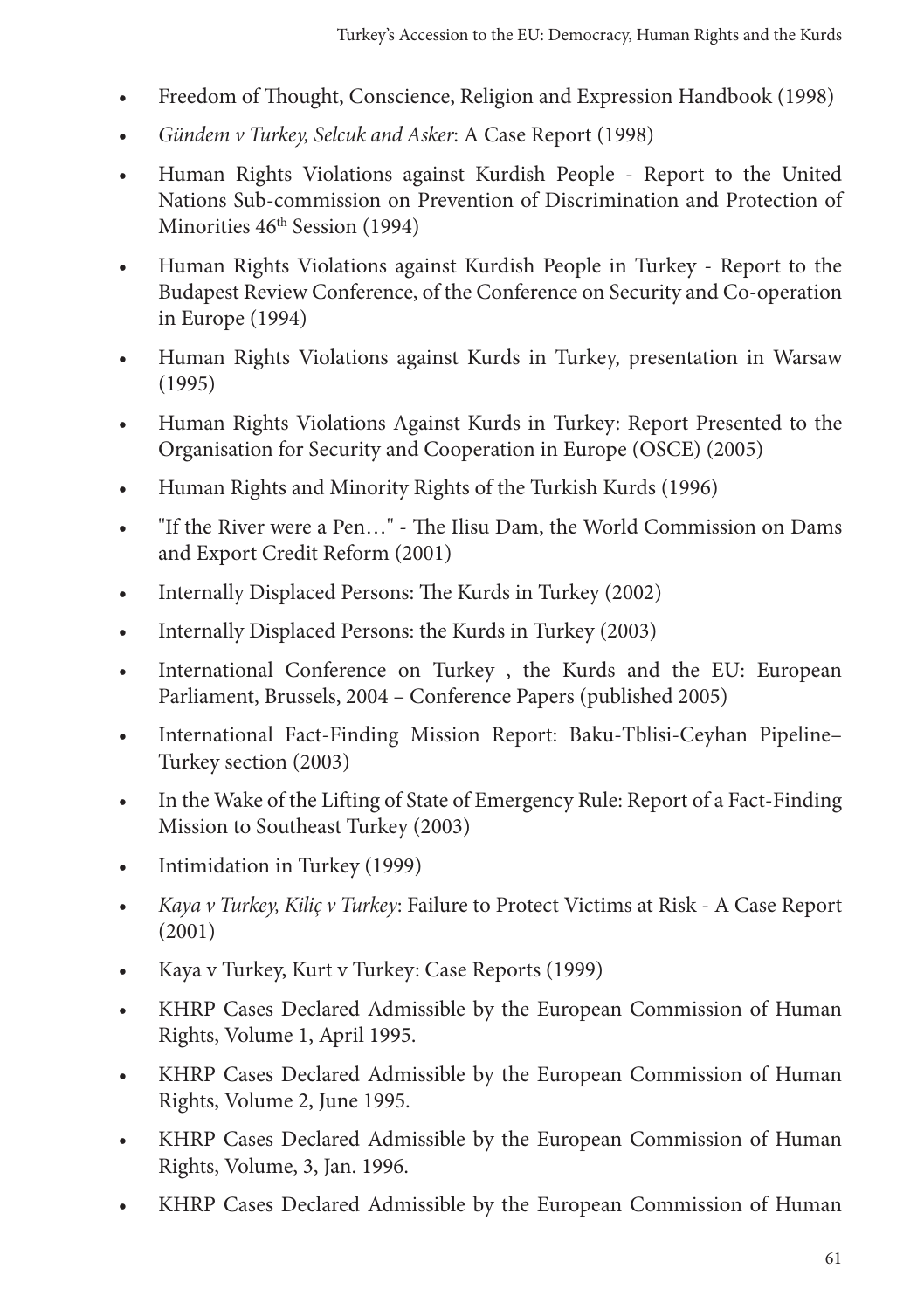Rights, Volume 4, June 1996.

- KHRP Cases Declared Admissible by the European Commission of Human Rights, Volume 5, June 1997.
- KHRP Cases Declared Admissible by the European Commission of Human Rights, Volume 6, June 1998.
- Kurds in the Former Soviet Union: A Preliminary Report (1996)
- Kurdish Culture in the UK Briefing Paper (2006)
- Lawyers in Fear Law in Jeopardy Fact-Finding Mission to South-east Turkey (1993)
- Meaningful Consultation and the Ilisu Dam: the Trial of Human Rights Defenders (2003)
- Media, Elections and Freedom of Expression: A Summary Report of International Conference, Turkey (1999)
- *Mentese and Others v. Turkey*: Report of a KHRP Case on Village Destruction in Turkey (1998)
- National Security and Freedom of Expression in Turkey Briefing to the Conference on National Security and Freedom of Expression, Article 19 and the University of Witwatersand, Johannesburg (1995)
- 'Peace is Not Difficult' Observing the Trial of Nazmi Gür, Secretary General of the Human Rights Association of Turkey (IHD) (2000)
- Policing Human Rights Abuses in Turkey (1999)
- Profile on Torture in Turkey: Making Remedies Work? Report for the 'Torture in the Middle East and North Africa, Prevention and Treatment Strategies' Symposium (Athens) (1996)
- Pumping Poverty: Britain's Department for International Development and the Oil Industry (2005) (*Published by PLATFORM, endorsed by KHRP)*
- Recognition of Linguistic Rights? The Impact of Pro-EU Reforms in Turkey : Fact-Finding Mission (2005)
- Relatives of Human Rights Defenders at Risk: The Extra-Judicial Killing of Şiyar Perinçek - Trial Observation Report (2005)
- Report of a Delegation to Turkey to Observe the Trials of Former MPs and Lawyers (1995)
- Report of a Delegation to Turkey to Observe the Trial Proceedings in the Diyarbakir State Security Court against Twenty Lawyers (1995)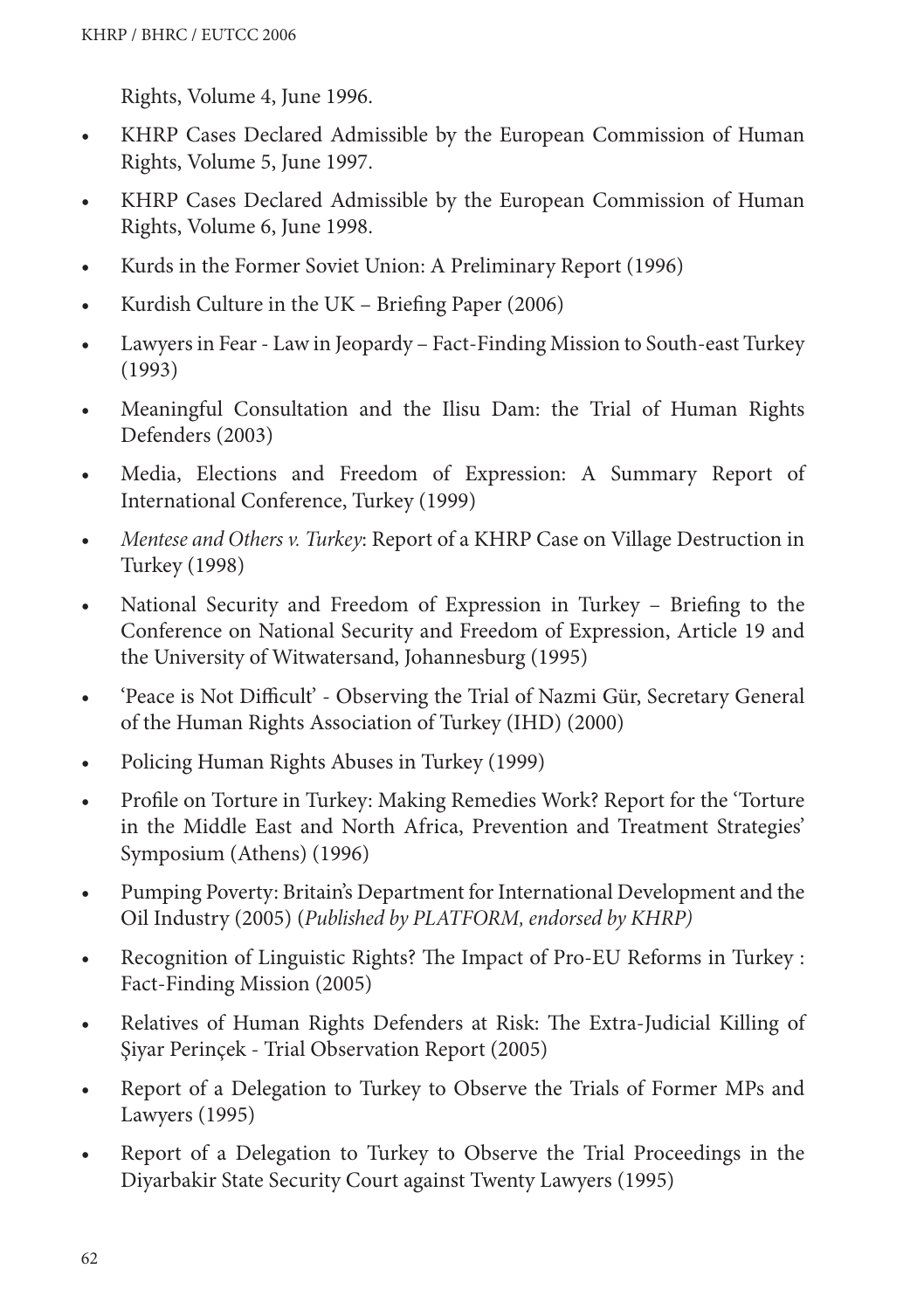- Report of the International Human Rights Law Group and KHRP Delegation to Iraqi Kurdistan (1994)
- Report on Mission to Turkey to Attend the Trial of the Istanbul Branch of the Human Rights Association (1994)
- Report to the UNESCO General Conference at its Sixth Consultation on the Convention and Recommendation against Discrimination in Education (1996)
- *Sadak & Others v. Turkey*: The Right to Free Elections—A Case Report (2002)
- *Salman v Turkey and Ilhan v Turkey*: Torture and Extra-Judicial Killing A Case Report (2001)
- Second International Fact-Finding Mission Baku-Tbilisi-Ceyhan Pipeline – Turkey Section (2003)
- Some Common Concerns: Imagining BP's Azerbaijan-Georgia-Turkey Pipelines System (2002) *Also available in Azeri and Russian*
- State Before Freedom Media Repression in Turkey (1998)
- State Violence Against Women in Turkey and Attacks on Human Rights Defenders of Victims of Sexual Violence in Custody – KHRP Trial Observation Report (2001)
- Submission to the Committee Against Torture on Turkey (1996)
- Surviving for a Living: Report on the Current Conditions of Kurds in Turkey (1996)
- Supressing Academic Debate: The Turkish Penal Code, A Trial Observation Report (2006)
- Taking Cases to the European Court of Human Rights: A Manual (2002) *Also available in Azeri, Armenia, Turkish and Russian*
- Taking Human Rights Complaints to UN mechanisms A Manual (2003) *Also available in Azeri, Armenian, Turkish and Russian*
- *Tanrıkulu v Turkey, Çakıcı v Turkey*: Violations of the Right to Life A Case Report (2000)
- The Cultural and Environmental Impact of Large Dams in Southeast Turkey: Fact-Finding Mission Report (2005)
- The Current Situation of the Kurds in Turkey (1994)
- The Destruction of Villages in Southeast Turkey (1996)
- The European Convention Under Attack: The Threat to Lawyers in Turkey and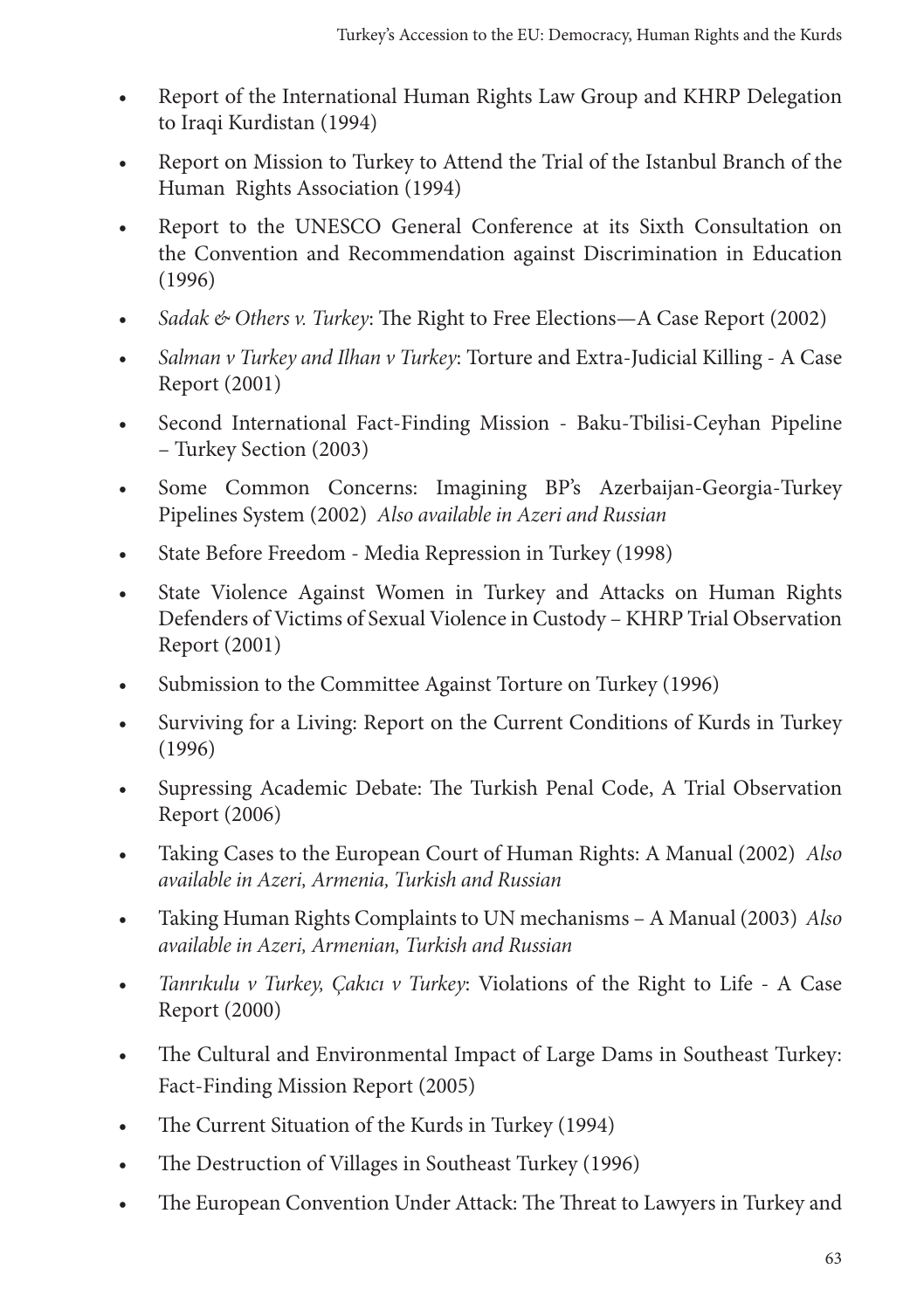the Challenge to Strasbourg – Fact-Finding Mission Report (1995)

- The F-Type Prison Crisis and the Repression of Human Rights Defenders in Turkey (2001)
- The HADEP Trial: The Proceedings against Members of the People's Democratic Party – Trial Observation Report (1997)
- The Ilisu Dam: A Human Rights Disaster in the Making (1999)
- The Ilisu Dam: Displacement of Communities and the Destruction of Culture (2002)
- The Internal Conflict and Human Rights in Iraqi Kurdistan: A Report on Delegations to Northern Iraq (1996)
- The Kurds: Culture and Language Rights (2004)
- The Kurds in Iraq The Past, Present and Future (2003) *Also available in Turkish*
- The Kurds of Azerbaijan and Armenia (1998)
- The Kurds of Syria (1998)
- The Law: Freedom of Expression and Human Rights Advocacy in Turkey February 1995 (1995)
- The Lifting of State of Emergency Rule: A Democratic Future for the Kurds? (2002)
- The Protection of Human Rights Defenders Presentation to the Euro-Mediterranean Human Rights Network (1997)
- The Safe Haven in Northern Iraq: An Examination of Issues of International Law and Responsibility relating to Iraqi Kurdistan (1995)
- The State and Sexual Violence Turkish Court Silences Female Advocate Trial Observation Report (2003)
- The Status of Internally Displaced Kurds in Turkey and Compensation Rights: Fact-Finding Mission Report (2005)
- The Trial of Huseyin Cangir Trial Observation Report (2004)
- The Trial of Ferhat Kaya Trial Observation Report (2004)
- The Trial of Students: "Tomorrow the Kurdish Language will be Prosecuted…" – Joint Trial Observation (2002)
- The Viranşehir Children: The Trial of 13 Kurdish Children in Southeast Turkey – Trial Observation Report (2002)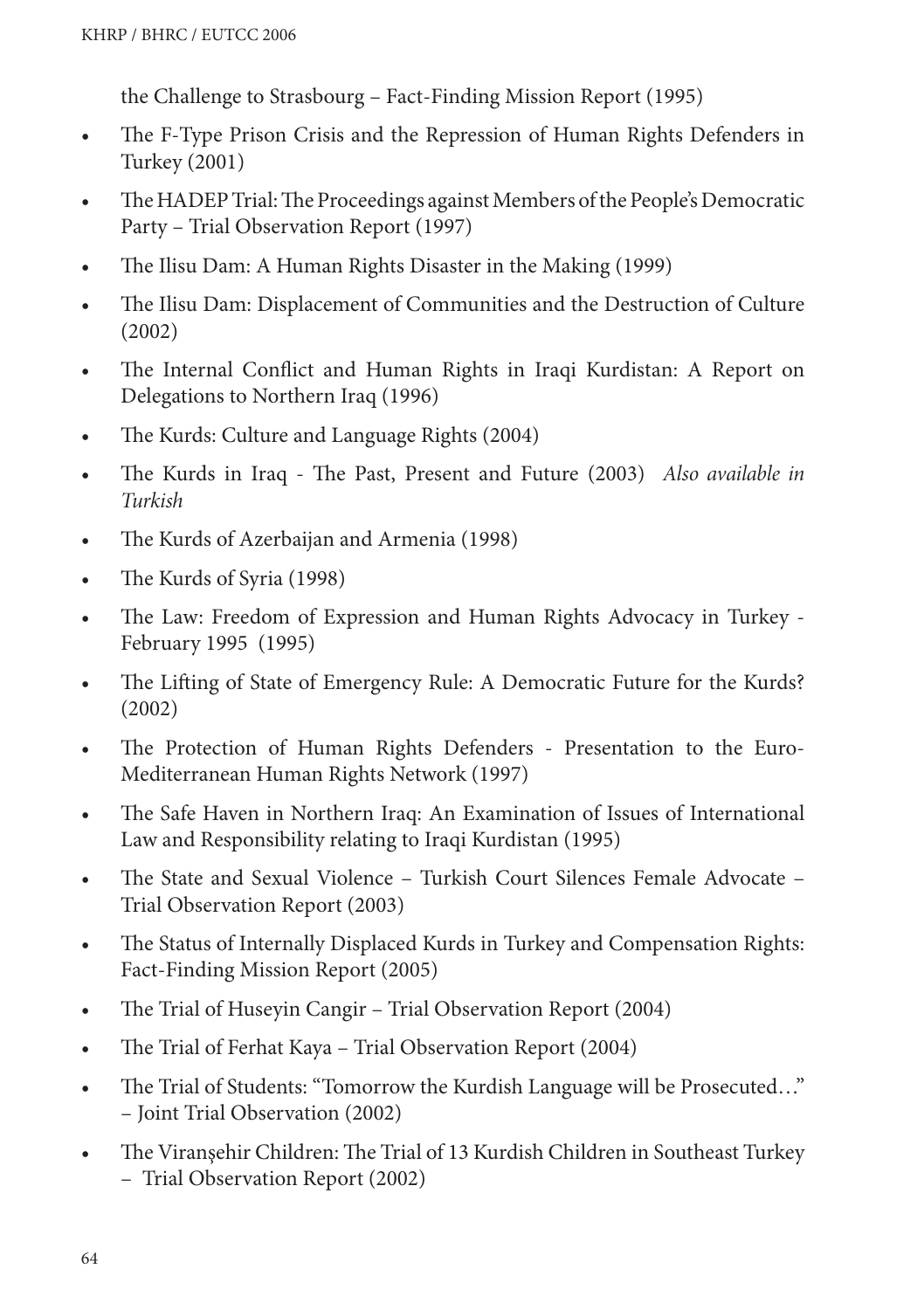- Thirteen Bullets: Extra-Judicial Killings in Southeast Turkey Fact-Finding Mission Report (2005)
- "This is the Only Valley Where We Live": the Impact of the Munzur Dams (2003)
- Torture in Turkey the Ongoing Practice of Torture and Ill-treatment (2004)
- Turkey and the European Convention on Human Rights A Report on the Litigation Programme of the Kurdish Human Rights Project by Carla Buckley (2000)
- Turkey's Implementation of Pro-EU Reforms Fact-Finding Mission Report (2004)
- Turkey's Non-Implementation of European Court Judgments: the Trials of Fikret Başkaya (2003)
- Turkey in Europe: Opportunity for Change? -- A Discussion and Proposals Regarding an Accession Partnership between Turkey and the European Union by David McDowall (ed. KHRP) (2000)
- Turkey's Shame: Sexual Violence Without Redress the Plight of Kurdish Women - Trial Observation Report (2003)
- Turkey The Situation of Kurdish Children (2004) *Also available in Turkish*
- Update on Human Rights Violations Against Kurds in Turkey (1996)
- 'W' and Torture: Two Trial Observations (2002)
- Written Presentation to the OSCE Implementation Meeting on Human Dimension Issues (1997)
- Written Submission to the Organisation for Security and Cooperation in Europe (OSCE), Human Rights Violations against the Kurds in Turkey, Vienna (1996)
- *Yasa v Turkey and Tekin v Turkey*: Torture, Extra-Judicial Killing and Freedom of Expression Turkey: Case Reports (1999)
- Özgür Gündem v Turkey: Violations of Freedom of Expression A Case Report (2000)

*Also available: KHRP Legal Review (2002 - ) and KHRP Annual Report (1996 - )*

#### *For Ordering and Pricing Information Contact Kurdish Human Rights Project*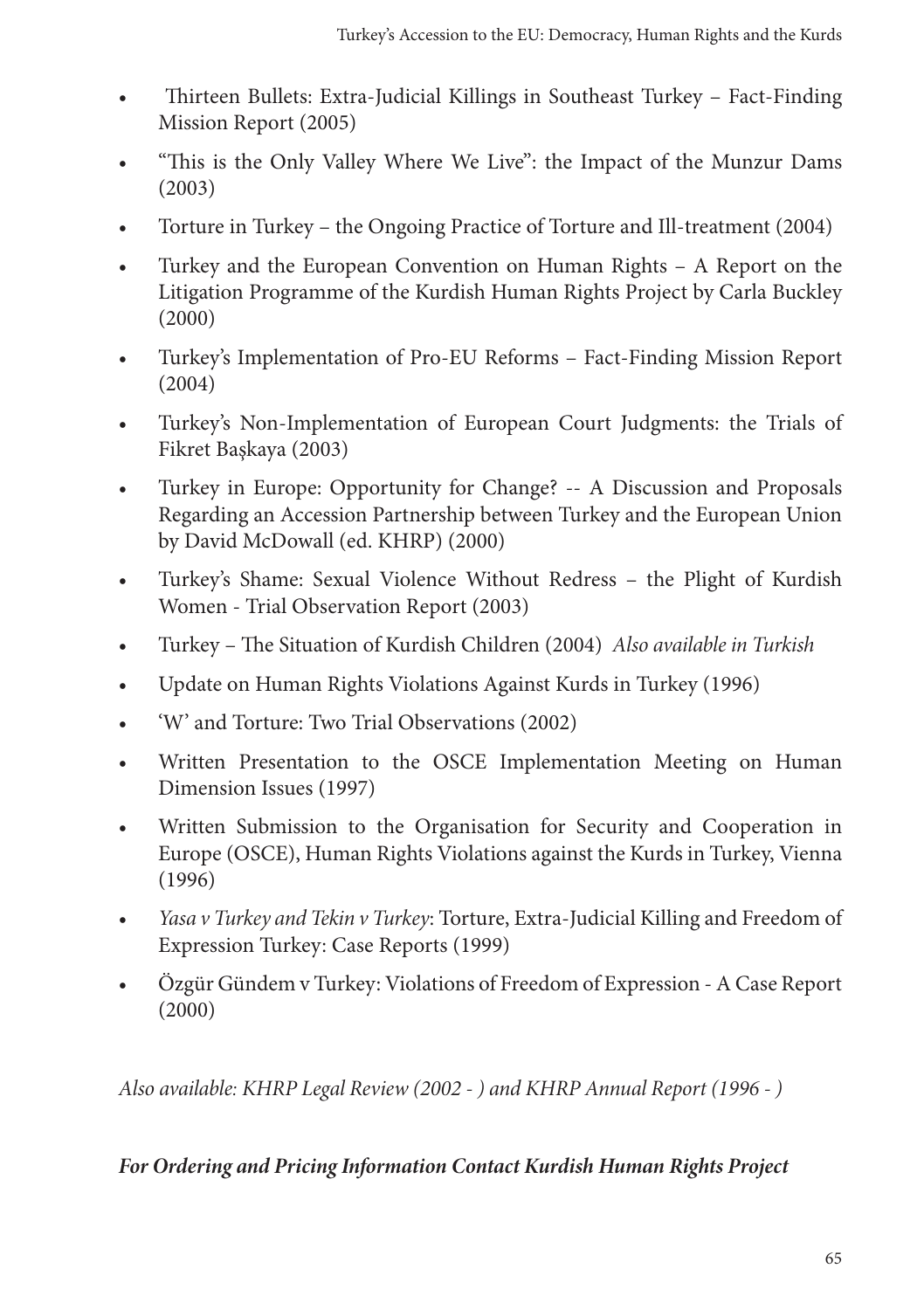KHRP / BHRC / EUTCC 2006